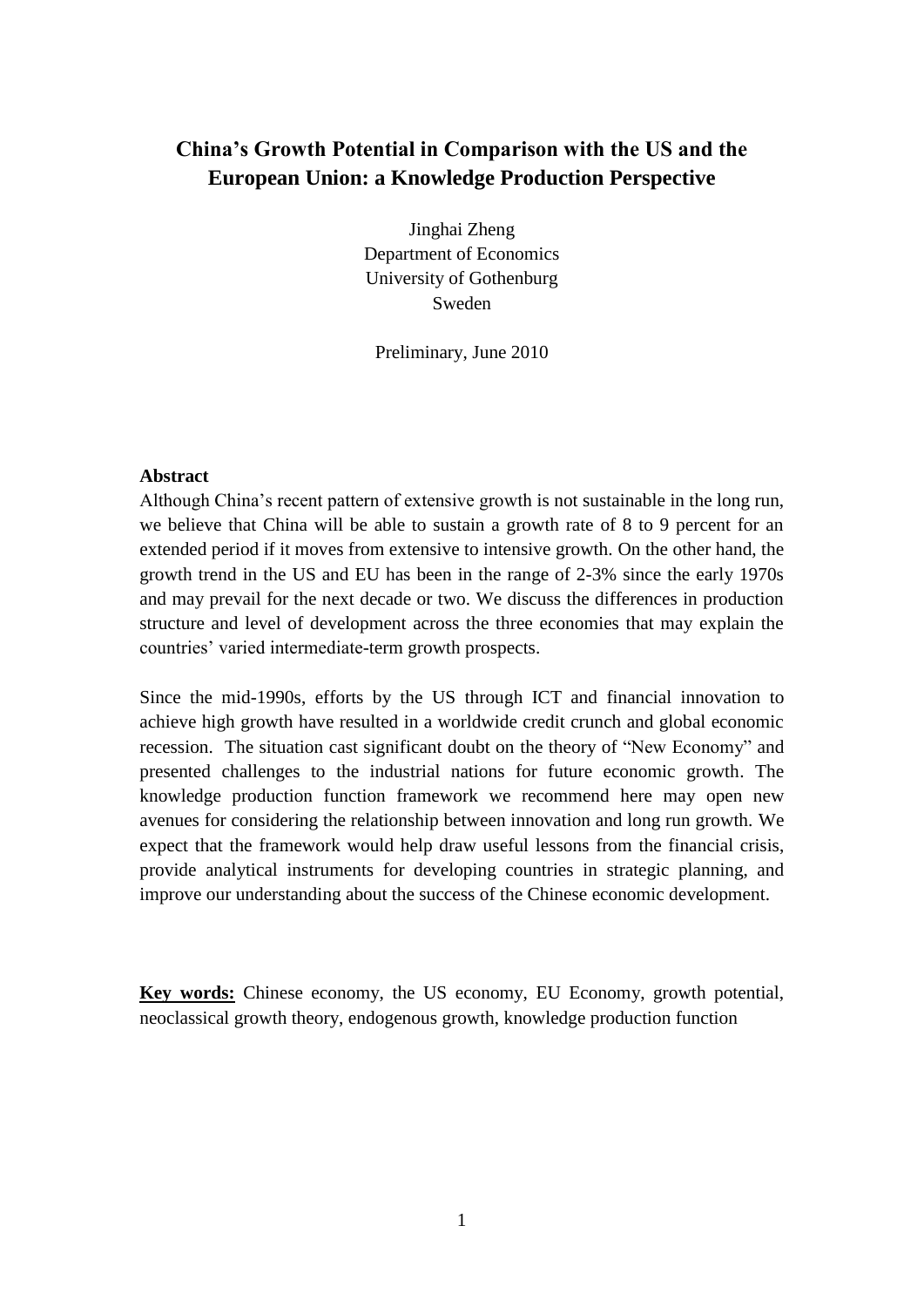# **1. Introduction**

Having experienced the dramatic development in manufacturing and trade during the last three decades, China is expected to overtake Japan and become the second largest economy just behind the United States in 2010. If this trend continues, China's GDP may catch up with that of the US in about two to three decades. Because China has been deeply integrated into the world economic system and its success and failure now affect the well-beings of the other nations in the world, whether China can sustain its rapid economic development has become an intriguing issue for both policy makers and academic researchers.

In this study we try to elaborate the findings in a previous study concerning the growth of "potential" in China in comparison with those in the US and EU. We noted that structural characteristics, rapid accumulation in capital stock, and improvement in labor quality were the major factors behind China's phenomenal economic growth. China's future TFP growth was also assumed to be faster than that of the US and EU, since it enjoys growth in the stock of world knowledge that can be accessed at affordable price and that enhances production possibilities (Prescott 2002).

We therefore suspected that differences in production structure and in the levels of development were the main reasons as to why growth miracles are recent phenomena as questioned in Prescott (1998). Examples include the East Asian NICs, to some extent the post WWII Japan and Germany, and the Soviet Union both in the between war period and the early years of the cold war. More recently due to the rapid industrialization process China has started to join the ranks of the high performers of East Asia nations. An understanding of the causes and the conditions about how economic miracles took place may provide useful experience to other developing countries. Differences in production structure and in the level of development may also provide explanations as to why productivity slowed in the US and EU from the early 1970s, and how US productivity has surged for ten years from the mid-1990s while productivity stagnated in Europe.

The recent financial crisis seems to demonstrate that concepts such as rationality, optimization, perfect competition, and most of all - "equilibrium" are important and should have been taken more seriously in policy analysis. Thus, the essential ingredients of the mainstream microeconomics were considered to be those related to the general equilibrium model. The discussions revolved around the concept of "equilibrium" are particularly useful. Interesting issues include whether the equilibrium exists, and if so whether it's unique, stable and how to get there. Especially, as the benchmark model in modern economics, the competitive equilibrium framework possesses attractive properties.

In terms of economic applications, the neoclassical growth model of Solow, which is still considered as the core of modern growth theory in the literature (McAdam and Allsopp 2007), has been rather successful in economic planning and in the analysis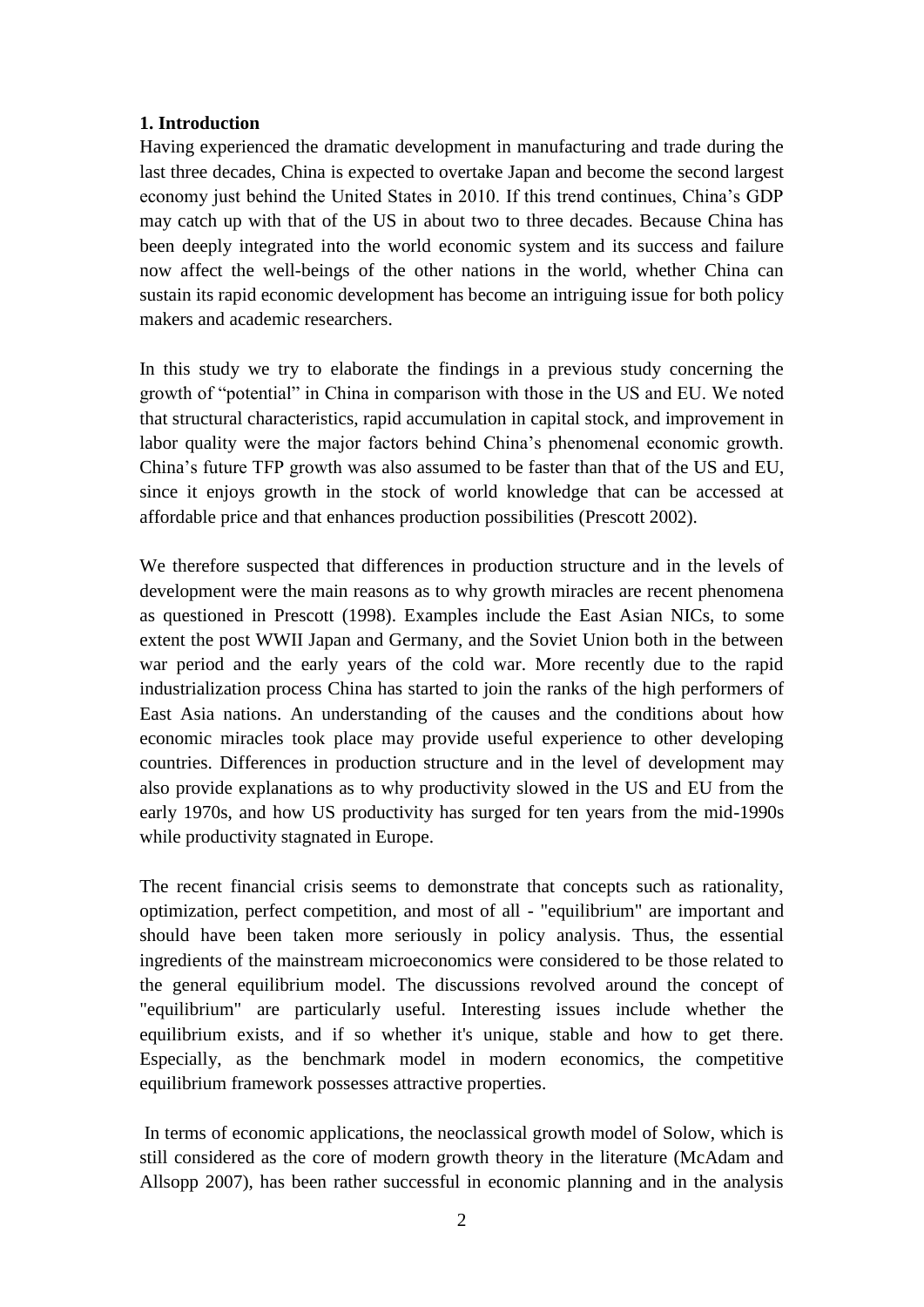about the sources of economic growth. Solow once said that he had Mao's China on his mind when the model was conceived (Solow 2007). While imposing a basic structure on a macro economic model of general equilibrium nature, the Solow framework can be applicable to both well-developed market economies and planned economies (Solow 2001). The accuracy and precision of Solow's approach to aggregate productivity analysis were rather striking. Examples in the literature include the growth accounting studies on the Soviet economy before the fall of Berlin Wall (Ofer 1987); Productivity studies on East Asia tigers were also well-known (Kim and Lau 1994, and Young 1995); and a more recent example is a series of studies by Robert Gordon on the US economy (e.g., Gordon 2000).

On the other hand, the 1980s were marked with the emergence of endogenous growth literature and increasing interests in the impact of R&D expenditure on productivity performance of firms and industries, while studies on productive efficiency experienced explosive expansion. Conceptually the three branches of literature are well connected. The endogenous growth model studies the effects of knowledge accumulation on the productivity growth of the aggregate economy in the long run; the studies on innovation-productivity link focus on the empirical estimation of the return to R&D; and the literature of productive efficiency specializes in models that measure technical efficiency and technical progress.

Although the size of the literature that estimates productive efficiency is huge, empirical investigations on the determinants of the productivity performance based on these estimates appear to be difficult and the relationships between explanatory and explained variables are not well structured. The endogenous growth models paid more attention to mathematical formulations, but the structures employed so far are often restrictive and simplistic, for example as in Romer (1990), Aghion and Howitt (1992), and Jones (1995). One of the purposes of the study is therefore to sort out the potential microstructures that can be formulated regarding the relationship between innovative inputs and total factor productivity.

The basic idea of this article is to propose in a formal manner an analytical framework that can be established when considering the relationship between innovation and productivity. The concept of interests might be naturally referred to as the "knowledge production function" as in Romer (1990). However, our formal presentation was inspired to a large extent by the "technology function" of Phelps (1966). When approaching the issues involved through the aspect of the standard production theory, the advantage is that the basic properties required of ordinary production function can be employed to infer the microstructure of the knowledge acquisition process. This approach is also attractive in an empirical sense that the techniques of applied productivity analysis might be effective in investigations on the determinants of innovation and economic growth.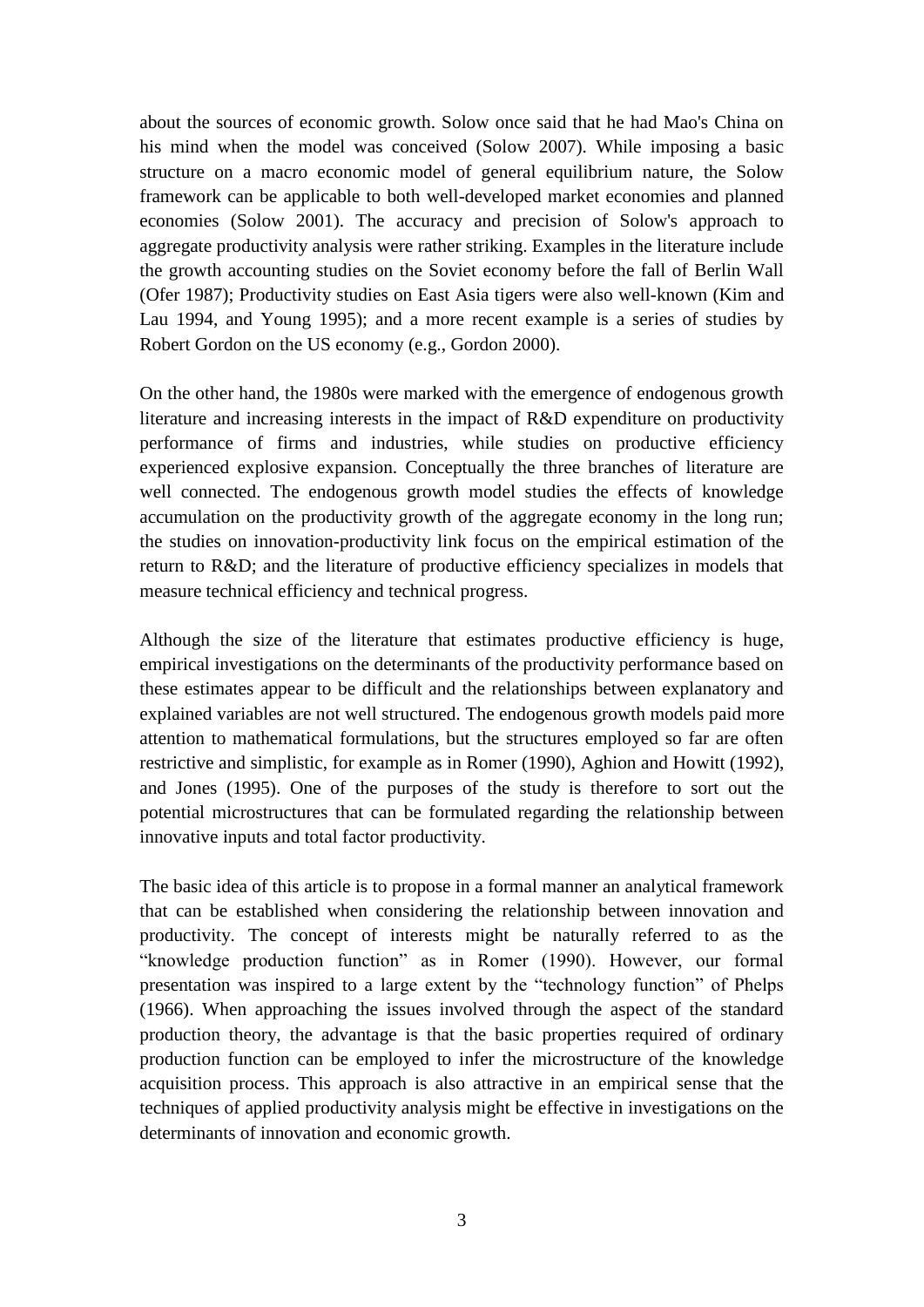### **2. Comparing China's Growth Potential with the US and EU**

The literature prior to current worldwide credit crunch has documented many examples that foresaw the looming economic crisis years before (e.g., Gordon 2005, Phelps 2004, Stiglitz 2002, and Brenner 2000 and 2004). Robert Gordon's application of the growth accounting framework to the study of the US productivity revival and slowdown stands out as convincing evidence that economic theory can be a powerful instrument in empirical analysis for macroeconomic planning.

Since the publication of Solow's seminal work on technical progress and the aggregate production function, the practice of growth accounting has been used to assess the economic performance of the former Soviet Union (Ofer 1987), in raising concerns about the sustainability of the economies of the East-Asian tigers just a couple years prior to the Asian financial crisis (Young 1995, Kim and Lau 1994, and Krugman 1994), and recently in alarming planners about the macroeconomic imbalances in China (Zheng and Hu 2006).

Although often used as a tool for economic planning, growth accounting and its related concept of TFP are not well understood (Zheng 2008). Some economists believe that the framework as an empirical tool lacks theoretical foundations, although it has been used frequently for economic forecasting. In many cases, applications have been rather mechanical and results were not interpreted properly. Some critics even regarded growth accounting as practically useless or irrelevant. However, if adequately implemented and understood, growth accounting can be a rather useful instrument in improving analysis of growth experience for many countries and regions. Plenty examples in the literature show that growth accounting methods are sensitive enough to pick up significant changes in productivity performance if parameters of production are carefully chosen.

Growth accounting decomposes growth in output into its components as follows.

$$
\frac{\dot{Y}}{Y} = \frac{\dot{A}}{A} + \alpha \frac{\dot{K}}{K} + (1 - \alpha) \frac{\dot{L}}{L}
$$
\n(2.1)

where *Y* stands for GDP and  $\dot{Y}$  for change in GDP over time, *K* represents capital stock and  $\dot{K}$  the change in capital stock, and labor is denoted as L and  $\dot{L}$  the change in labor input; TFP growth is represented similarly by  $\vec{A}/A$ ; and  $0 < \alpha < 1$  is the output elasticity with respect to capital,  $(1 - \alpha)$  the output elasticity associated with labor. Knowledge of growth potentials with its components and output elasticity will provide estimates of potential growth in GDP with reference to a specific country. Differences in output elasticity reflect structural differences among different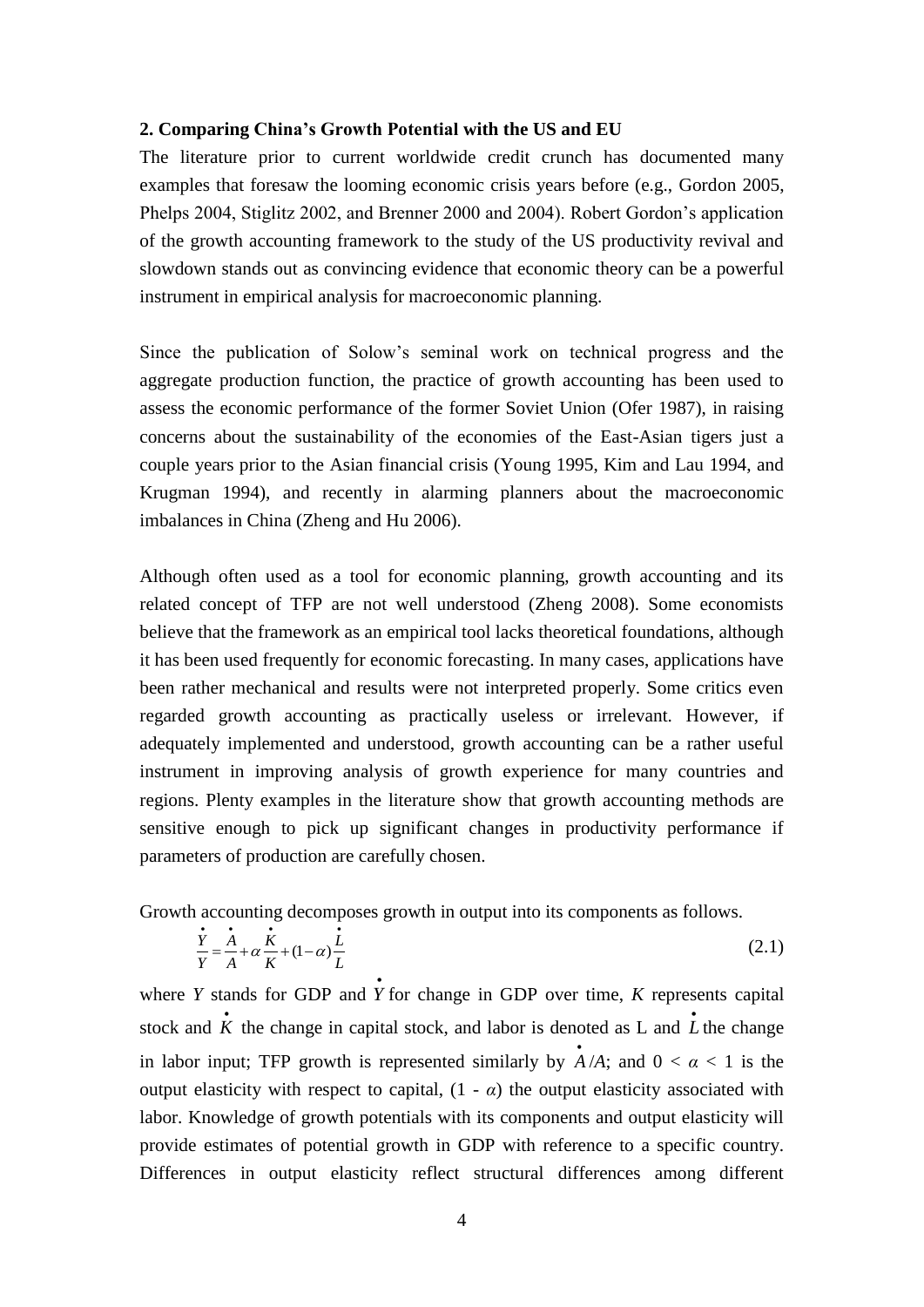economies. A typical growth accounting structure for China can be represented as follows (Chow and Li 2002, and Chow 2008).

$$
\frac{\dot{Y}}{Y} = \frac{\dot{A}}{A} + 0.6\frac{\dot{K}}{K} + 0.4\frac{\dot{L}}{L}
$$
\n(2.2)

for the US (CBO 2001)

1

$$
\frac{\dot{Y}}{Y} = \frac{\dot{A}}{A} + 0.3\frac{\dot{K}}{K} + 0.7\frac{\dot{L}}{L}
$$
\n(2.3)

and for EU (Mossu and Westermann  $2005$ )<sup>1</sup>

$$
\frac{\dot{Y}}{Y} = \frac{\dot{A}}{A} + 0.4 \frac{\dot{K}}{K} + 0.6 \frac{\dot{L}}{L}
$$
\n(2.4)

China has output elasticity for capital of 0.6 in comparison with 0.3 for the US. Differences of this magnitude are large enough to generate significant differences in growth potentials between the two economies. For example, a 10% growth in capital stock will enable China to grow by at least 6% per year while the growth rate will be only 3% for the US if everything else is kept constant. Growth difference can also be due to differences in investment in physical capital as well as in TFP growth. For developing economies such as China, investment opportunities are plenty due to its relatively low level of development as opposed to the level prevailed in the US and EU industrialized countries. The potential for absorbing useful information from the existing world knowledge pools is also the greatest in China, while developed economies especially the US will have to rely on new knowledge and innovations in order to shift its production frontier.

The growth accounting framework provides a compact formula for the study of potential output growth. We define potential output as the highest level of real GDP that can be sustained over the period of interests. Growth associated with potential output can therefore be termed sustainable growth. We divide sustainable growth into three categories in this study according to the different timeframes under discussion.

In this section, given the structural differences we calibrate the US and EU economy in comparison with a typical scenario for the Chinese economy. It demonstrates that growth potentials across the three major economies vary because of differences in production structure, the level of development, and opportunities for absorbing foreign technologies. Growths in developed countries are mainly relying on technological innovations since investment opportunities are far less than in developing countries. Since technology development often presents patterns of cyclical fluctuations, attempts to counterbalance business cycles or alter the trajectory of growth potentials may result in short-term gains but long-term losses.

<sup>&</sup>lt;sup>1</sup> Proietti, Musso, and Westermann (2007) took 0.35 as capital elasticity and 0.65 for labor.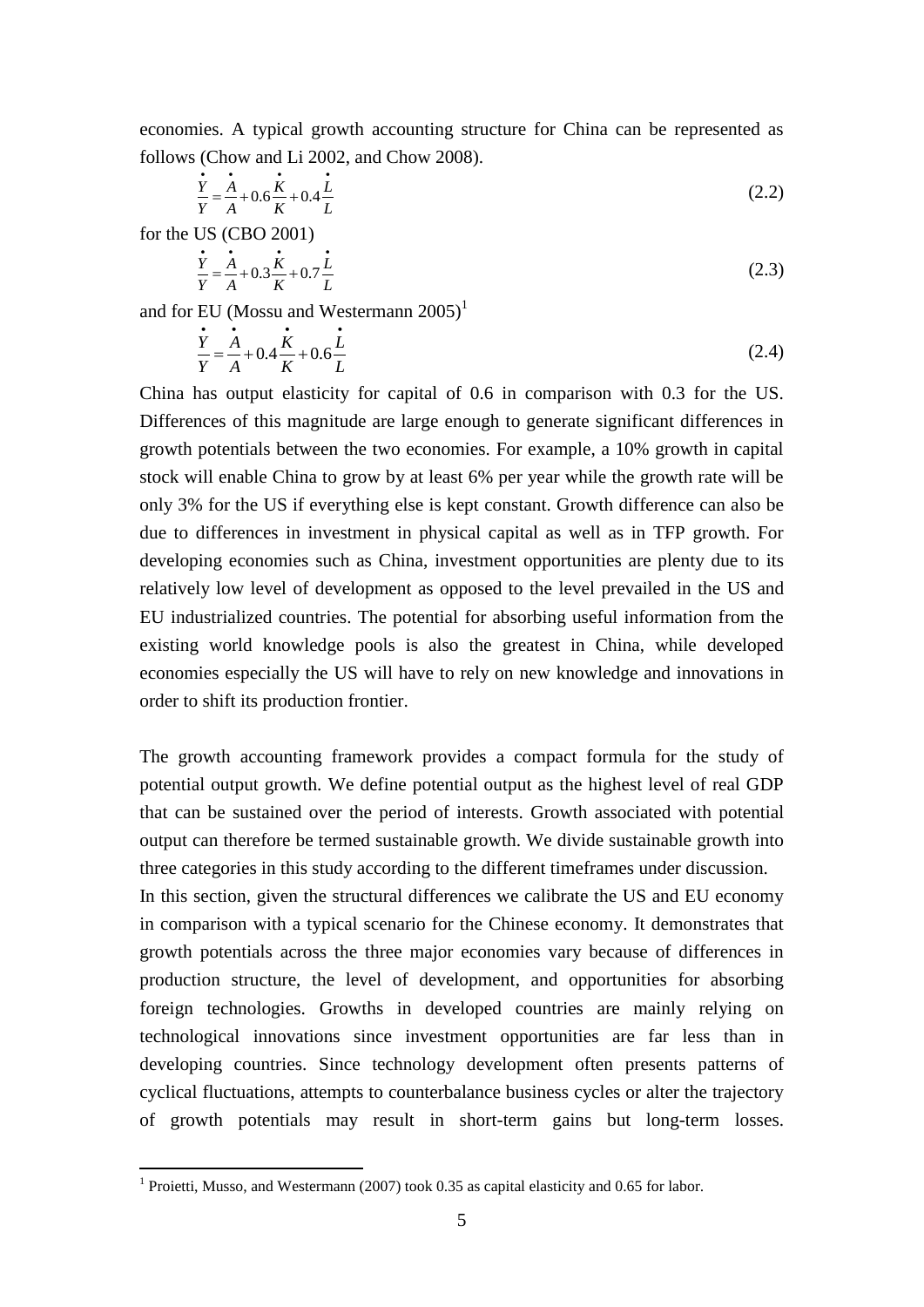Understanding of this is crucial for central banks to carry out sound monetary policies and to prevent financial crisis from happening in the future.

By now it is clear that China may have benefitted from an extensive growth pattern in the intermediate term but is not sustainable in the long run. China may still enjoy a high growth rate of 8 to 9% even if it manages the transformation from extensive to intensive growth.

Taking a longer-term perspective, China will be able to keep its momentum as a rapidly developing economy well into the next two decades or so while the US and EU may only manage a growth rate of 2 to 3% as calibrated in Table  $1<sup>2</sup>$  Structural differences are one of the main reasons explaining the large differences in growth potentials between China on the one hand and the US and EU on the other. It accounts for almost one half of the contribution from the capital if compared with the US case. The level of development provides even greater opportunities for the Chinese economy than for those of the US and EU. Investment opportunities in China can be twice as much as those in the US, and the potentials for China to absorb new technologies from the developed nations are double of those in the US and EU.

| $1000 \times 1000$ will 110 perform (2000) 2000 |               |       |            |            |  |  |  |  |
|-------------------------------------------------|---------------|-------|------------|------------|--|--|--|--|
|                                                 | Capital stock | Labor | <b>TFP</b> | <b>GDP</b> |  |  |  |  |
| China                                           | 8%            | 3%    | 2.5%       | 8%         |  |  |  |  |
| US <sup>1</sup>                                 | 4%            | 0.5%  | 1.2%       | 3.1%       |  |  |  |  |
| EU                                              | 3%            | 0.0%  | 1.0%       | 2.2%       |  |  |  |  |

Table 1 Growth Projections (2009-2030)

1

Note: output elasticity of both capital and labor is assumed as of 0.5 for China, 0.4 for EU, and 0.3 for the US.

Moreover, shortage of labor as another important input to the production process will prevent the developed economies from growing faster in the intermediate term.<sup>3</sup>

 $2^2$  The growth rate in Table 1 is somewhat too optimistic according to what the economists in the US would like to agree. "[M]ainstream economists are exceptionally united right now around the proposition that the trend growth rate of real gross domestic product (GDP) in the United States — the rate at which the unemployment rate neither rises nor falls — is in the 2 percent to 2.5 percent range" (Blinder 2002).

 $3$  Sterman (1985) presented a behavioral model of the economic long wave, which showed that "capital self-ordering" was sufficient to generate long waves. By capital self-ordering Sterman (1983) refers to the fact that the capital-producing sector must order capital equipment such as large machinery to build up productive capacity. Investment expansions in the 1950s and 1960s accumulated large excess capacity in the US and EU countries. "But while stimulating basic research and training the labor force for "new-wave" technologies are important, innovation alone will not be sufficient to lift the economy into a sustained recovery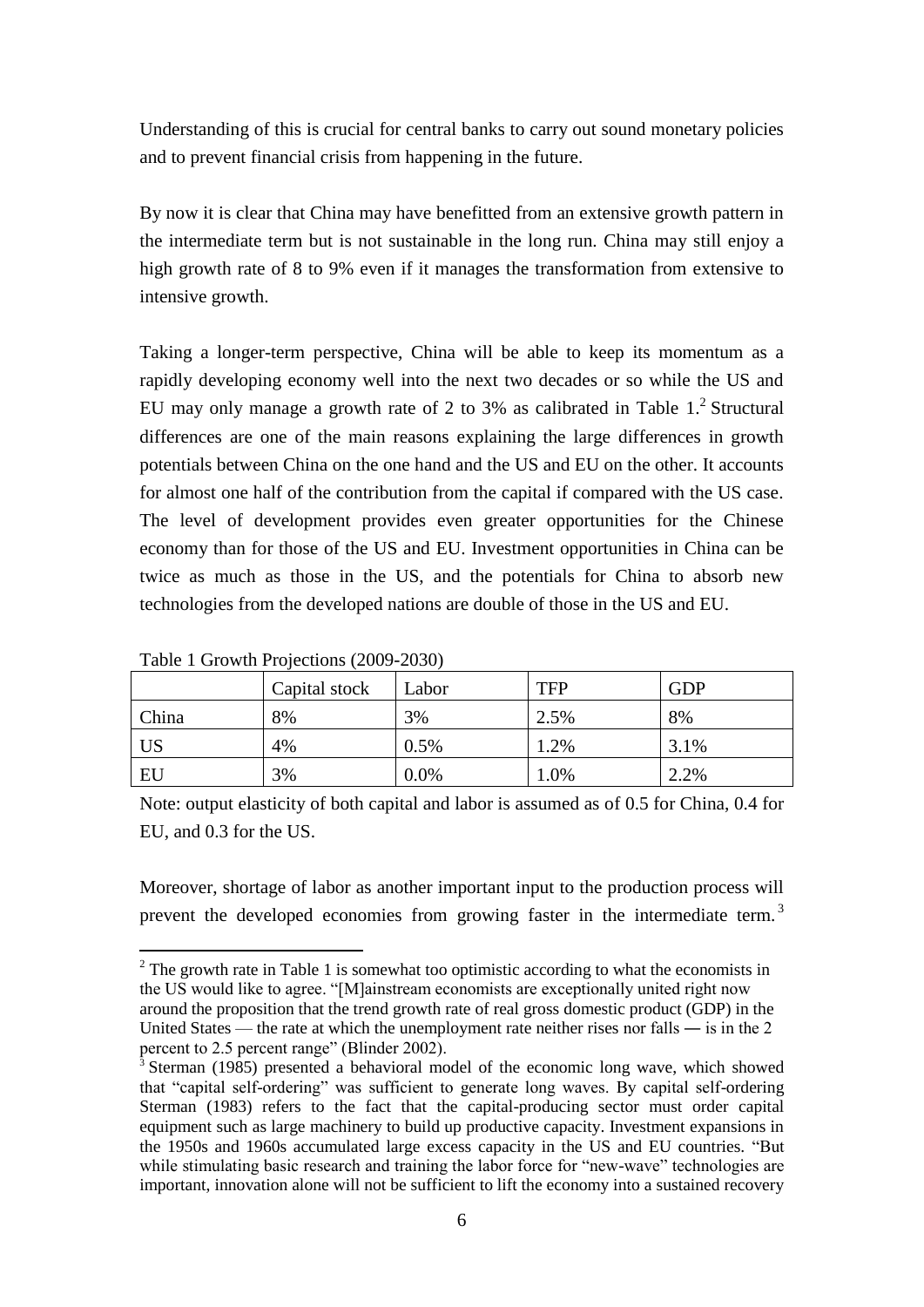China will face similar problem as encountered in developed countries today as its population ages in twenty years. Demographic change due to China's baby boomers of 1960s and 1970s entering retirement age may bring significant impact on both labor supply and the country's capacity to save and invest.

|              |           | <b>GDP</b> | Capital | Labor | <b>TFP</b> |
|--------------|-----------|------------|---------|-------|------------|
| Soviet Union | 1950-1970 | 5.4        | 8.8     | 1.8   | 1.6        |
|              | 1970-1985 | 2.7        | 7.0     | 1.1   | $-0.4$     |
|              | 1950-1972 | 3.94       | 2.60    | 1.35  | 1.64       |
| <b>US</b>    | 1972-1996 | 3.30       | 3.08    | 1.70  | 0.55       |
|              | 1996-2004 | 3.62       | 2.64    | 0.65  | 1.49       |
| EU           | 1960-1973 | 5.1        |         | 4.8   | 3.2        |
| (Euro zone)  | 1973-2003 | 2.2        | 0.5     | 2.8   | 1.0        |

Table 2 Productivity slowdown in Soviet Union, US, and EU

Sources: Mostly period averages calculated from Ofer (1987) for the former Soviet Union, Gordon (2006) for the US, and Musso (2005) for the Euro zone.

From a longer-term perspective, although economic prosperity ultimately depends on innovation-driven productivity growth, there are signs that even worldwide innovation activities might have been ineffective in recent decades. There is a literature on diminishing technological opportunities since the early 1960s, and recent studies on endogenous growth have also discussed related issues intensely (Jones 1999, Segerstrom 1998, and Kortum 1997). More recently, Gordon in a series of articles addresses the issue in terms of demand creation for new products and technological advances (e.g., Gordon 2004) and suggests that the US productivity revival since 1995 might not be sustainable (see Table 2). This would mean that the productivity slowdown in the developed world since the early 1970s may continue into the next decade or so. Given the input constraints on potential output growth in the US and EU, productivity is left as the only source of extra growth.

In this regard, historical lessons from the former Soviet Union need to be taken seriously. Soviet growth was spectacular to the extent that its industrial structure changed dramatically from an economy with 82% rural population and most GNP produced in agriculture to one that is 78 percent urban with 40-45% of GNP originating in manufacturing and related industries (Ofer 1987). The growth achievement was largely due to the pattern of extensive growth that lasted virtually

as long as excess capacity in basic industries continues to depress investment. (Sterman  $1983$ "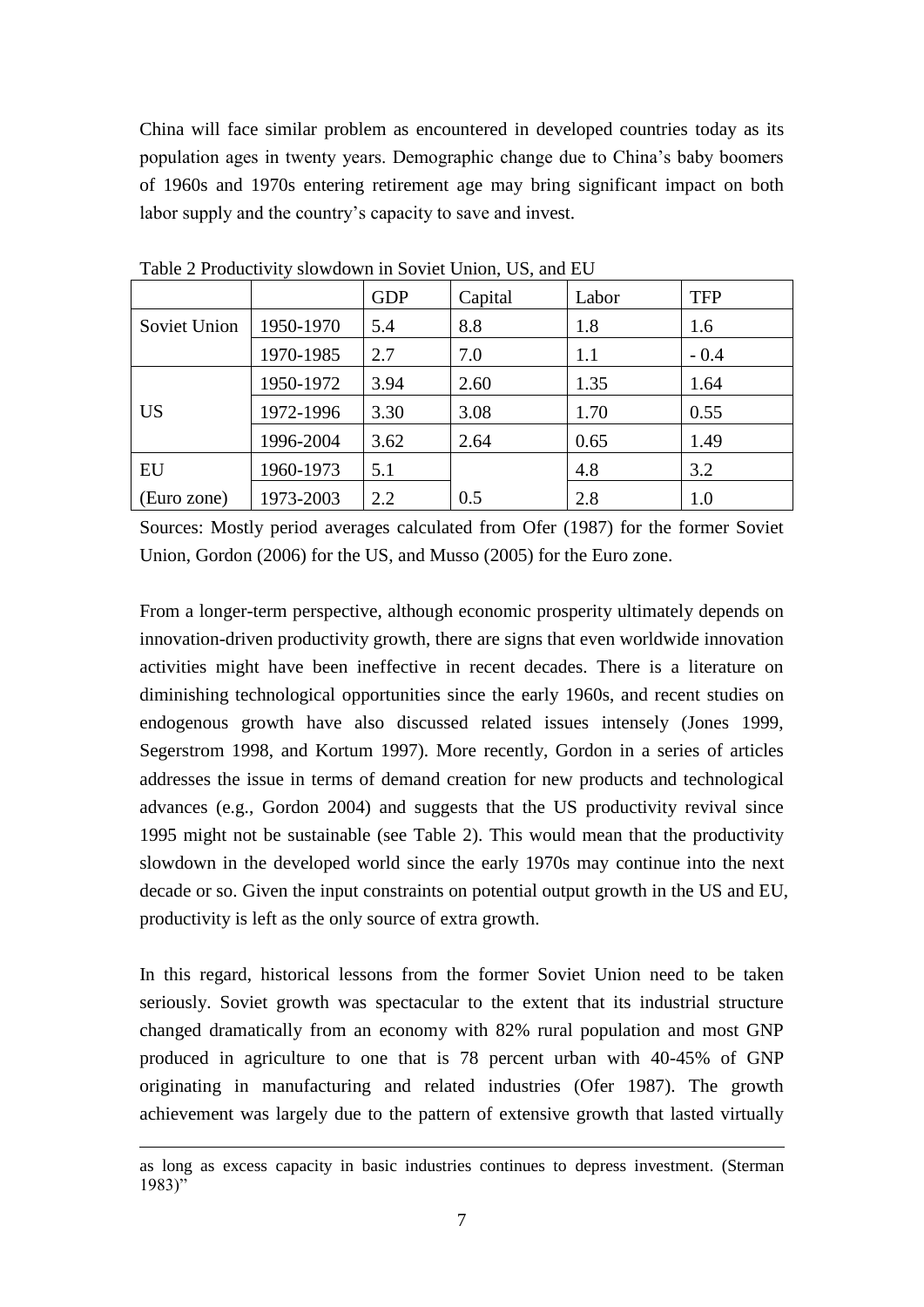for a period of 70 years from the late 1920s to the mid-1980s. By 1970, Soviet total factor productivity growth was zero and negative ever since (Table 2). Although the problem in western countries nowadays is different in nature in the sense that their patterns of growth have not been every extensive with the rate of growth in capital stock of 3 to 4%, the growth in TFP has been worrisome.

This situation has important implications for macroeconomic planning. A straightforward strategy to boost productivity growth is of course to increase spending on R&D activities. However, as many policy makers would like to believe that the R&D activities with regard to information and computer technologies (ICT) may benefit an economy in the long run, but one has to take into account the lag between the emergence of a new technology and the generation of sufficient demand when managing the macro economy. For example, the US economy has recorded impressive productivity growth since the mid-1990s thanks to innovations and massive investments in ICT. But the on-going financial crisis may dramatically alter the interpretation of the US productivity boom of the past decade. Some critics suggest that the problem lies in the desire to maintain growth above what is sustainable by encouraging excessive investment in technology and cutting loose regulations for risky innovation in the financial sector. This amounts to taking the concept of "potential output" more seriously as far as macroeconomic planning is concerned. <sup>4</sup>

Long run growth depends on growth in labour force, capital accumulation, and TFP. Since labour force growth is hard to change and capital stock usually can only grow at a rate of about 4% per year, this leave TFP growth as the only way to increase long run growth. The contents of TFP usually consist of technical progress, spill-over, improved efficiency, scale economies, and so on, among which technical progress is the most important component in TFP growth for the US as the world technology leader. However, caution should be exercised with the understanding of the technologies. An example is the emergence of the so-called "new economy" in the late 1990s.

<sup>1</sup> <sup>4</sup> Krugman (1997) noted that standard economic analysis suggested that the US could not expect its economy to grow at much more than 2% over the next few years. The reason Krugman gave was that if the Federal Reserve Bank would try to force faster growth by keeping interest rates low, serious inflation could be a problem. Of course inflation didn't rise until recently, but the US economy was overheating starting from the mid-1990s already. Jorgenson, Ho, and Stiroh (2006) report their base-case scenario projections for the US GDP growth at 2.97% per annual for 2005-2015, with the uncertainty ranging from 1.9% to 3.5%. McNamee and Magnusson (1996) gave a detailed discussion on why a long run growth rate 2% could be a problem for the US economy as a whole.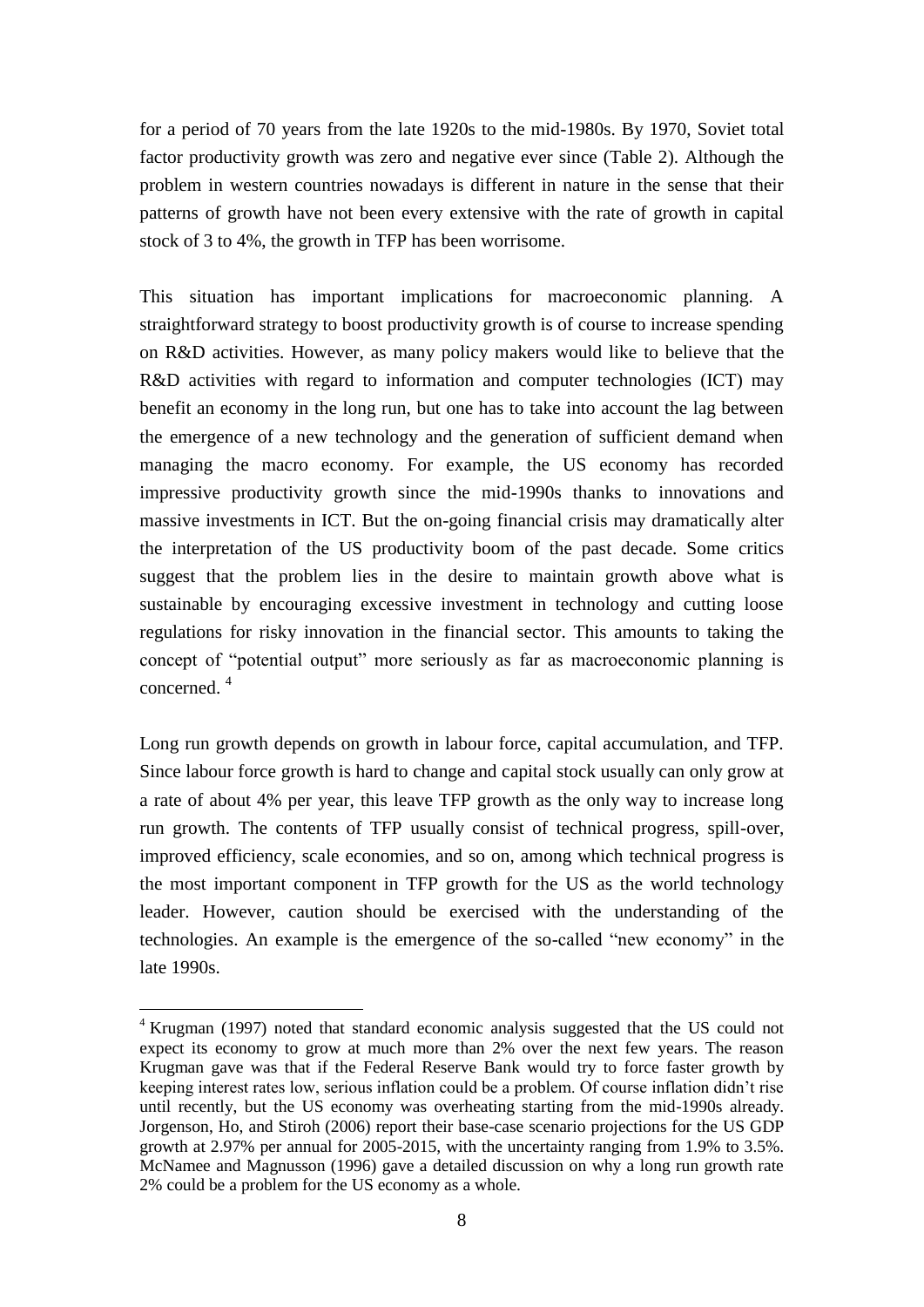The "new economy" theory postulates that the Western economy is experiencing a fundamental transformation. Productivity slowdown, inflation, and the business cycle will all disappear. Gordon  $(2000)$  was rather suspicious of the notion of "New Economy." For example, the "new economy" proponents believe that information technology is responsible for the surge in productivity growth in the US economy during the second half of the 1990s, and suspect that something fundamental has changed (Oliner et al. 2007).<sup>5</sup> However, Gordon (2003) argues that during the boom in ICT in the late 1990s investment was unsustainable because computer hardware investment grew at more than 30 percent per year for five years in a row, and the rapid growth of computer power need not be matched with an equal expansion of the corresponding demand. In other words, "supply does not create its own demand."

Even after the IT bubble burst in 2001 the productivity performance of the US economy continued to be better than what it had been during the more than two decades of sluggish productivity growth following the first oil crisis in the early 1970s. Many explanations focus on fundamental technological progress outside of IT production since total factor productivity in other sectors continues to grow impressively (Jorgenson et al., 2007 and Bosworth and Triplett, 2007). A recent study predicts that US trend productivity is expected to be around 2.25 percent a year (Oliver et al, 2007), which is a fairly high rate compared with our calibration in Table 3. However, Gordon (2006) is rather suspicious of the notion that ICT investment would break through all limits set by the "scarcity of economic resources."<sup>6</sup>

During the US productivity surge, a puzzle is why Europe failed to register a post-1995 productivity growth revival, since the same hardware and software are widely used across Europe and Nokia and Ericson are the leading companies in mobile phone technologies. Gordon's (2004) explanation is that regulatory barriers and land-use regulations in Europe prevent the retail sector from many productivity gains. But a further question to ask for both the US and EU is that for how long these productivity

<u>.</u>

<sup>5</sup> Critical comments were made in a series of articles of Baker (1998a, 1998b, 2000, and 2002). Vatter and Walker (2001) note that "the new economy is not that new." Stiroh (1999) believes "old economics still provide the best explanation for recent events."

 $6$  Robert Gordon was recently quoted in Mandel (2008) as saying: "The continuing decline in the productivity growth trend provides further evidence that the productivity growth revival of 1995-2004 was a one-time event. In the late 1990s the primary cause of the productivity growth revival was the dot.com boom and invention of the WWW. During 2001-03 the further good news on productivity growth was due to a combination of the delayed impact of the 1990s technology surge (the "intangible capital" hypothesis) with unusually savage corporate cost cutting that caused the prolonged decline in payroll employment between 2001 and  $2003$ .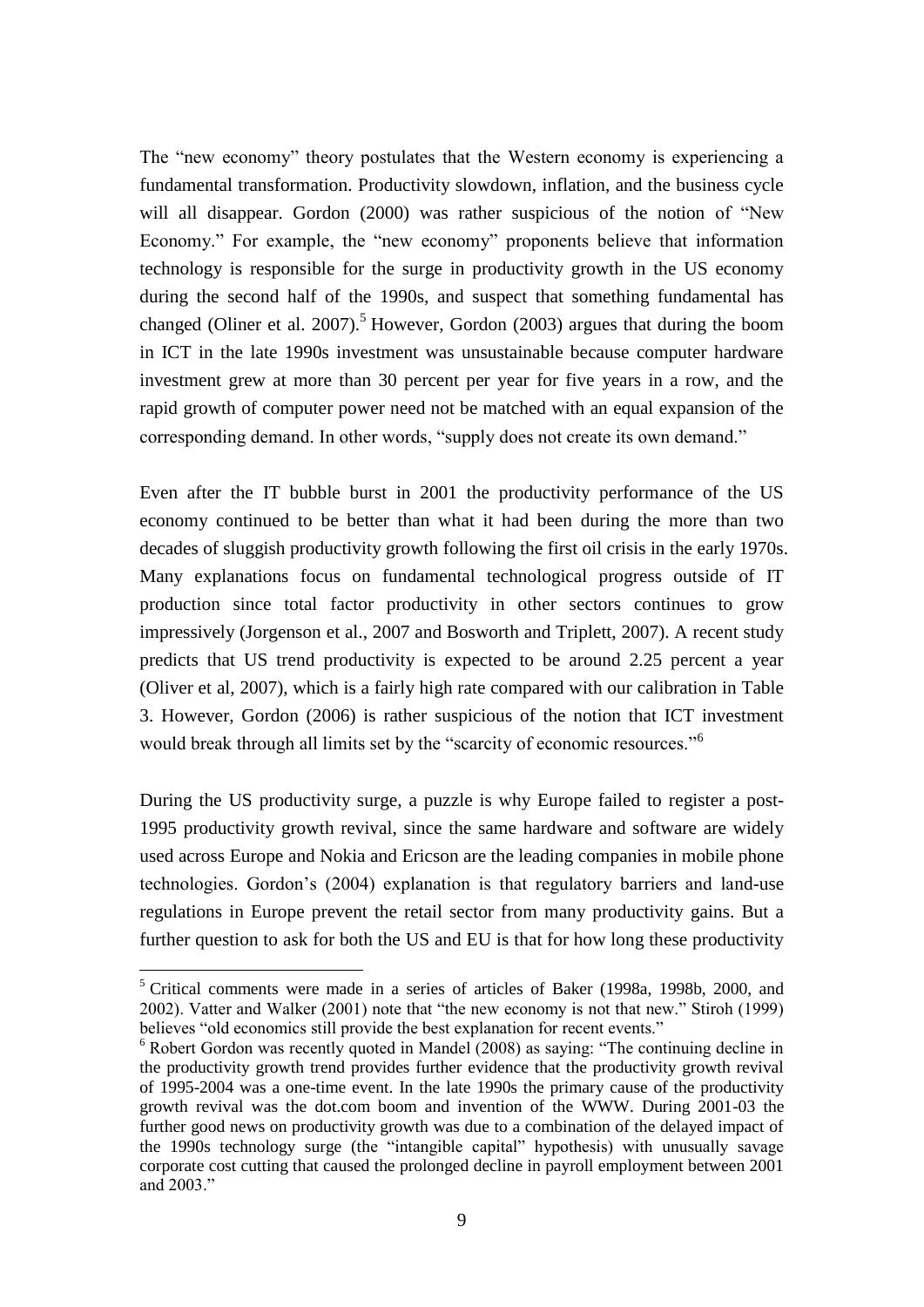gains will last. The ICT boom only continued for half a decade and the successive housing boom did not sustain any longer. To break the limit to growth potentials in both the US and EU, future productivity growth will have to come from some long lasting sources.

A lesson learned from the US experience can be summarized as follows. While innovation increases productivity, it also involves risks. Very often new developments in technology can be delayed, or only bring "a one-time jump in productivity" (Solow 1994). Although the US as the world technology leader may have to rely mainly on product innovation to improve productivity, it is important for developing countries like China to maintain a balance between process and product innovations, and to absorb foreign technologies efficiently. As it is well-known that process innovations can improve efficiency in the short term while product innovation is highly uncertain – ―New knowledge accumulates in a way that is neither predictable [and] steady, nor continuous."(CBO 2005). This situation leads to a question on whether or not it was wise to involve large government interventions to support the development of new technologies such as computers, telecommunications, and the Internet.<sup>7</sup>

The economics profession for decades has recognized that R&D is important for long run economic growth. The productivity slowdown of the 1970s in the major industrialized countries prompted the US economists to call for public policy support of science and technology because R&D activities generate more benefit for the public (spill-over effects) rather than the entities that incur the major costs of the innovation (Nelson and Romer 1996). During the quarter century up to the mid-1990s some economists seem to have concluded that R&D not only contributed significantly to economic growth in the US in the past but also is a promising way to promote productivity in the future (Walsh 1981). However, empirical evidence didn't seem to be conclusive (Griliches 1988).

As a result of significant support from the US government, the ICT boom during the second half of the 1990s encouraged the "New Economy" proponents to imagine that the economy could grow faster than before without renewed inflation (Stiroh 1999).

 $\frac{7}{1}$  Schiff (1993) notes "Don't fight the long wave. Yes, the economic recovery has been disappointing, but that's all part of a cycle, the long cycle. Advocates of long-wave theory hold that there are fluctuations in economic growth much longer than normal business cycles, stretching for 40 to 60 years. If you're on the downswing of that cycle, as they say the U.S. is now, there's only so much you can do to pick up the pace. So don't bust the budget trying." Sterman (1992) noted "We are currently in the trough of the long wave economic cycle during which there is an overcapacity to produce almost everything (steel, autos, semiconductors, laid optical fiber,  $\dots$ )."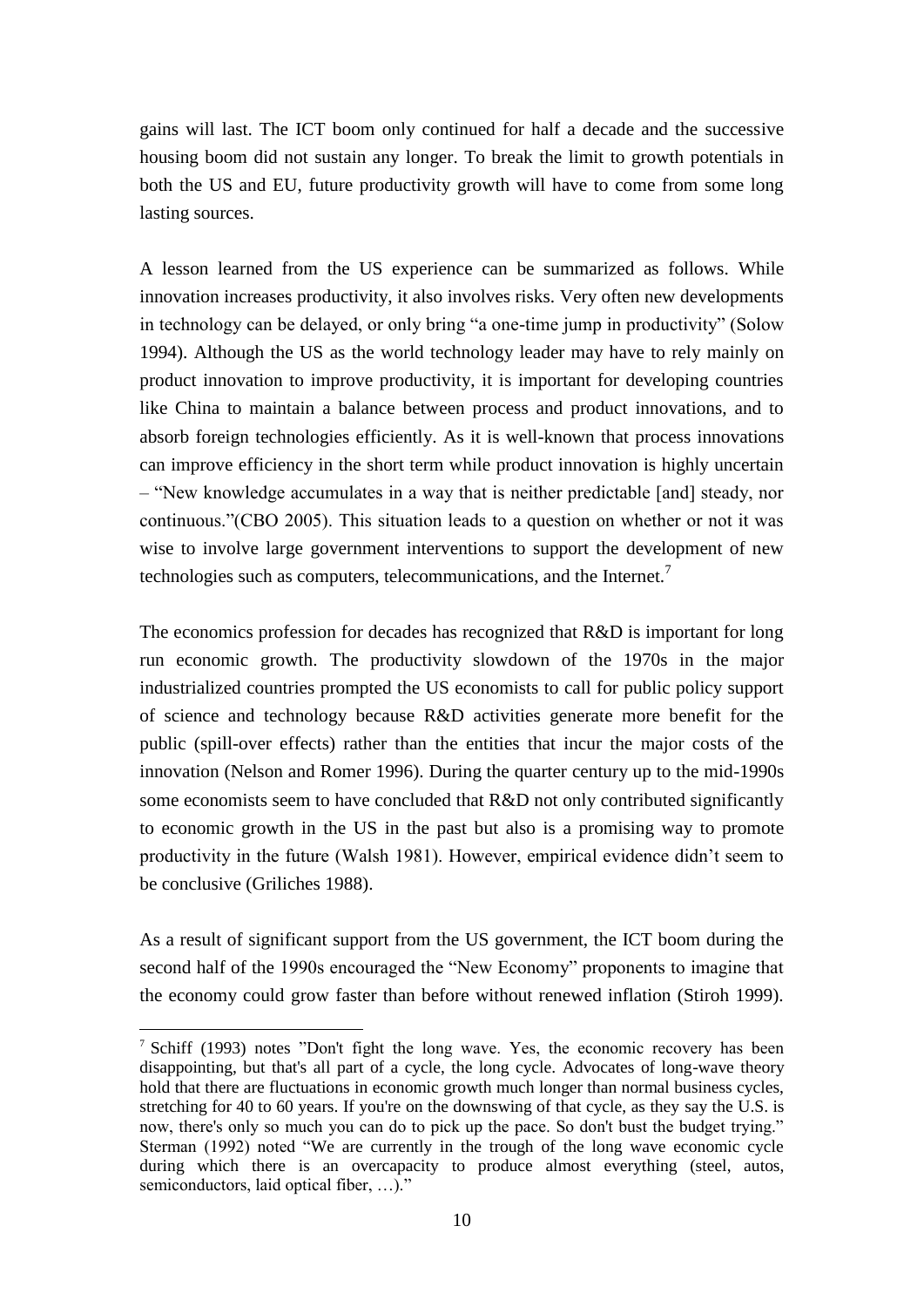However, by the end of the 1990s the debate on the sustainability of the US productivity revival cast doubt on whether the "New Economy" is really new and whether it has changed fundamentally the way our economies work. Following the IT stock market crash of 2000, the phenomenal housing boom and bust, and the ongoing financial turmoil may indicate that monetary policy may not be effective if used to intervene with the "real business" cycles. It probably brings short-term gains while the long run cost might be very high.

#### **3. The Knowledge Production Function Defined**

Empirical studies on the link between R&D and productivity performance have been mainly carried out with the approach introduced in Griliches (1979 and 1980a). Examples of applications include Baily and Chakrabarti (1985) on innovation and productivity in industries, for instance. Two issues appear need to be clarified under this framework. Conceptually it is not very clear to what extent the link between R&D expenditure and productivity growth can be studied with well-defined economic relationships. It is natural to expect that the endogenous growth literature should provide testable structure for the empirical studies. However, the restrictive and simplistic formulation specified in the R&D based endogenous growth models do not appear particularly useful. Moreover, in his critics to the endogenous growth model, Solow (1994) wrote:

The idea of endogenous growth so captures the imagination that growth theorists often just insert favorable assumptions in an unearned way; and then when they put in their thumb and pull out the very plum they have inserted, there is a tendency to think that something has been proved. Suppose that the production function is *Af* (*K*,*L*) where *A* carried (Hicks-neutral) technological progress. (The neutrality is just for clarity; it is inessential) Successful innovations make *A* larger. But how much larger?

For this purpose, take it for granted that there is something meaningful called "an innovation" and a stream of these innovations occurs as a result of decisions made by firms. It is easy to agree that the flow of innovations per unit time depends on the amount of resources devoted to creating them. If an innovation generates a proportionate increase in *A*, then we have a theory of easy endogenous growth. Spend more resources on R&D, there will be more innovations per year and the growth rate of *A* will be higher. But suppose that an innovation generates only an absolute increase in A: then greater allocation of resources to R&D buys a one-time jump in productivity, but not a faster rate of productivity growth. I do not know which is the better assumption, and these are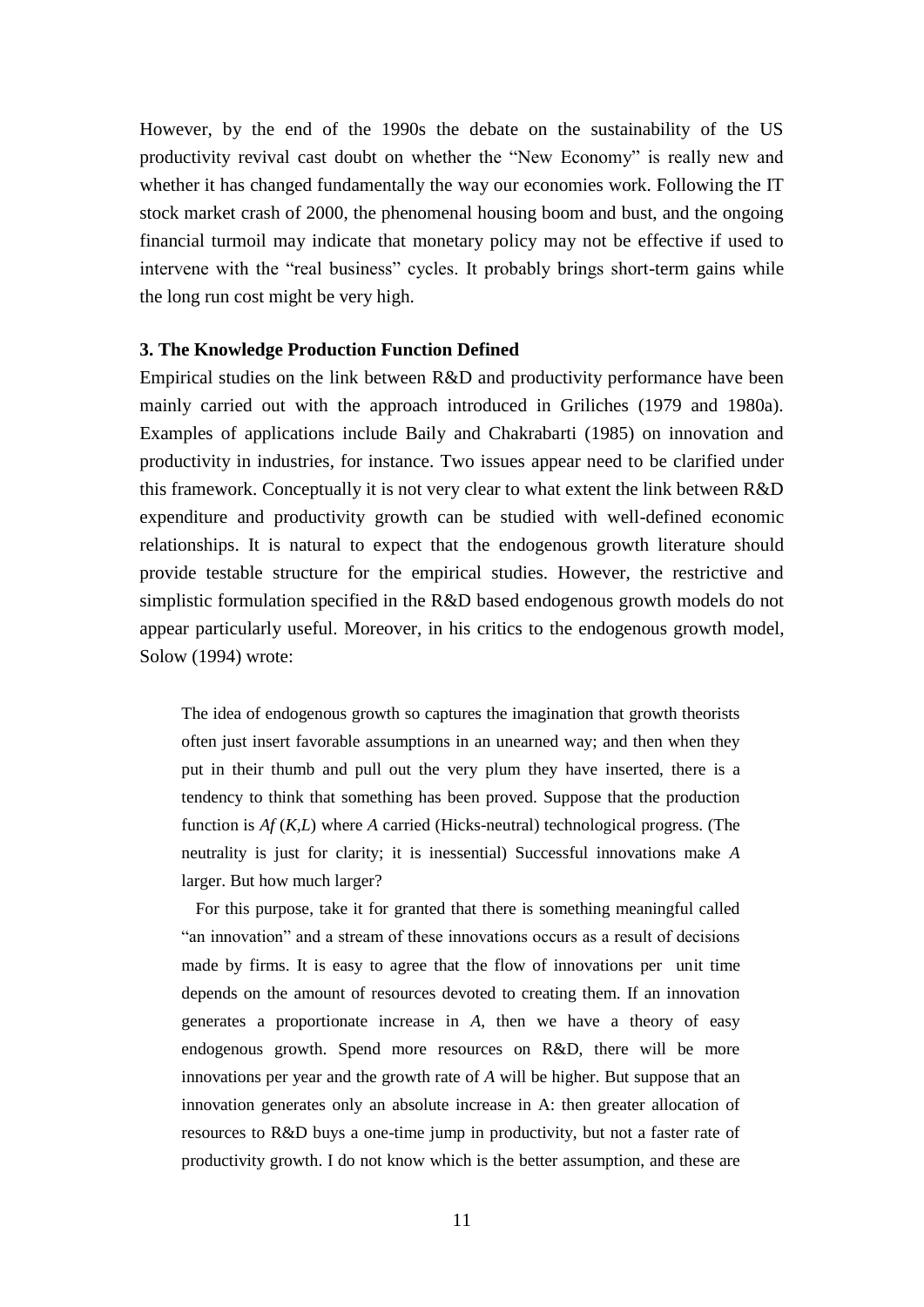only two of many possibilities. But merely to adopt the more powerful assumption is no more than to assume the more powerful conclusion.

We now turn formally to define the knowledge production function as termed in Romer (1990) but the generalization of the concept is more in line with the concept of ―technology function‖ of Phelps (1966). As we will see that Griliches (1980a) formulation can be generalized as a flow variable form using the concept of knowledge production function defined in Romer (1990) when we endogenize total factor productivity growth with respect to innovation and other possible explanatory variables such as trade. The knowledge production function is specified in terms of both stock and flow variables.

At the outset, we try to be as general as possible when defining the concept. Assuming that the production unit is the firm, its production function takes the standard form as follows:

$$
Y = Af(K, L_Y) \tag{3.1}
$$

1

where *Y* stands for the ordinary output, *K* and *L<sup>Y</sup>* refer to capital and labor, and *A* is the level of technology or useful knowledge stock that can be employed in the production process. The knowledge production is measured as the change in knowledge stock *A* , and the basic knowledge production function can be expressed as follows  $8$ 

$$
\dot{A} = f(K_A, L_A, L, A) \tag{3.2}
$$

where *K<sup>A</sup>* and *L<sup>A</sup>* stand for technology capital or research capital stock and research labor input, and  $L = L_A + L_Y$  is the labor force of the firm. Generally one can specify the knowledge production function with properties as follows.

- **A1.** The knowledge production function is monotone in inputs
- **A2.** The input set of the knowledge production is convex
- **A3.** Researcher is the essential input, i.e.,  $A = f(K_A, 0, L, A) = 0$
- **A4.** The input set is nonempty and closed
- **A5.** The knowledge production function is finite, nonnegative, real valued, and single valued for all nonnegative and finite inputs

 $8$  Phelps (1966) uses the term "technology function" in referring to the relationship between research inputs and research outcomes; Gumolka (1970) mentioned "the production function of innovations"; and Jones (1999, 2002, and 2006) prefers to phrase the relationship as "the idea production function."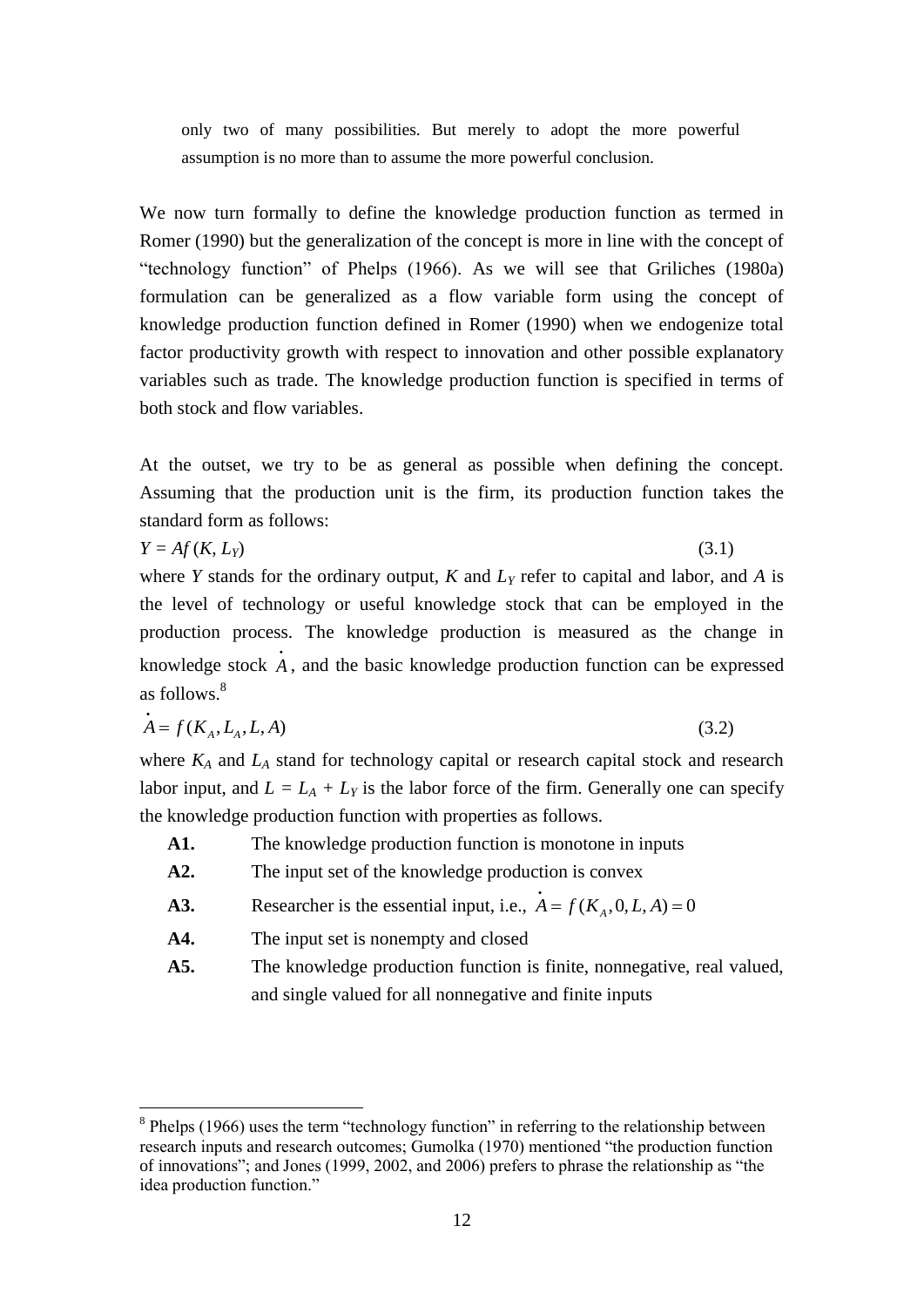The general specification, especially the choice of variables is due to Phelps (1966) where he discussed a possible construction of the "technology function" for an

economy as follows.<sup>9</sup>  
\n
$$
A(t) = \int_{-\infty}^{t} f(E(L_A(v), L(v), K_A(v)), A(v - \omega)) dv
$$
\n(3.3)

where *A* is the knowledge stock function,  $f(\cdot)$  is the knowledge production function in flow form, and *E* the effective research function. The formulation (3.3) can be used to discuss a whole host of structural specifications. For example, the knowledge

production function in flow form is given as:  
\n
$$
\dot{A}(t) = f(E(L_A(v), L(v), K_A(v)), A(v - \omega))
$$
\n(3.4)

and the effective research function is as follows:

1

$$
E = \varphi(L_A, L, K_A) \tag{3.5}
$$

includes  $L_A$  as the amount of employment in the research industry,  $K_A$  the stock of research capital, and  $L$  the labor force.<sup>10</sup> Standard assumptions of the production function apply here. For example, Phelps (1966) assumes that "effective research" is homogenous of degree one in *LA*, *L*, and *KA*. It is increasing and strictly concave in *L<sup>A</sup>* and  $K_A$ . Besides the standard assumptions, the presence of the total labor force in the function gives specific structure as follows. Assume that no worker has an absolute advantage in the production of commodities, but that all workers differ in their effectiveness in research. Phelps argues that if just one researcher is needed, the worker with the greatest comparative advantage in research will be assigned for the purpose. If an additional worker is needed, then the next effective worker will be given the task. This means that the increase of "effective research" will not be proportional because "the second worker is inferior to the first." Therefore Phelps assumes that "with efficient allocation of labor, effective research increases as the number of researchers at a decreasing rate.<sup>"11</sup>

An interesting structure implied in  $f(\cdot)$  is that knowledge stock of the economy *A* as a whole is separable from the "effective research function" of the industry. This is a

 $9<sup>9</sup>$  As to the controversial choice of variables for the knowledge production function, in one extreme case Beaudreau (2005) shown that "by including energy, the cornerstone of production processes as modeled in engineering, in simple growth accounting exercises, the Solow residual is nearly eliminated."

 $10$  The inclusion of capital in the knowledge production function could also be justified because "Technology capital is accumulated know-how from intangible investments in R&D, brands, and organizations" (McGrattan and Prescott 2007).

 $11$  Solow (1994) also has a good reason to include ordinary workers into the knowledge production can as follows: "It is an important fact of life that many instances of product improvement and cost reduction have little to do with the R&D activity, but originate in some other way, for instance from the accumulation of small suggestions coming from production workers, process engineers, and even customers."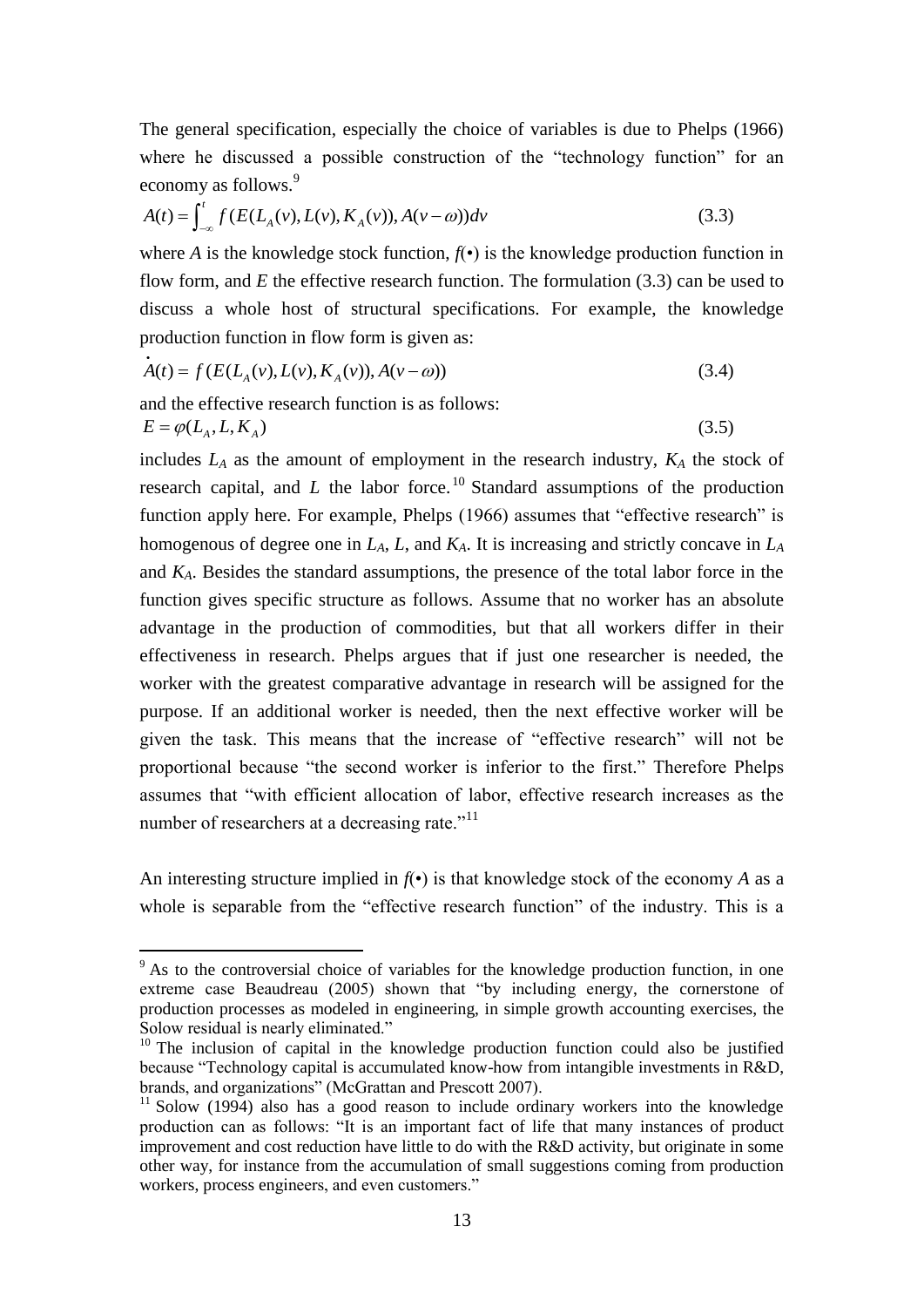very important formulation, which means under certain circumstances research efficiency can be studied independently prior to the study of knowledge production. Another specification introduced in  $f(\cdot)$ , that may have structural implications in applied work, is that knowledge production at time *t* in producing technical progress at time  $\nu$  is an increasing function of the level of technology at time  $\nu$ -w. Phelps interprets *w* as "publication lag." Note that homogeneous of degree one for  $E$  with respect to *LA*, *L*, and *K<sup>A</sup>* in combination with homogeneous of the same degree for *f* in  $L_A$  and *A* lead to homogeneous of degree one for  $f(\cdot)$  in  $L_A$ ,  $L$ ,  $K_A$ , and *A*. It appears that the property of homogeneous of degree one is very important in knowledge production. This is not so obvious in many commodity productions.

Phelps also mentioned the assumption that the marginal effective function, *E* was stationary in *L<sup>A</sup>* so that researchers do not get more productive over time. This assumption is important in the sense that modeling knowledge production is equivalent to modeling time trend for productivity growth, i.e., there might be better explanations than simply considering time as an input to the production process.<sup>12</sup>

*A* as the change in knowledge stock *A* needs to be homogeneous of degree one to be a valid knowledge production function in the context of Phelps (1966). Definition (3.2) simplifies the structure of the flow function in (3.3) because the research effective function are not present. Thus, knowledge is treated as internal and the researchers and the total labor force engage in a joint production of knowledge that generate total factor productivity growth for the ordinary production process. The appearance of two types of labor sometimes might be interpreted as that the task of the researchers is to push forward the production frontier while ordinary workers can be involved in improving technical efficiency. This is consistent with the applied productivity models that TFP can be decomposed into technical progress and technical efficiency improvement components.

The homogenous property can be crucially important in understanding the knowledge production process. For example, growth accounting for knowledge production might be conducted in a similar fashion as in the ordinary accounting practice. The pattern of knowledge production can be characterized with the way research capital and labor

 $12$  Gomulka (1970) noted "innovation of all kinds and, in particular, the flow of technological innovations had been treated as something given from the outside, as a factor of considerable importance but of no cost."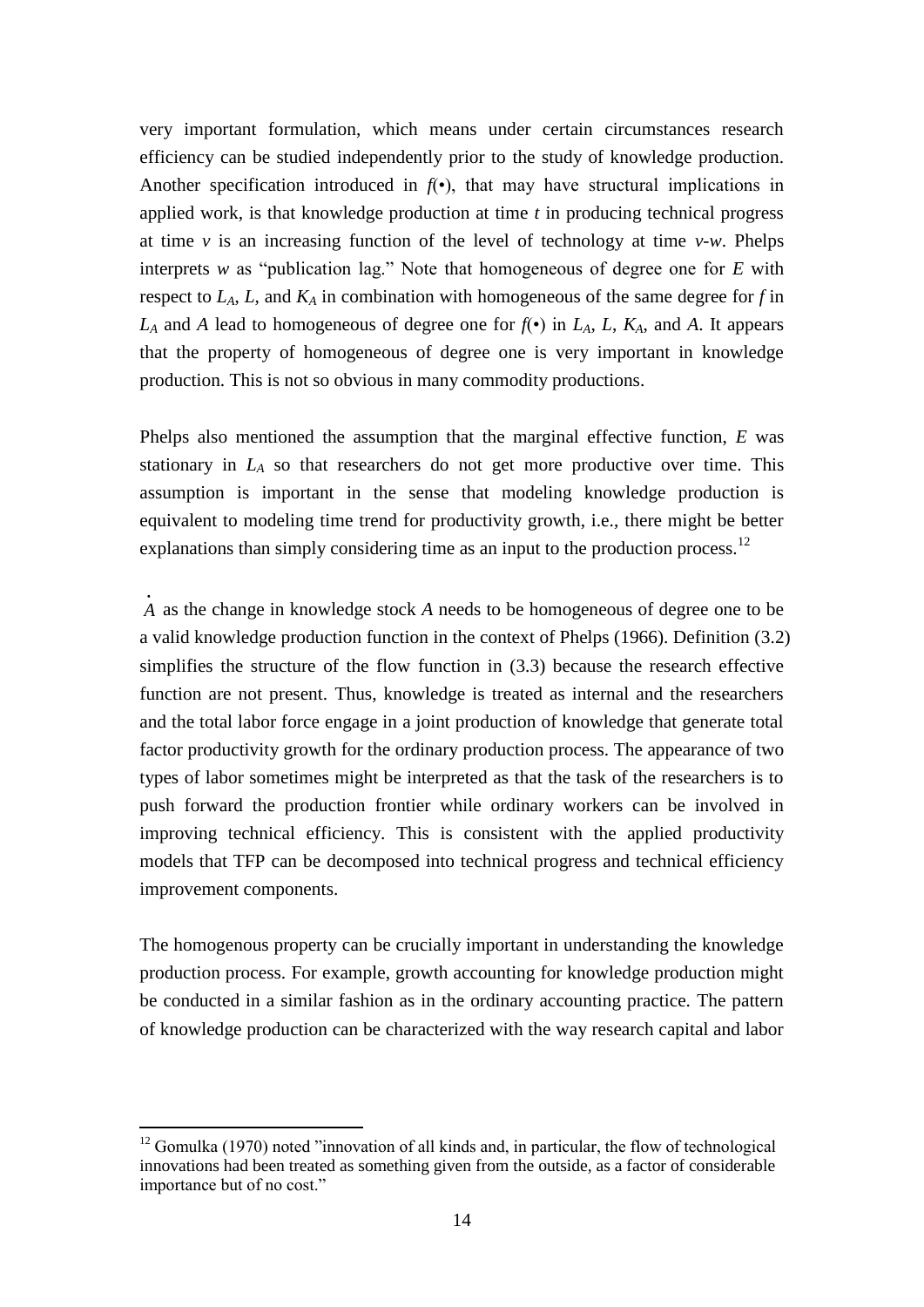forces are utilized as in Zheng, Bigsten and Hu (2009). Whether or not capitalintensive research activities are sustainable should be a relevant question.<sup>13</sup>

Economies of scale and technical progress are also intriguing issues in this context. One should not be surprised if the knowledge production function does not usually present a time trend. If research effectiveness declines as the next effective researcher is assigned to the sector there should be no particular reason to expect that constant returns to "the production of the new ideas" prevail $14$ 

Another interesting question is that a secondary growth model with respect to knowledge production might be established. Then one can imagine that sustainable growth in labor productivity of knowledge production would require technical progress in the knowledge production process itself. In the ordinary growth model, investment is usually a fraction of the total output (GDP), while investment in research capital can be realized through borrowing. Very often research capital is ignored in endogenous growth models. Does this mean that labor's share in total cost of research dominates that of research capital?

If the contribution of the ordinary workers can be ignored or is insignificant equation (3.5) is simplified as follows:

$$
A = f(K_A, L_A, A) \tag{3.6}
$$

Note that in (3.6)  $A = f(K_A, L_A, A)$  is the flow form. It is convenient for discussions on properties of the knowledge production function such as the curvature of the production function, returns to scale, output elasticity of inputs, and elasticity of substitutions. A typical flow form is of course the Romer (1990) specification,  $A = \delta H_A A$ . In Rivera-Batiz and Romer (1991b), the flow function was written as

$$
\dot{A} = f(H_A, K_A, L_A, A)
$$

1

where  $H_A$  stands for human capital employed in the research. We do not adopt this formulation here because we try to emphasize the essentiality of the research labor in the knowledge acquisition process. Human capital measured such as average years of schooling can be incorporated at a later stage.

If *A* is homogenous of degree one then we have

<sup>&</sup>lt;sup>13</sup> It is not clear at this point that the growth accounting should emphasize  $A / A$  itself or the

growth rate of  $A/A$  since the later concept may not be well-defined.

 $14$  This phrase was due to Jones, for example Jones (1999).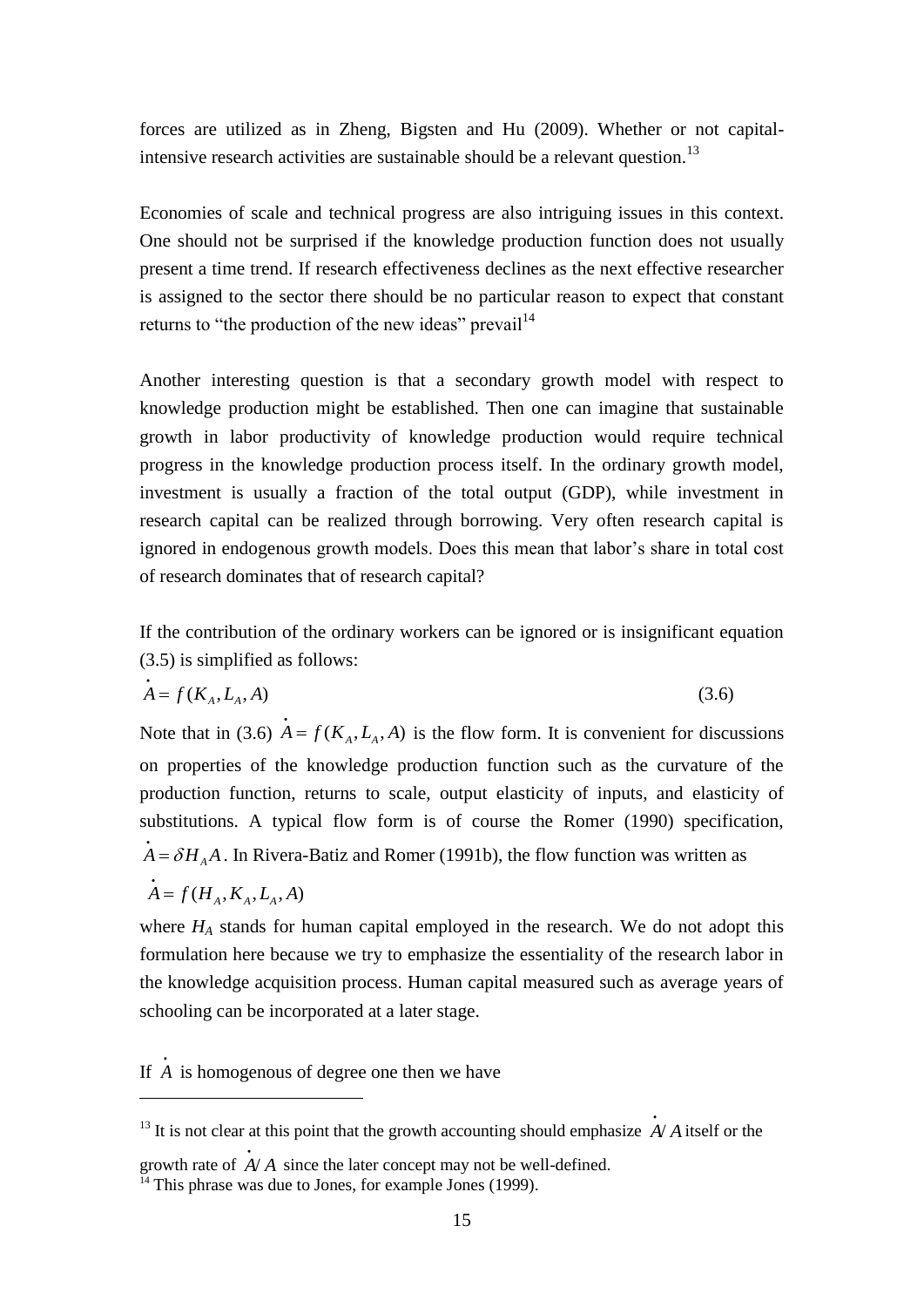# $\dot{A}$ /  $A = f(K_A / A, L_A / A, 1)$

which is quit useful for theoretical analysis since homogeneous of degree one implies that growth rate in total factor productivity declines as the stock of knowledge increases. This property comes from the monotone assumption for the technology in knowledge production.

It may not be always the case that knowledge stock matters that much, then a more concise form can be given by

$$
A = f(K_A, L_A) \tag{3.7}
$$

Different specifications may fit into different industries depending on the nature of the production process. The reason (3.7) is motivated is that endogenous models of economic growth often concentrate on labor force in the research sector (Romer 1990, and Aghion and Howitt 1992) while the R&D-productivity link literature emphasizes R&D expenditure (Griliches 1979 and 1980a) or R&D capital at firm level. The situation seems to indicate that labor and capital might be considered as the main inputs to the knowledge production process along with knowledge stock. Then an immediate question is if missing either of the variables in empirical studies will result in biased estimations of structural parameters. Another related question is also whether capital and labor should always be included in the knowledge production function estimation.

The endogenous growth literature seem to have difficulties in incorporating research capital or capital used in research in the knowledge production function. The Romer (1990) specification  $A = \delta H_A A$  includes only labor and knowledge stock as inputs to the production process. A strong assumption involved in this specification is that unskilled labor and physical capital are not effective in R&D. An alternative specification in Rivera-Batiz and Romer (1991) was attempted in the spirits of (3.7) as follows:

$$
\dot{A} = BH^{\alpha} L^{\beta} \int_0^A x(i)^{1-\alpha-\beta} di
$$
\n(3.8)

where *H*, *L*, and *x*<sup>i</sup> represent inputs used in R&D and *B* denotes a constant scale factor. This case refers to a technology for R&D that uses the same inputs as the manufacturing technology. Specifically, human capital (*H*), unskilled labor (*L*), and capital goods (*x*) such as personal computers or oscilloscopes are all productive in research. But the difference of this specification in comparison with those of Phelps  $(1966)$  and Romer  $(1990)$  is that "knowledge per se has no productive value."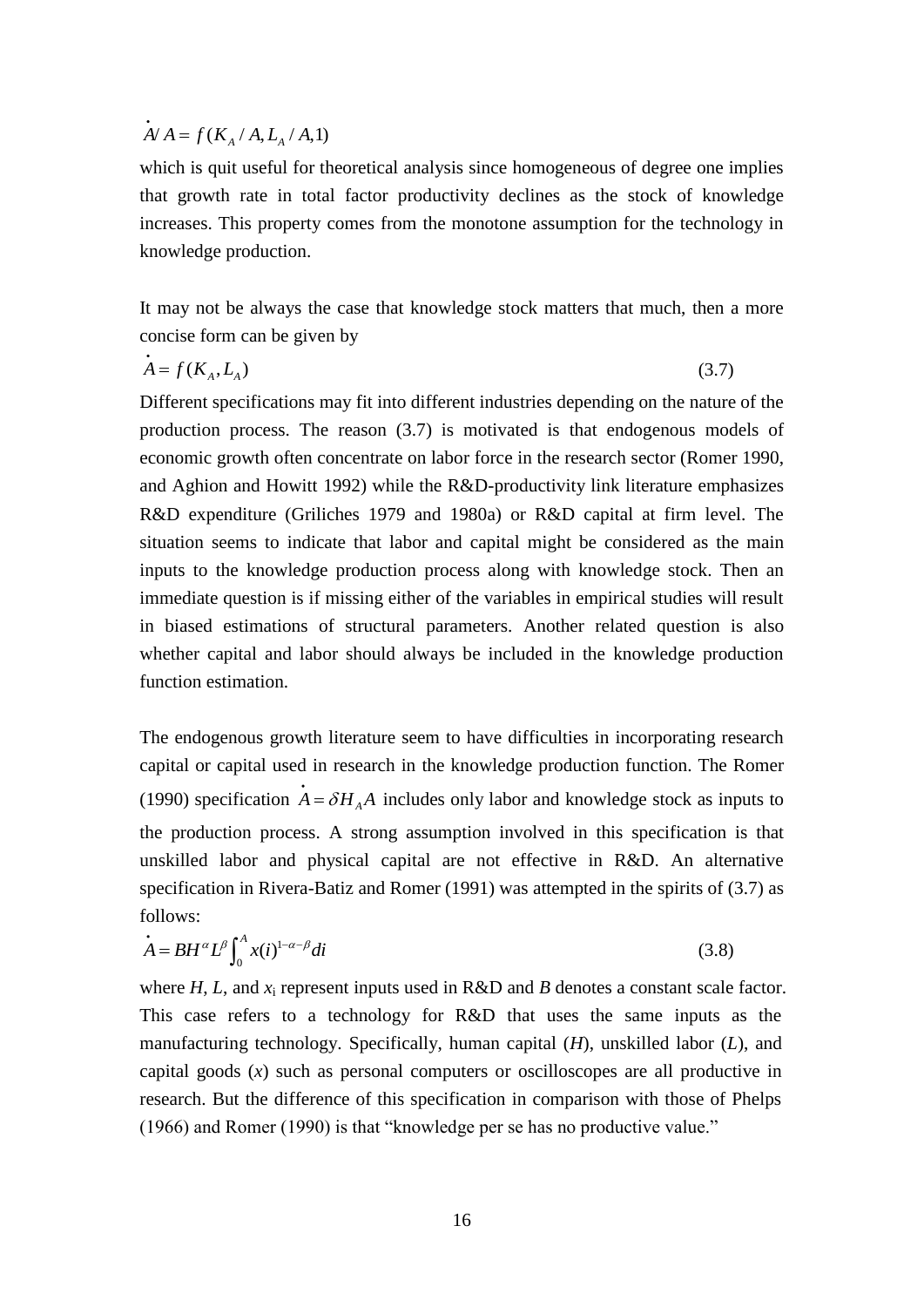This specification does not include knowledge as input since it is assumed to have "no productive value." Our general formulation of the knowledge production function in (3.5) seems to provide a framework that different specifications can be tested in empirical work. This latter specification is interesting in the sense that is has a vintage interpretation for physical capital used in the research process. But there are two issues that need to be discussed. The first is that we need to index capital for different vintage, which can be simply interpreted as an measurement issue. The second is that new vintages of capital will still involve research labour and research capital, then the question goes back to the original one, i.e., what are the inputs to be considered for the production of *A*?

The notion of knowledge production function in general do not rule out a two-sector model of endogenous growth in which there is a research sector that specialized for knowledge production. The usefulness of this framework is obvious. It can be used to evaluate the efficiency of the research sector on one hand and can also be applied to answer questions concerning spill over effects and learning.

To be able to further appreciate the notion of the knowledge production function we need to return to Phelps (1966) for the dynamic properties required of a valid "technology function", i.e., the knowledge production function in stock form,  $A(t)$ . Phelps listed preferred properties as follows:

- **B1.** Diminishing returns
- **B2.** Diminishing marginal rate of substitution
- **B3.** The marginal effectiveness of current research is an increasing function of the level of technology recently attained (technical progress in research)
- **B4.** Exponential growth of researchers will produce an exponential increase of the level of technology

With the four properties above, Phelps demonstrated the problem with a simple time trend specification *A* (*t*)= $A_0 e^{\gamma t}$ . Assume that

$$
A(t) = A_0 e^{\beta \sum_{\nu=0}^{t} R(\nu)}
$$
(3.9)

then the marginal effectiveness in research at time  $v \frac{\partial A(t)}{\partial x} = \beta A(t)$  $(v)$  $\frac{A(t)}{B(t)} = \beta A(t)$  $\frac{\partial A(t)}{\partial R(v)} = \beta$  $\partial$ is increasing with

 $R(v)$ . Models with this property will be explosive in the long run. For diminishing returns Phelps gave an example as follows: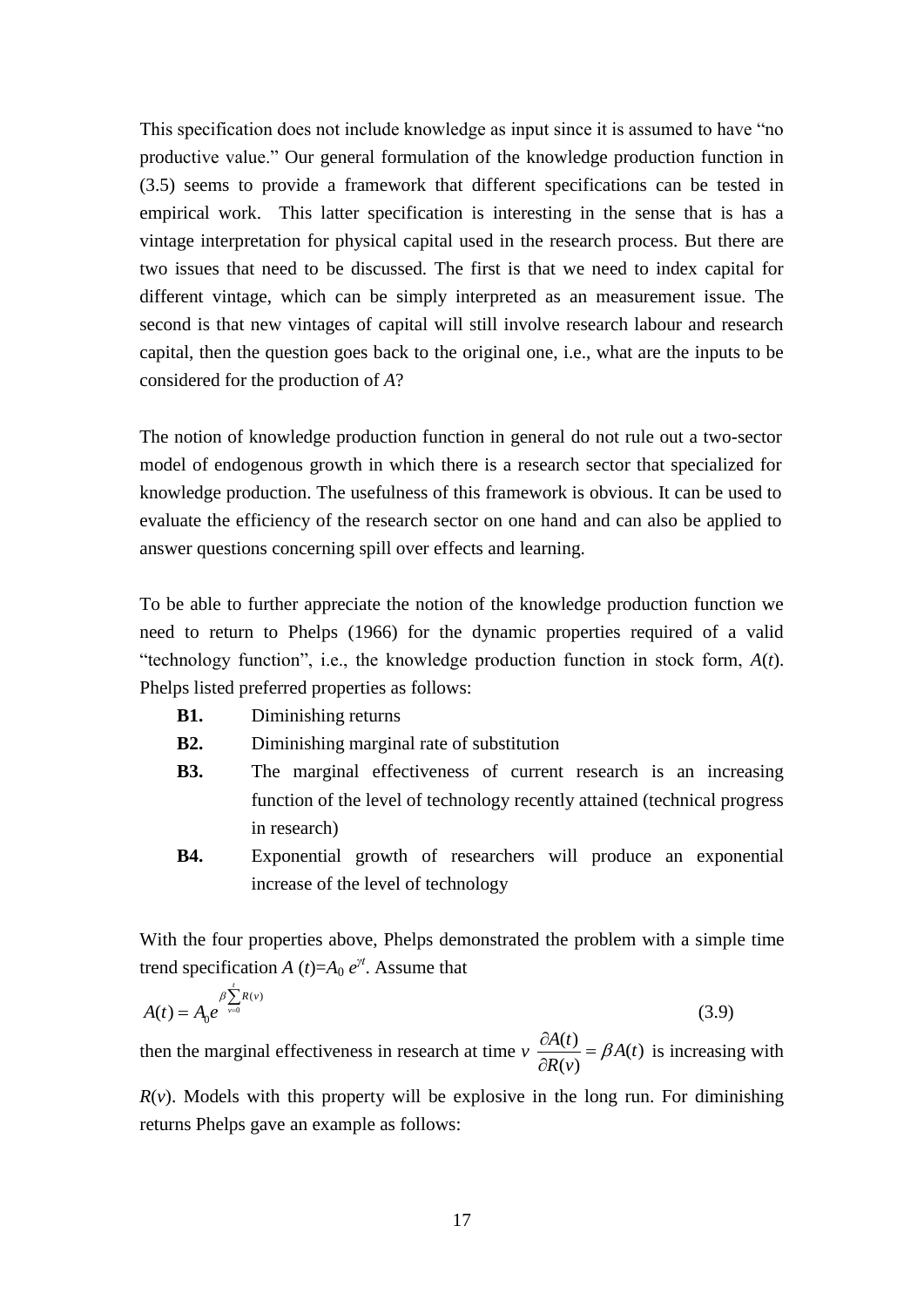$$
A(t) = \beta \left[ \int_{-\infty}^{t} R(v) dv \right]^{\alpha}, \qquad 0 < \alpha < 1 \qquad (3.10)
$$

this formulation presents constant elasticity of substitution between research at two points of time for technology level at time t. This is a common specification often seen in the endogenous growth literature with Schumpetarian interpretations. The next specification is more favorable in the context of Phelps (1966):

$$
A(t) = \int_{-\infty}^{t} G(R(v))dv
$$
\n(3.11)

where  $G(R)$  is increasing and strictly concave, which implies both diminishing marginal returns and diminishing marginal rate of substitution.<sup>15</sup> The marginal effective function,  $G'(R)$ , is stationary so that "researchers do not get more productive over time." Phelps considered an example including number of researchers and the level of technology simultaneously

$$
A(t) = \int_{-\infty}^{t} H(R(v), A(v - w))dv, w > 0
$$
\n(3.12)

If  $H(R, A)$  is increasing in  $R$  and  $A$ , and strictly concave in  $R$ , then  $A(t)$  will satisfy B1 through B3. B4 will be satisfied if *H* (R, A*)* is homogeneous of degree one in *R*  and *A* and *H*  $(0, A) = 0$ . We are now ready for exploration of other properties and specifications of the knowledge production function.

#### **4. Consequences of Structural Misspecifications**

1

The popularity of the neoclassical economics texts throughout the world is not accidental. The main reason is perhaps that the neoclassical framework remains an open system at the basic level. However, to be able to take advantage of its openness it depends on how well model builders understand the system. To some extent the neoclassical principles in setting up the general equilibrium model is much like insisting on having a build-in firewall in an operating system for personal computers. It's not convenient but necessary to make sure that the model will be safe.

For example, drifting away from the standard neoclassical practice may lead to models that give problematic solutions. In fact, there has been a debate since the early 1990s on the scale effects exhibited in some standard endogenous growth models (Jones 1995, 1999, and 2002). With the assumption of the increasing returns, some endogenous growth models predict that growth can be unlimited as long as one wishes. For example, the R&D based endogenous growth model of Romer (1990) relies on a knowledge production function that gives explosive solutions in the long

 $15$  Recall that convexity of the input set and concavity of the production function implies linear homogeniety (Chambers 1988).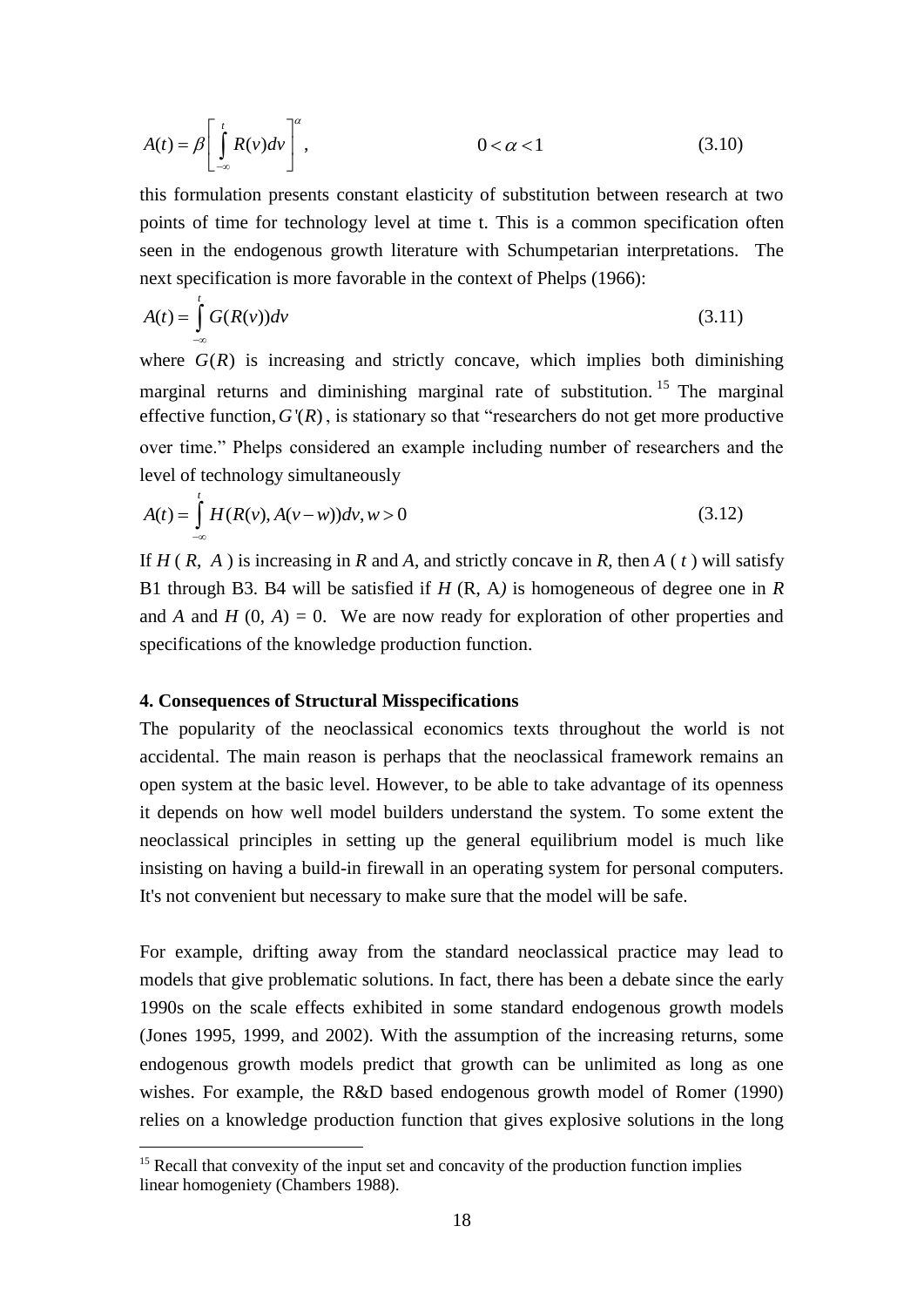run (the sign of an unsafe model). It is a smal wonder that the "New Economy" advocates found Romer's theory comfortable in the late 1990s. The model was even suspected to have landed support to the advocates of the "New Economy" (Schwartz and Leyden 1997). We have now realized that people were too optimistic with the socalled "New Economy" at the time.

Jones (1999) points out that Romer (1990) and Aghion and Howitt (1992) are in the same category as far as "scale effects" is concerned. We discuss the long run theoretical consequences and empirical implications of the formulations that have been attempted in the endogenous growth and R&D-productivity link literature. Nordhaus (1969) used a formulation as follows. The rate of technological change as a function of the number of inventions can be written as the simple log-linear form:

$$
\frac{\dot{A}}{A} = N^{\beta} A^{-\gamma} \tag{4.1}
$$

Equation (4.1) means first that the rate of technological advance is an increasing function of the number of inventions produced at a given time,  $N$ <sup>16</sup>. For a given initial stock of knowledge, *A*, inventions add less and less to the level of technology (Machlap 1962). In other words knowledge production presents diminishing returns to *N*. The other feature of equation (4.1) is that the rate of advance may be a function of the level of knowledge. If knowledge has advanced to a high level, for a given number of inventions the rate of return to a higher knowledge level might be diminishing. Nordhaus also pointed out that the opposite might also be the case. Dynamic analysis shows that *A* must be a retarding force on technological advance for sake of stability. Rewrite (4.1) slightly,

$$
A = N^{\beta} A^{1-\gamma}
$$
 (4.2)  
Diminishing returns in both N and A imply  $0 < \beta < 1$  and  $0 < (1-\gamma) < 1$ . If  $\beta + (1-\gamma) = 1$ 

we end up with a standard Neoclassical production function in Cobb-Douglas form. Note that that the *N*th invention gives an increase in productivity as follows:  $A'(N) = \beta N^{\beta - 1} A^{1 - \gamma}$ (4.3)

In Romer (1990) a production function for output *Y* is specified as follows:  $Y = A^{\sigma} L_{Y}$ 

It was assumed that all researchers could take advantage of the entire stock of knowledge *A* at the same time, so the output of researcher *j* was  $\delta L^i A$ , where *L* is the human capital devoted to research by each researcher. When aggregating over all researchers, TFP growth rate was assumed to be proportional to the number of researchers employed as follows:

 $16$  In Jones (2002), number of patents was replaced by the number of researchers.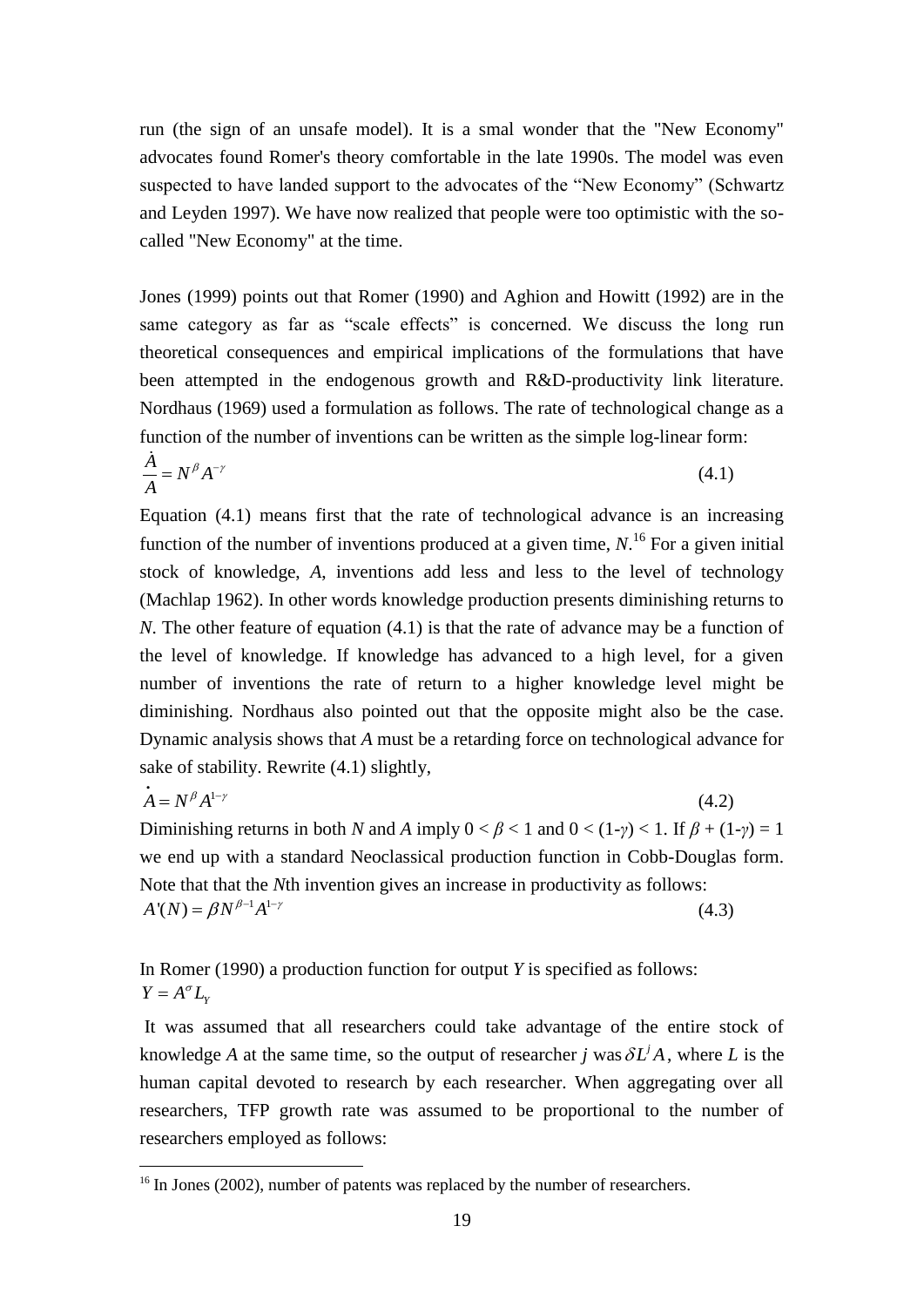$$
\frac{\dot{A}}{A} = \delta L_A \tag{4.4}
$$

where  $\overrightarrow{A}$  stands for the absolute change in TFP,  $\delta$  is a constant and  $L_A$  the number of researchers devoted to R&D activities in a labour force  $L = L_Y + L_A$ . And  $L_A = sL$ , where  $0 < s < 1$  is a constant. Note that the long run growth rate for per capita income *y* is as follows:

$$
g_y = \frac{\dot{Y}}{Y} - \frac{\dot{L}}{L} = \sigma \delta s L \tag{4.5}
$$

Loosely speaking one can also interpret it as the labour productivity in the context of a firm. But this formulation implies that no steady state solutions exist and the rate of productivity growth differs as the proportion of researchers to total employed people diverges. Hence a more flexible formulation was considered in Jones (1995a) as follows:

$$
\mathbf{A} = \delta \ L_A^{\lambda} A^{\phi} \tag{4.6}
$$

where TFP growth rate is allowed to slowdown as the level of TFP increases if  $\phi$  is restricted to be less than unity. Equation (4.6) is only slightly more general than the specification in Nordhaus (1969) and it reduces to (4.4) if  $\phi$  is set to unity. <sup>17</sup> In both (4.4) and (4.6) absolute change in TFP level depends on the number of researchers involved. The long run growth rate of *A* is given by

$$
g_A = \frac{n}{1 - \phi} \tag{4.7}
$$

and the steady state growth rate in output per capita exists if  $\phi$  is not equal to one:

$$
g_y = \sigma g_A = \frac{\sigma n}{1 - \phi} \tag{4.8}
$$

But in this case the model ceases to be endogenous since the steady state growth rate is exogenously determined by  $\sigma$ ,  $n$ , and  $\phi$ . On the other hand long run labour

productivity is still endogenous with respect to the numbers of researchers employed:  
\n
$$
y^*(t) = (1-s) \left( \frac{\delta(1-\phi)}{n} sL(t) \right)^{\sigma/(1-\phi)}
$$
\n(4.38)

This result might be used in empirical studies both at the macro and the micro level. A slightly different formulation was provided in Jones (2002) in which the long run solution for *A* is given as follows:

$$
A = A_0 \left( \frac{x_0}{x^*} e^{\lambda nt} + 1 - \frac{x_0}{x^*} \right)^{r/\lambda}
$$

where  $x = A/A$ .

 $17$  Benhabib and Spiegel (1994) adopted a specification suggested in Nelson and Phelps (1966) in which *ρ* was set to zero. A more detailed discussion based on the concept of "technology function" can be found in Phelps (1966b).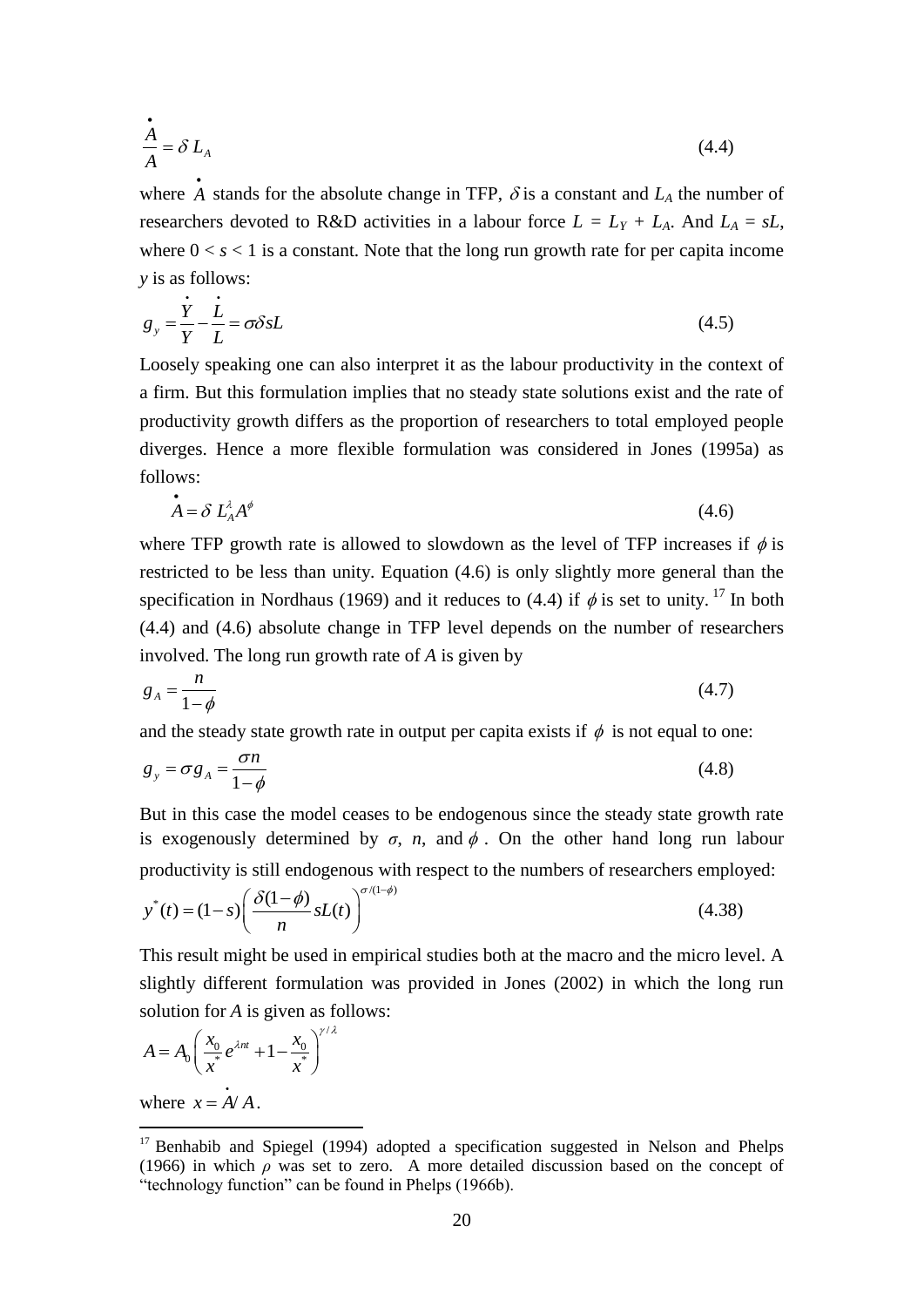Rewrite (4.6) in terms of TFP growth, one gets

$$
\frac{\dot{A}}{A} = \delta L_A^{\lambda} A^{\phi - 1} \tag{4.10}
$$

which might be used as a basic structure for regression analysis. The relation between (4.10) and (4.7) is interesting since one may use (4.10) to estimate  $\phi$  for different, say, countries and then use (4.7) to test if there exists a steady state growth rate in TFP.

Note that (4.10) cannot be easily log linearized. The problem with (4.10) is that it does not allow non-positive TFP growth for log linearization. Again one option suggested in Zheng (2008) is to linearise (4.10) around (1,1) according to the Taylor expansion as first-order approximation as follows:

$$
\frac{\dot{A}}{A} \approx \delta + \delta(\phi - 1)(A - 1) + \delta\lambda (L_A - 1)
$$
\n(4.41)

#### **5. The Structural Tests**

The knowledge production function approach can be attractive in an empirical sense that the standard techniques of applied productivity analysis can be effective in investigations on the determinants of productive efficiency and total factor productivity growth. We use the translog production function specification as an example to demonstrate the usefulness of the approach introduced so far.

Separability and linear homogeneity appear to be the two most important properties that a knowledge production function should possess. For matter of practicality as well as convenience we now discuss the structure of the knowledge production function through a specification of the translog production function (Christensen, Jorgenson, and Lau 1973). An important reason for choosing Translog is that the Cobb-Douglas specification of (3.19) is one of its special cases. We specify a knowledge production function with three inputs as follows:<br>  $\ln A = \ln f(K_A, L_A, A) = \beta_0 + \beta_A \ln A + \beta_K \ln K_A + \beta_L \ln L_A +$ 

$$
\ln A = \ln f(K_A, L_A, A) = \beta_0 + \beta_A \ln A + \beta_K \ln K_A + \beta_L \ln L_A +
$$
  
\n
$$
\frac{1}{2} \beta_{AA} (\ln A)^2 + \frac{1}{2} \beta_{KK} (\ln K_A)^2 + \frac{1}{2} \beta_{LL} (\ln L_A)^2 +
$$
  
\n
$$
\beta_{AK} \ln A \ln K_A + \beta_{KL} \ln K_A \ln L_A + \beta_{LA} \ln L_A \ln A
$$
\n(5.1)

Output elasticity of each input is given by:  
\n
$$
\varepsilon_A = \frac{\partial \ln A}{\partial \ln A} = \beta_A + \beta_{AA} \ln A + \beta_{AK} \ln K_A + \beta_{LA} \ln L_A
$$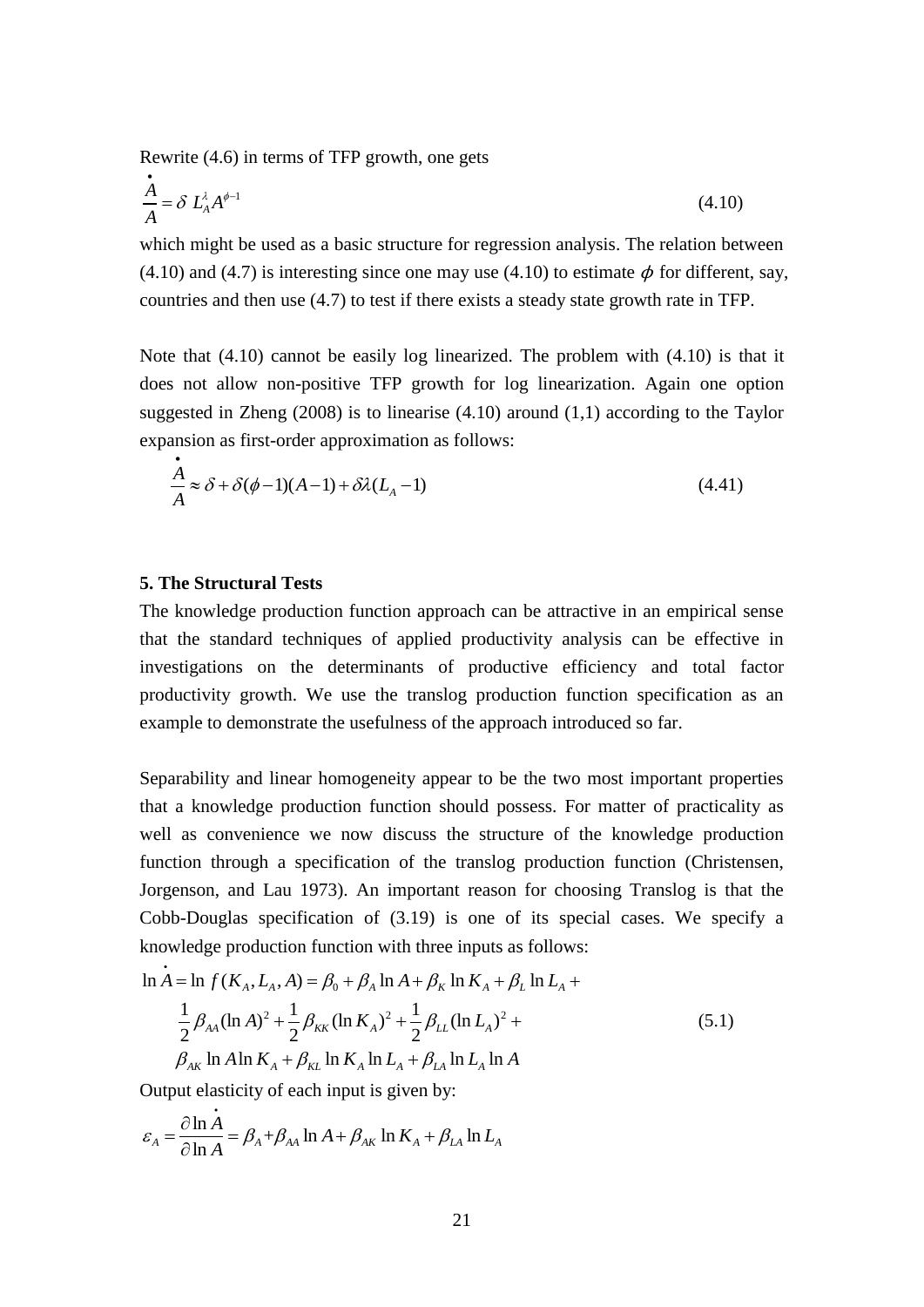$$
\varepsilon_{K} = \frac{\partial \ln A}{\partial \ln K_{A}} = \beta_{K} + \beta_{KK} \ln K_{A} + \beta_{AK} \ln A + \beta_{KL} \ln L_{A}
$$
\n
$$
\varepsilon_{L} = \frac{\partial \ln A}{\partial \ln L_{A}} = \beta_{L} + \beta_{LL} \ln L_{A} + \beta_{LK} \ln K_{A} + \beta_{LA} \ln A
$$
\nElasticity of scale:

$$
\varepsilon = \varepsilon_A + \varepsilon_K + \varepsilon_L \tag{5.3}
$$

For linear homogeneity of ln *f*, one needs,

$$
\varepsilon = \varepsilon_A + \varepsilon_K + \varepsilon_L = 1 \tag{5.4}
$$

which requires

$$
\beta_A + \beta_K + \beta_L = 1 \tag{5.5}
$$

$$
\beta_{AA} + \beta_{AK} + \beta_{LA} = 0 \n\beta_{KK} + \beta_{AK} + \beta_{KL} = 0 \n\beta_{LL} + \beta_{KL} + \beta_{LA} = 0
$$
\n(5.6)

For separability (or Hicks-neutrality) of  $A$  from  $K_A$  and  $L_A$ , we use the definition as follows:

$$
\frac{\partial}{\partial A} \frac{\partial f}{\partial f / \partial L_A} = 0 \tag{5.7}
$$

 $\frac{\ln A}{\ln K_A} = \beta_k + \beta_{kk} \ln K_A + \beta_{Ak} \ln A + \beta_{kl} \ln A$ <br>  $\frac{\ln A}{\ln L_A} = \beta_L + \beta_{LL} \ln L_A + \beta_{LK} \ln K_A + \beta_{LL} \ln A$ <br>  $\frac{1}{\ln L_A}$ <br>  $\frac{\ln A}{\ln L_A} = \beta_L + \beta_{LL} \ln L_A + \beta_{LK} \ln K_A + \beta_{LL} \ln A$ <br>  $\frac{1}{\ln L_A}$ <br>  $\frac{\ln A}{\ln L_A} = \frac{1}{\ln L_A} = 0$ <br>  $\frac{\ln A}{\ln L_A} = 0$ <br>  $\frac$ which requires both  $\beta_{AK} = 0$  and  $\beta_{LA} = 0$ . If  $A < 0$  then (5.1) is not operational but it also violates the basic assumption of the knowledge production function, A5. Generalized Leontief production function (Diewert 1971) will be more convenient in this case. However, our purpose for using translog is to be consistent with the Cobb-Douglas specification as the simplest and most used functional form in regression analysis with empirical work. A simpler test is to impose separability first and then check the degree of homogeneity of  $\varphi(K_A, L_A)$  in terms of  $K_A$  and  $L_A$ . We take advantage of (3.1) and use a specification as follows:

advantage of (3.1) and use a specification as follows:  
\n
$$
\ln \frac{\dot{A}}{A} = \ln \varphi(K_A, L_A)
$$
\n
$$
= \beta_0 + \beta_K \ln K_A + \beta_L \ln L_A + \frac{1}{2} \beta_{KK} (\ln K_A)^2 + \frac{1}{2} \beta_{LL} (\ln L_A)^2 + \beta_{KL} \ln K_A \ln L_A
$$
\n(5.8)

We next demonstrate how the elasticity of substitution for the translog production function can be calculated since it can be useful to characterize the knowledge production function if knowledge stock is not separable from research capital and labour. Very often in policy analysis one needs to consider the balance between innovation and imitation (through trade, for example), this requires the knowledge production function to accommodate inputs other than research capital and labour in order to say something about substitution possibilities in the process of knowledge acquisition. Research is often considered as capital intensive as emphasized in the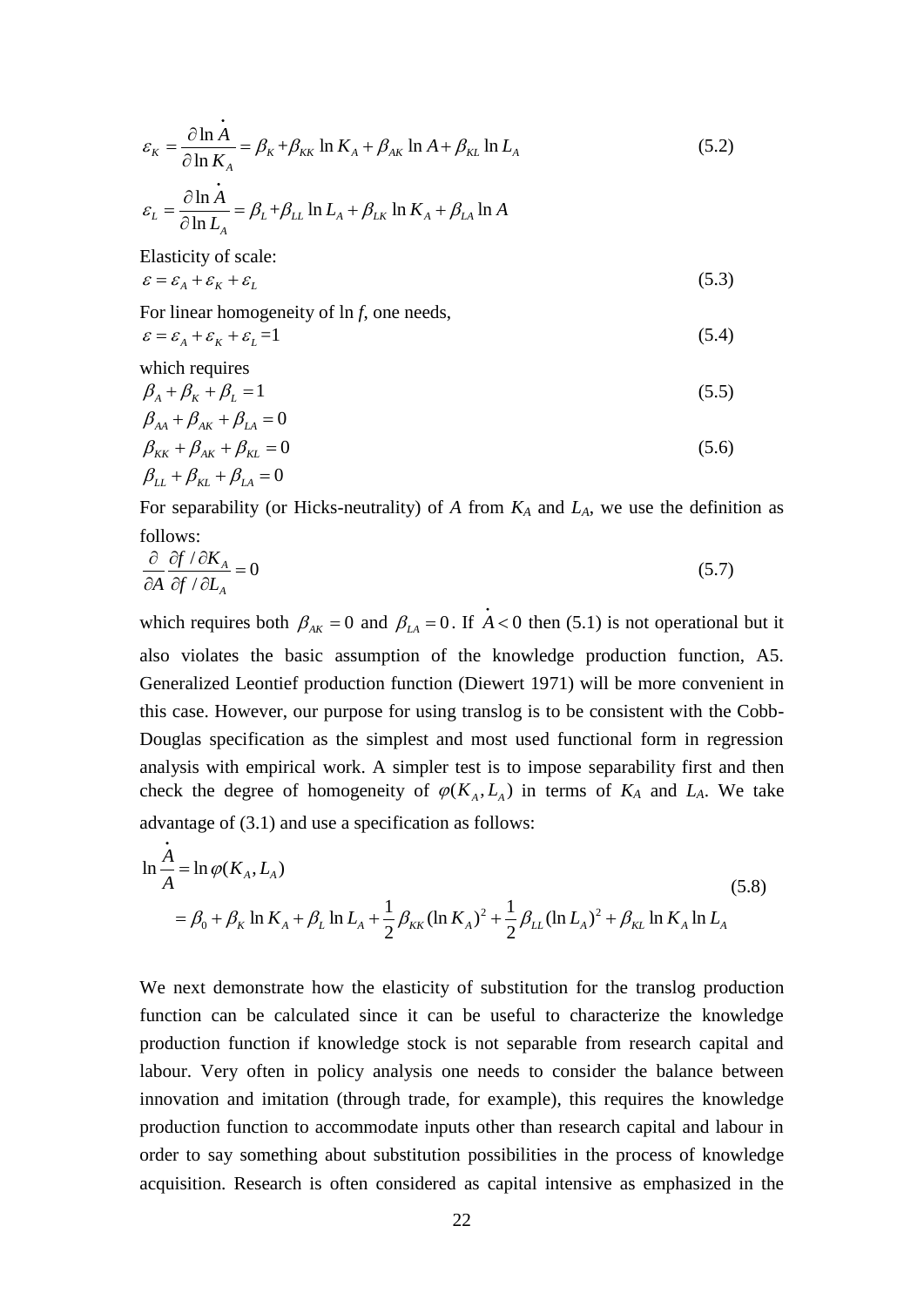formulation of Griliches (1980a) concerning the R&D-productivity relationship. On the other hand, endogenous growth theorists focus on the importance of human capital possessed by researchers in the R&D sector of the economy as in Romer (1990) and Aghion and Howitt (1992). Do these mean that complementarity rather than substitutability between labour and capital should prevail in the research sector? So to

be more general we extend our specification to accommodate more inputs, <sup>18</sup>  
\n
$$
\ln A = \ln \beta_0 + \sum_{i=1}^n \beta_i \ln x_i + \frac{1}{2} \sum_{i=1}^t \sum_{j=1}^r \beta_{ij} \ln x_i \ln x_j
$$
\n(5.9)

Follow Berndt and Christensen (1973b), note that

Follow Berndt and Christensen (1973b), note that  
\n
$$
f_i = \varepsilon_i \frac{A}{x_i} = \frac{\ln A}{\ln x_i} \frac{A}{x_i} = \left[ \beta_i + \sum_{j=1}^n \beta_{ij} \ln x_j \right] \frac{A}{x_i}
$$
\n(5.10)

The Allen elasticity of substitution can be expressed as follows:

$$
\sigma_{ij} = \frac{x_i f_i + x_j f_j}{x_i x_j} \frac{F_{ij}}{F}
$$
\n(5.11)

where *F* is the determinant of the bordered Hessian matrix and  $F_{ij}$  is the cofactor of  $f_{ij}$ and *F*.

$$
F = \begin{bmatrix} 0 & f_1 & f_2 & \dots & f_n \\ f_1 & f_{11} & f_{12} & \dots & f_{1n} \\ f_2 & f_{22} & f_{22} & \dots & f_{2n} \\ \dots & \dots & \dots & \dots & \dots \\ f_n & f_{n1} & f_{n2} & \dots & f_{nn} \end{bmatrix}
$$
(5.12)

The concept of substitution can be meaningful concerning questions about whether there should be a balance between product innovation and imitation or between investment in R&D and participation in trade.

#### **6. Potential for Empirical Applications**

1

We expect that the knowledge production function approach should have good potentials in empirical studies on determinants of productivity. Since the publication of Farrell's (1957) paper on the measurement of productive efficiency, the applied productivity analysis has become an area with a huge literature using econometric and programming techniques to measure technical progress, technical efficiency, and productivity growth. Especially applied studies using the non-parametric deterministic frontier method (DEA) experienced explosive growth in the 1980s and 1990s thanks to the seminal paper of Charne, Cooper, and Rhodes (1978).

 $18$  Notations are due to Chambers (1988), and see del Valle and Astorkiza (2003) for a recent application to the Spanish fishing sector.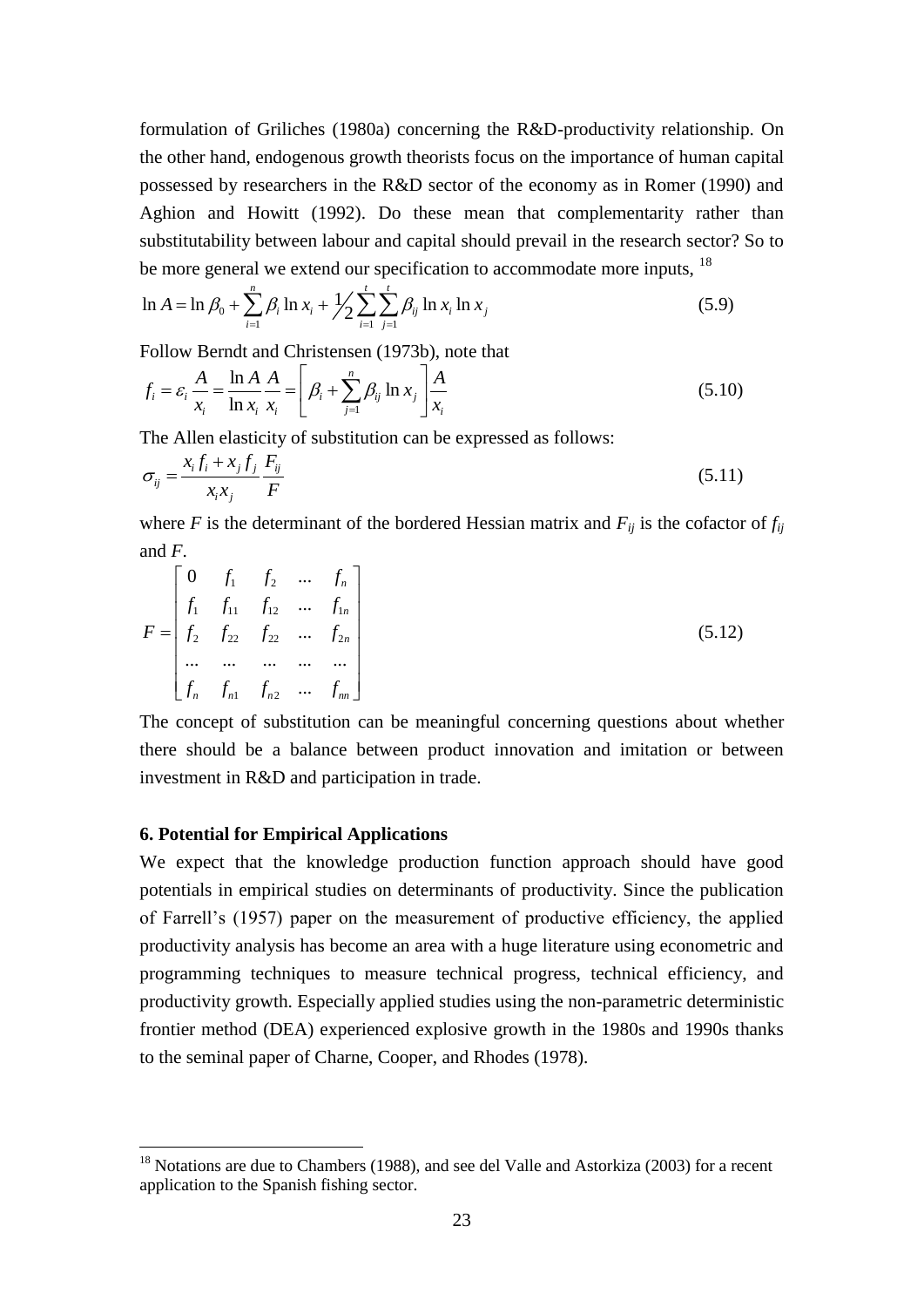However, analyses of the productivity estimates have been simply relying on various regression models with little built in structure for accurate interpretations of the estimated parameters. Issues concerned for researchers in regression analyses are often revolving around how to choose statistical models for proper inference of parameter estimates (Grosskopf 1996). Using productivity index such as the DEA efficiency scores and Solow residuals to regress on a set of explanatory variables is termed as Two-Step procedure. Zheng (2008b) notes:

The two-step procedure has been well received in the literature on the determinants of technical efficiency and productivity growth with deterministic frontier approach. This procedure seems preferable for two reasons. First, it allows one to treat the non-production factors as fixed and indivisible non-discretionary inputs and avoids the free disposability assumption with respect to these inputs. Second, it permits considerable flexibility in the choices of the non-production inputs to be considered (Ray, 1991). Studies in line with this type of research can be found in Madden and Savage (2001), and Zheng, Liu, and Bigsten (1998, and 2003).

From the point of view of applied production analysis, the advantage of having the efficiency scores or Solow residuals separately estimated from the second step regression analysis is that economists often have more information about how the production structure looks like at the first step while it is not very clear what explanatory variables should be included in the second step. Imposing strongly a priori both theoretical and empirical restrictions at the first step can avoid the trouble of misspecifications for the basic structure of the production function when nonstructural variables are involved at the very beginning.

The concept of the knowledge production function combined with the two-step procedure opens new avenues for considering the relationship between innovation and productivity growth. Promising areas for application should include *productivity growth accounting* (in comparison with ordinary growth accounting), tests of knowledge production structure, efficiency in research, and knowledge measurement.

Growth accounting for the knowledge production function may generate new insights about how the research sector of the aggregate economy should be analyzed. Industries with high productivity may have to be evaluated together with other industries in order to provide a whole picture as to how innovation activities promote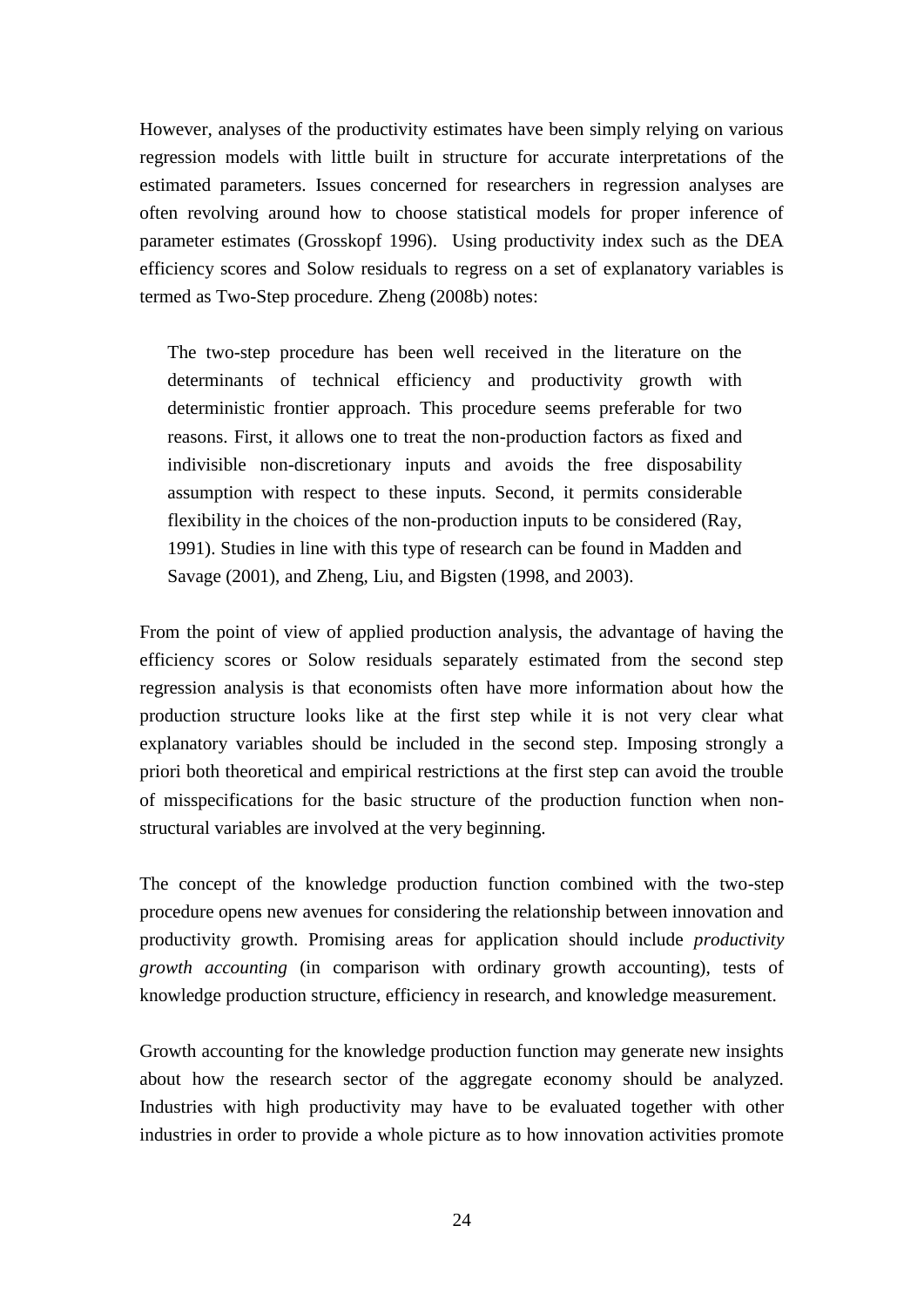growth at the macroeconomic level. Research sector needs to be complimentary to the production process not a showcase for the economy.

More general functional forms instead of Cobb-Douglas production functions can be specified. Complicated functional forms can be employed such as translog and generalized-Lionief. Efficiency of knowledge production can be studied under this very general framework. The issue of technical progress in knowledge production is even more interesting since it will be very informative for growth accounting. If time trend in the knowledge production function is difficult to prevail than all growth in knowledge production can be attributed to the inputs of the function such as capital and labor. Then the question is what the factor shares are, whether or not the distribution of income follows the first order conditions, so on and so forth. Substitution and even technical progress of the research sector become relevant issues through the lenses of the knowledge production function. Questions such as whether innovation and trade are substitutable can be conveniently studied with this analytical tool.

The notion of the knowledge production function in this study links innovation inputs to total factor productivity as the output measure. Of course, there are jumps with the direct link. Knowledge production would remind people naturally of patents, new products, research papers, new technology and process innovation.<sup>19</sup> The advantage of using total factor productivity as a knowledge measure lies in that numbers of patents and publications are hardly ideal measures of knowledge creation and only useful knowledge are accounted for since productivity can be regarded as an ultimate performance measure. <sup>20</sup> Therefore, the jumps in linking innovation inputs to productivity outcomes might be seen as an advantage rather than disadvantage.

The now standard practice of decomposing total factor productivity (TFP) growth into technical progress and technical efficiency improvement components has inspired many applications in empirical work. However, it presented both challenges and opportunities for the investigation of determinants of TFP. Moreover, factors behind productivity dynamics may impact firm performance through different channels, innovation and purchase of new technologies may shift production frontiers, and trade and learning may enhance efficiency. We suspect that the now standard practice of

<sup>&</sup>lt;sup>19</sup> Hall, Griliches, and Hausman (1986) discusses the relationship between patents and R&D. Patent statistics was surveyed in Griliches (1990 and 1989). Griliches (2002) comments on R&D and innovation.

 $20$  Griliches found no evidence of decline in the speed of invention, but there was obviously a slowdown in the rate that available technologies were adopted (Brenner 2002).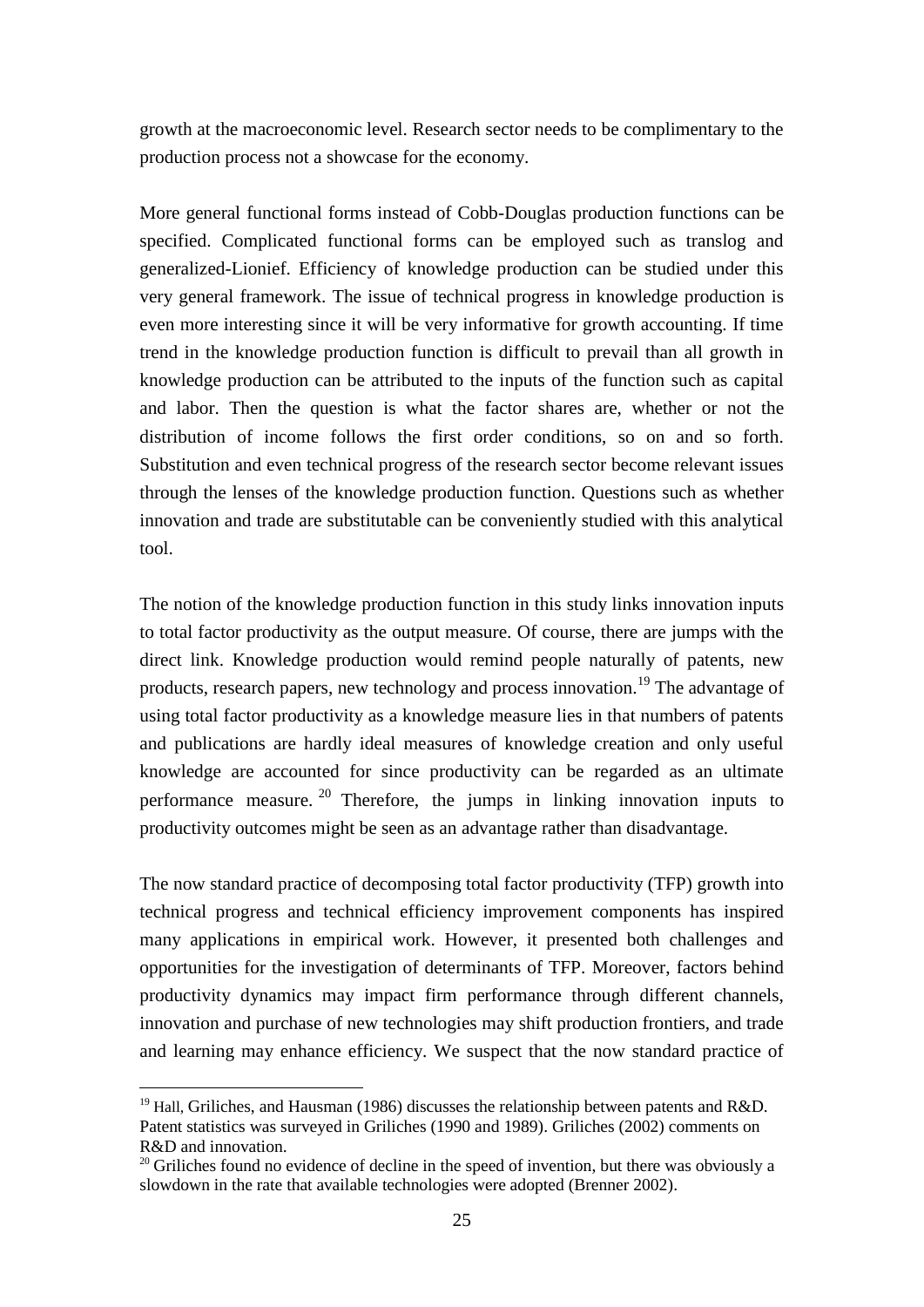decomposing productivity growth into technical progress and technical efficiency change components (Nishimuzu and Page, 1982; and Färe *et al*, 1994) shall have important implications for the microstructure of knowledge production functions.

Statistics on the research labor force now has become standardized such as the number of engineers and scientists (United Nations: *Yearbook of International Statistics*).<sup>21</sup> Statistics on research capital are also largely available both due to the popularity of Griliches type of R&D-productivity link studies and recently available Community Innovations Survey in more than a dozen European countries (Zheng 2008). So the concept of knowledge production function introduced in this study should have great potentials in empirical as well as theoretical applications for future research.

To apply the knowledge production function for the purpose of Griliches (1980a) specification is rather straightforward (Zheng 2008b). The Nelson-Phelps specification involves catch-up effects with the frontier; the frontier approach in applied productivity analysis will be useful if firm data or cross-country/region data are involved. The effect of trade might be studied through the estimation of elasticity of substitution. We now turn to the issue of scale effects when different levels of data are used. This is important because the knowledge production function is in essence a dynamic concept. Now the question is whether scale effects of the endogenous growth model is also a valid issue at firm level.

One of the purposes in our study is to provide the testable hypothesis for empirical work based on firm data, taking advantages of various structure specifications in the literature. Those specifications are mostly found in endogenous growth models such as in the R&D based models of Romer (1990). Jones (1995) not only noticed the problem of the scale effect in the R&D based endogenous growth models, he also carried out empirical tests using US time series aggregate data. Abdinh and Joutz (2006) also use cointegration analysis to estimate knowledge production function specified in several well-known R&D based endogenous growth models. Then the question is whether similar tests can be carried out using industry or firm data. One recent empirical work is Zheng (2008) in which Norwegian firm data was used to test the structural specifications from Romer (1990) and Jones (1999). Theoretical model of endogenous growth with R&D investment and stochastic innovation also took advantage of the specifications from the quality ladder models in the macro growth

 $21$  For example, Backus et al. (1992) relied substantially on the United Nations Educational, Scientific, and Cultural Organization, "Statistical Yearbook," UNESCO, Paris.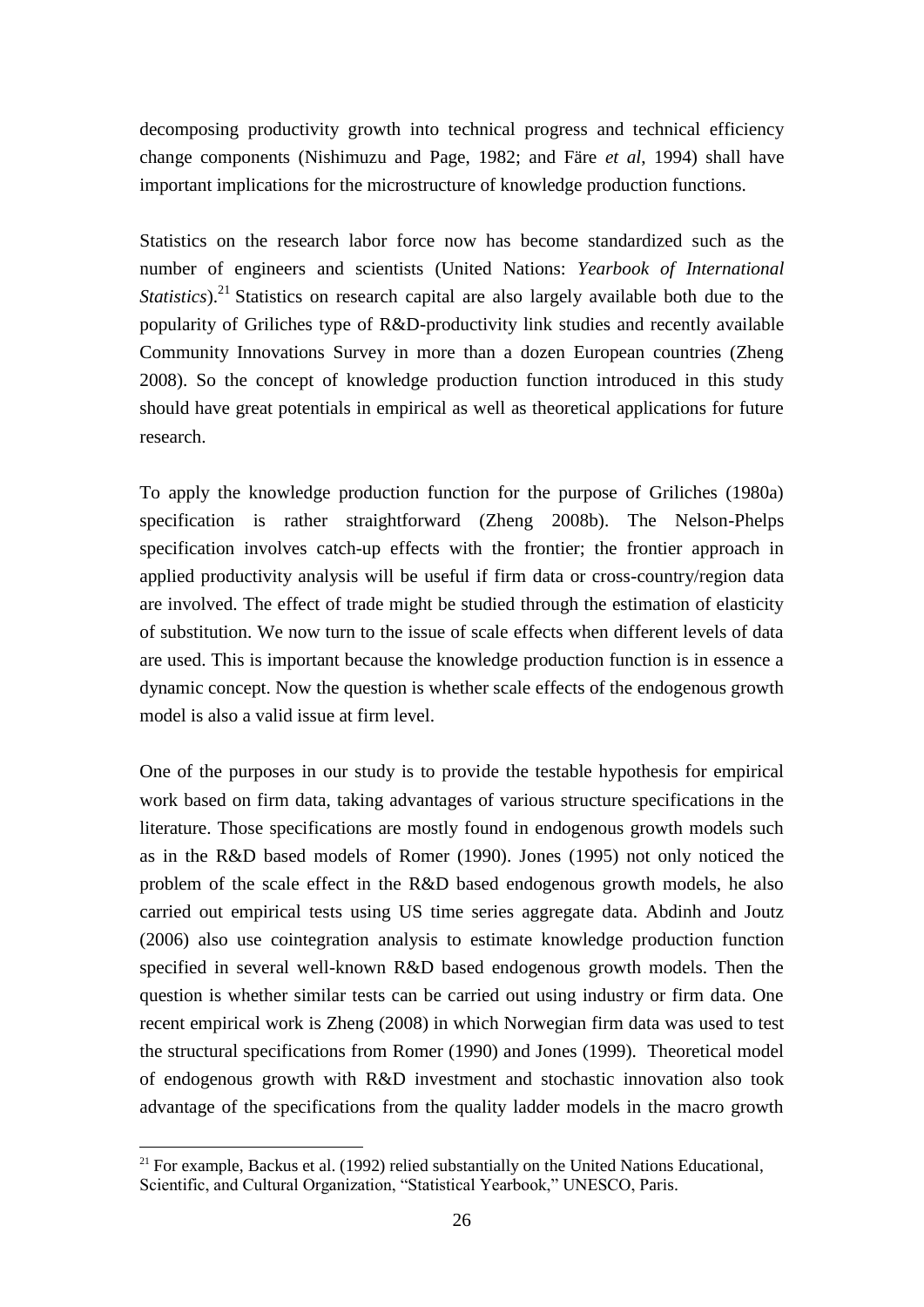literature (Klette and Griliches 2000). To conclude this section, we take an example from the literature to demonstrate how "scale effects" of the macro growth models has been tested empirically using data from aggregate economy to industries and to firm level.

Dinopoulos and Thompson (1999) surveyed the literature concerning the empirical tests of models with scale effects using aggregate economy, industry, and firm data.  $^{22}$ They provide straight forward examples linking theoretical formulation to empirical estimation. The knowledge production function is specified as follows:

$$
\frac{A}{A} = \gamma L_A(t) \tag{6.1}
$$

If we rewrite it into a flow form as

1

$$
A = f(L_A, A) = \gamma L_A A \tag{6.2}
$$

we can see it more clearly as a knowledge production function with a unrestricted Cobb-Douglas form. This knowledge production function is not homogeneous of degree one in its arguments *L<sup>A</sup>* and *A.* The consequence of this violation is termed as scale effect and has been discussed in detail in the last section. We here only note that in addition, research capital is missing from this production function if we take the concept of knowledge production function seriously. This misspecification may result in estimation bias in empirical studies due to missing relevant variable problems. For example, Backus et al. (1992) investigated the effects of input scale in a crosssectional setting. They conducted cross-country regressions on equations of the form:

$$
\frac{A}{A} = \beta_0 + \beta_1 L_A + \beta_2 \frac{L_A}{L}
$$
\n(6.3)

which allows for discriminating tests between the scale and intensity of inputs used in knowledge creation. Their regressions used the growth rates of GDP per capita and manufacturing per worker, while *L<sup>A</sup>* was measured with the number of students, the number of scientists, and R&D expenditure. They found that there was no support for scale effects in GDP, while intensity effects exist only when inputs are measured with the number of students. For industrial data Backus et al. consider a model as follows:  $Y_i = \gamma_i A_{it} N_{it}^{1-\alpha_i} K_{it}^{\alpha_i}$ (6.4)

where  $Y_i$  is value-added in industry *i*,  $i=1, ..., I$ , *N* refers to labour and *K* is capital. Taking *A* as a measure of learning by doing, they further specify:  $A_{it+1} = A_{it} (1 + \beta_i Y_{it})^{\rho}$ (6.5)

 $22$  There has been a literature on diminishing technological opportunities since the early 1960s, and recent studies on endogenous growth have also discussed related issues intensely (Jones 1999, Segerstrom 1998, and Kortum 1997).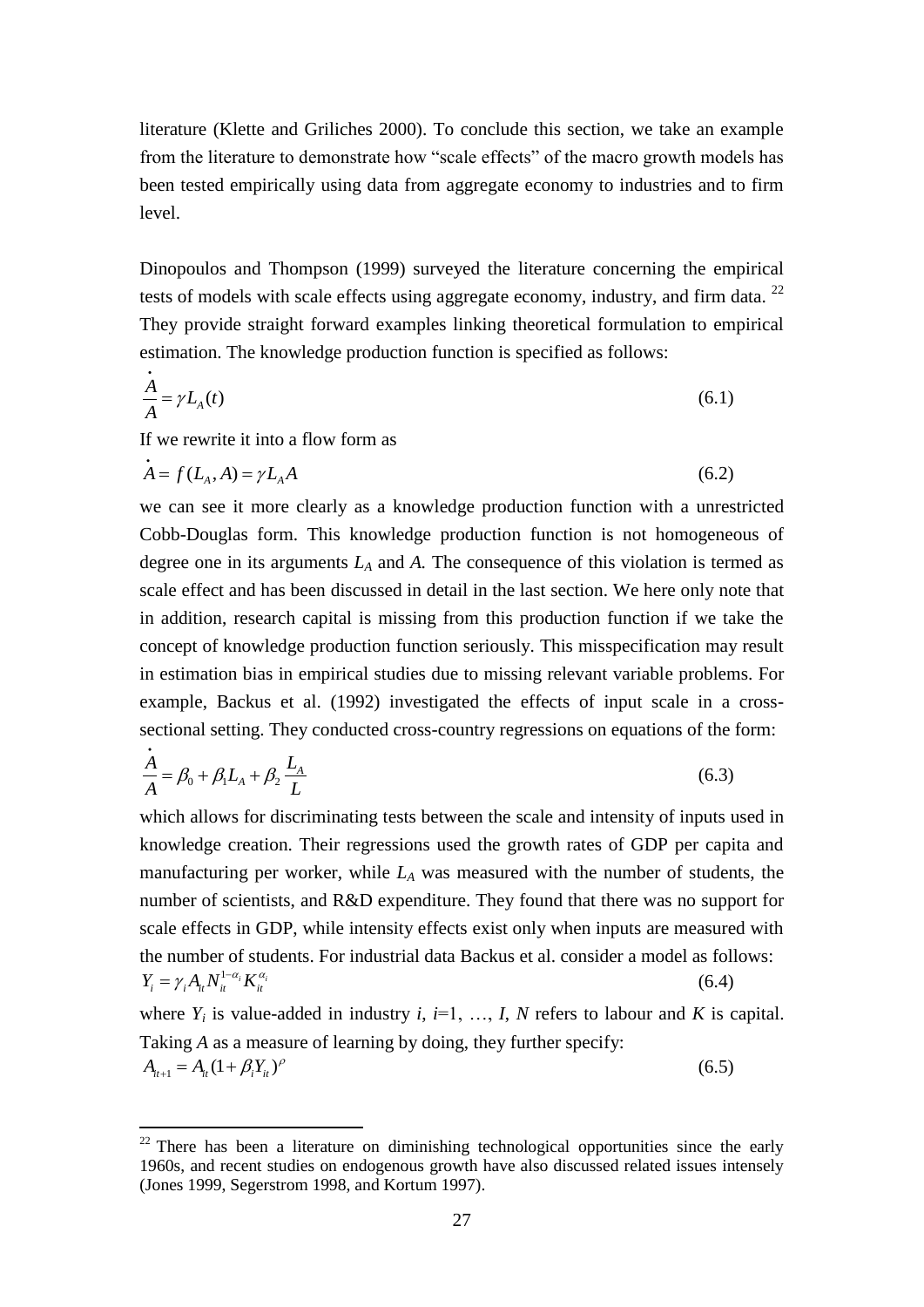If there are spillovers across industries inside a country, they assume that  $2<sup>3</sup>$ 

$$
A_{i t+1} = A_{i t} \left( 1 + \sum_{j=1}^{I} \beta_{i j} Y_{j t} \right)^{\rho}
$$
 (6.6)

In comparison with the GDP data, "scale effects in the manufacturing are evident for all three input measures" (Dinopoulos and Thompson 1999). These findings are relevant to the issue we discussed in the first article of our trilogy. Empirical findings of positive relationship between innovation and productivity have been documented in the literature using firm level data. However, Jones (1995) shows that at the macro level time series evidence of the US and European data do not support this assumption. One problem might be that only positive findings got published when firm data were used.

Models of industry evolution are also interested in the issue of scale effects. Concerning the relationship between firm growth and size, Dinopoulos and Thompson (1999) note that extensive research has showed that the growth rate of firms is not for sure independent of their size (i.e., there may or may not be firm-level scale effects). <sup>24</sup> Negative correlation between size and firm growth was found in Evans (1987a,b) and Hall (1987), but for large firms the correlation was not significant. Other related studies in this area include Jovanovic and MacDonald (1994), and Klepper (1996). In these investigations about the determinants and effects of industry shake outs, the conclusion appears to be that "firm-level evidence does not support the assumption of long-run growth scale effects" (Dinopoulos and Thompson 1999).

As to trade, Backus *et al.* (1992) suggest that specialization index can be constructed using the United Nations' *Yearbook of International Trade Statistics*. They used the following specification to incorporate trade:

$$
g(y_t) = \beta Y_t \sum_{i=1}^t (Y_{it} / Y_t)^2
$$
\n(6.7)

where *g* is growth rate in per capita output *y*, the summation in  $(6.7)$  is a specialization index. This formulation can be related to the knowledge production function in a straightforward manner.

<sup>&</sup>lt;sup>23</sup> For more general discussion on R&D and spillovers, see Griliches (1991 and 1992), and Griliches (1984) re-examine the relationship betwen interindustry technology flows and productivity growth.

 $^{24}$  Klette and Griliches (2000) investigate empirical patterns of firm growth and R&D investment.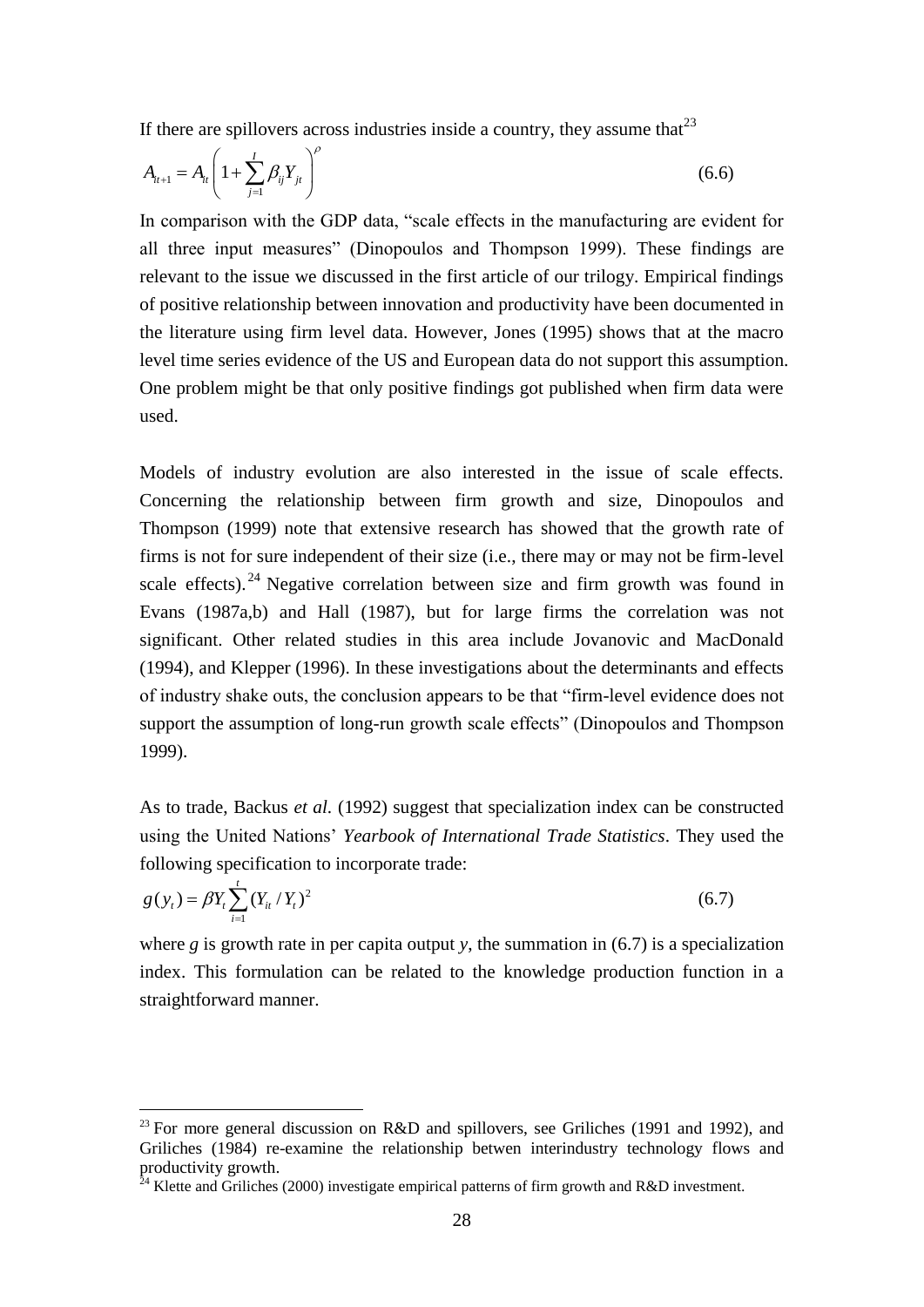# **7. Conclusions**

<u>.</u>

The economics profession for decades has recognized the importance of research and development for long run economic growth (Solow 1956 and 1957). Since the early 1970s the productivity slowdown in the major industrialized countries has prompted economists to call for public policy support of science and technology in the US.<sup>25</sup> During the quarter century up to the mid-1990s the mainstream thinking in economics seem to have concluded that R&D contributed significantly to economic growth in the US in the past (Griliches 1987)<sup>26</sup> and R&D is "a promising way of promoting future productivity" (Walsh 1981). Along with the discussion this period witnessed the emergence of endogenous growth models of Romer (1990) and Aghion and Howitt (1992). This new generation of growth models appears to have shaped theoretical foundations for public policies rewarding innovation in science and technology because R&D activities often bring large social returns and the US "underinvests in research" (Nelson and Romer 1996). $^{27}$ 

The ICT boom during the second half of the 1990s encouraged the "New Economy" proponents to imagine that the economy can now "grow faster than before without renewed inflation" (Shepard 1997, cited in Stiroh 1999). However, by the end of the 1990s the R&D-based growth models were overshadowed with the presence of "scale" effects‖ (Jones 1995a, b, and 1999). Efforts to eliminate the scale effects often lead to elimination of the endogenous features of productivity growth in this type of models. Moreover, the debate on the sustainability of the US productivity revival cast doubt

<sup>&</sup>lt;sup>25</sup>Mansfield (1972) surveys the discussion on the contribution of R&D to economic growth in the US. At the meantime, the publication of "The Limit to Growth" (Meadow et al. 1972) stirred up discussions on the possibilities for future economic growth. Hueckel (1975) sumarizes different views and policy perspectives. For a discussion on "productivity" slowdown" and R&D expenditure, see Griliches (1980b). Griliches (1988 and 1997) discusses other aspects of productivity slowdown.

<sup>&</sup>lt;sup>26</sup> The 1987 official recongnition of the Solow's contribution to the theory of economic growth was also seen as a mainstream approval to the notion that "technology plays key role" in economic growth" (Marshall 1987).

 $27$  The US R&D policy may have been interpreted as counterbalancing the "real business" cycle" judging from what Romer (1998) wrote as follows: "One of the reasons we are now enjoying the benefits of the information technology revolution is that the federal government created the academic discipline of computer science more than four decades ago." However, different views existed as far back as in the early 1980s: "There is no doubt that renewed emphasis on basic research and R&D are important ingredients for economic revitalization. However, vigorous stimulus of research is not a sufficient response to the current crisis" (Sterman 1983). Dickson (1983) reviewed the long wave theory as argument for increased support for the basic research together with policies to offset unemployment due to technological change.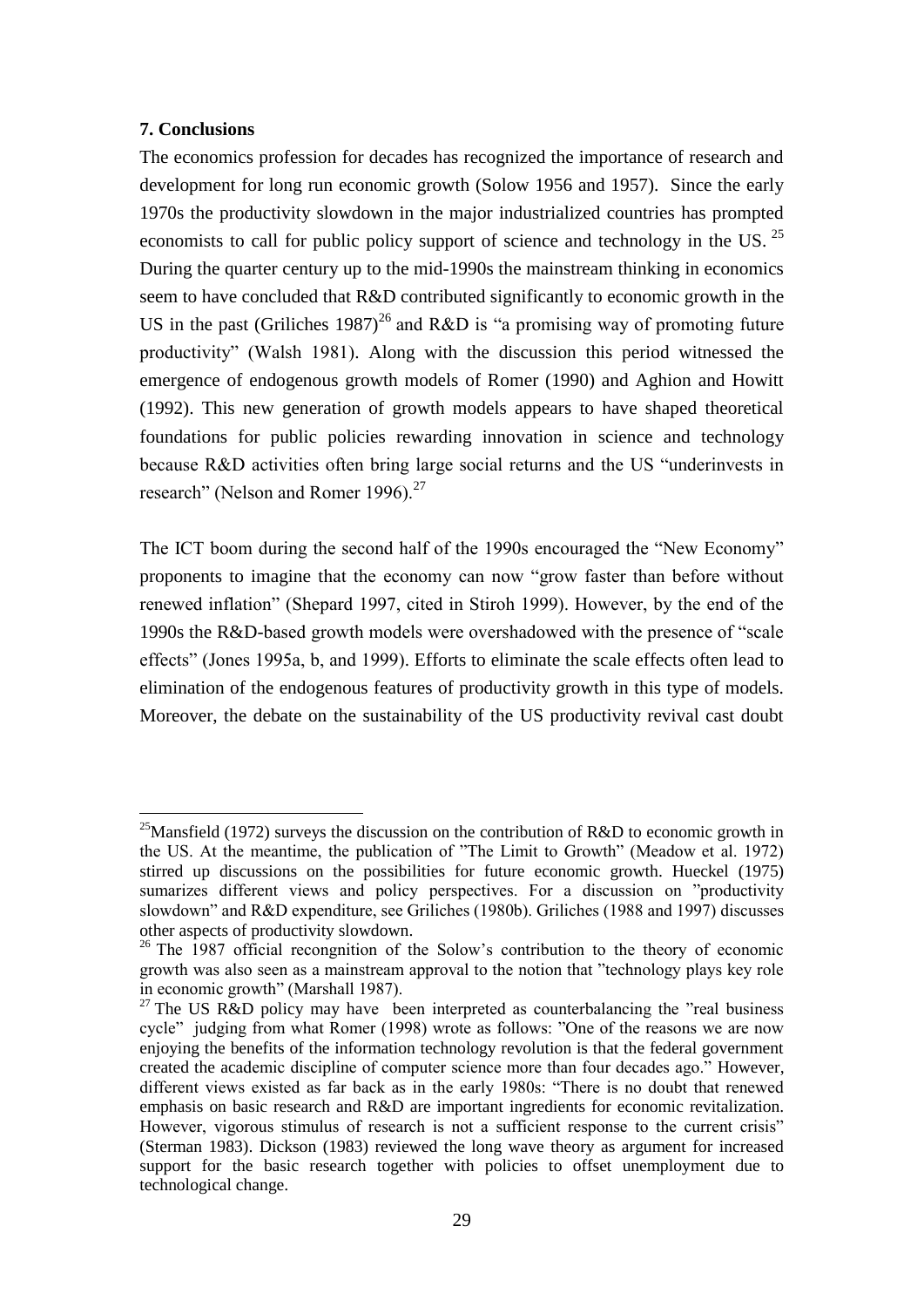on whether the "New Economy" is really new and whether it has changed fundamentally the way our economies work.<sup>28</sup>

In connection with the current financial crisis, the neoclassical framework still provides the necessary methodology to think of, for example, policies for promoting economic growth in industrialized countries. The Federal Reserve was most likely working in the wrong direction when monetary policy was used to maintain growth rate well above the US output potentials. Some people say that Greenspan was probably looking at the inflation rate instead of potential output or he simply believed that the US output potential had been increased permanently from what the Solow model would usually predict due to the IT boom (the so-called "New Economy"). Ironically, this happened during a period that neo-liberalism and "Washington" Consensus‖ had been the dominant doctrine in both industrialized countries and in economies in transition. When the US economy failed as the role model of free market in its recent financial collapse, fingers were pointed to the neoclassical economics and its relation to the neo-liberal emphasis on the importance of the free market and private ownership.

In comparison with the Cold War period, economic reforms in the former socialist countries including China have largely enriched economic practices in the global economy. We should retain an open mind if neoclassical economics is found useful in the studies of those economies (especially as a methodology), not to mention if careful applications of the neoclassical tool may lead to the immergence of new models for economic growth and development.

The knowledge production function framework presented in this study opens new avenues for considering the relationship between innovation and long run growth, and for analyses on the determinants of productivity performance. As we have shown, for productivity to grow one needs inputs, not just ideas, but also physical inputs such as capital and labor, which are scarce resources. It should be emphasized that productivity outcomes are the results of balancing supply of and demand for innovative activities and supply does not automatically create its own demand. The framework also brings in rich structures for endogenizing productivity performance,

 $^{28}$  Malakoff (2000) provides a thorough account of the US productivity debate, citing the works of Robert Gordon, Dale Jorgenson, Oliner and Sichel, Karl Whelan, and Kevin Stiroh. Jones (2001) joins the productivity debate commenting on the paper of Oliner and Sichel (2000); and Cornwell and Trehan (2001) discussed Gordon (2000). DeLong (2001) offers a macroeconomic assessment of the new economy paradigm. Typical "New Economy" views of the late 1990s can be found in Schwartz and Leyden (1997).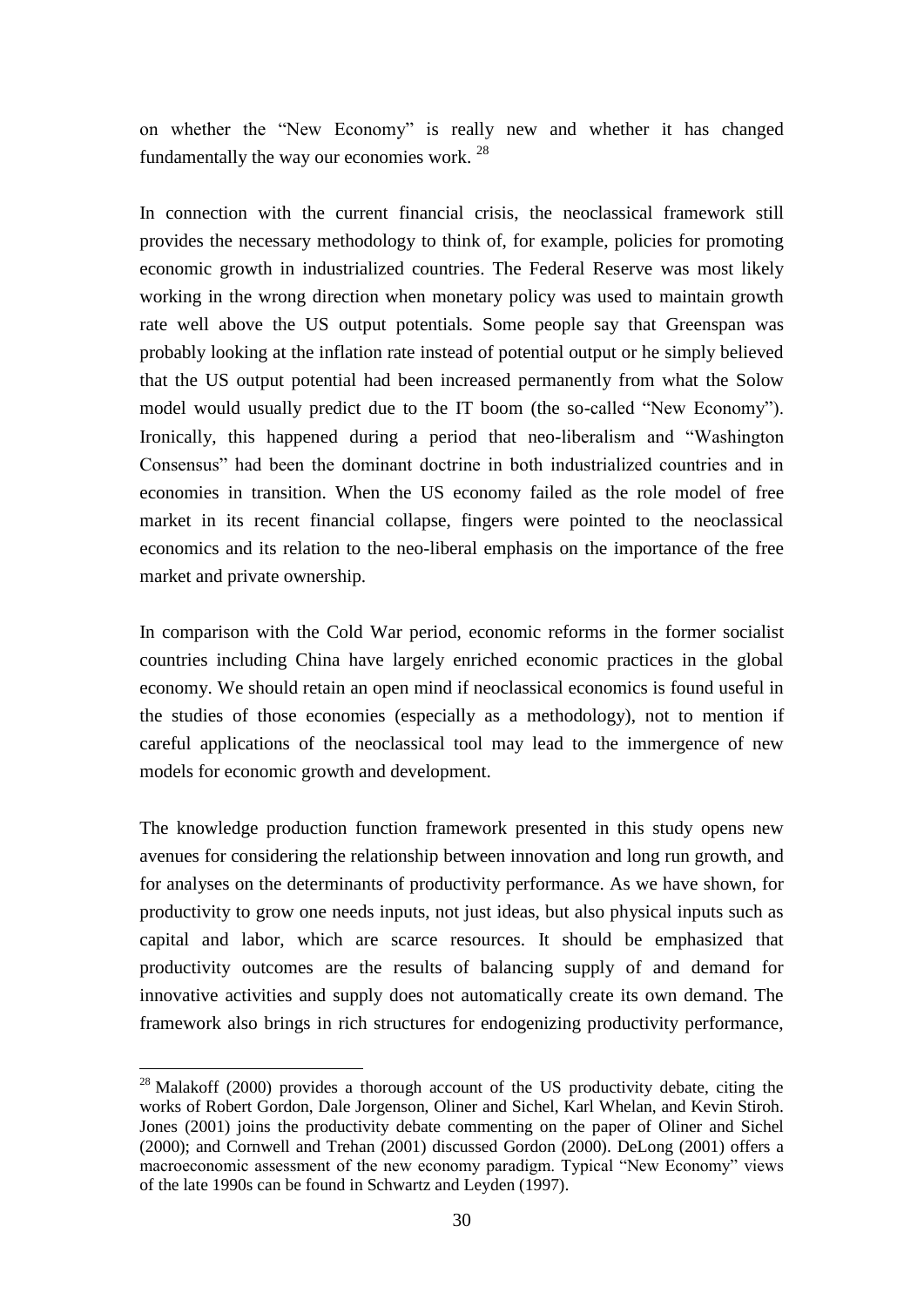making possible the applications of the techniques developed for applied productivity analysis during the last decades. More efforts should be made in this line of research.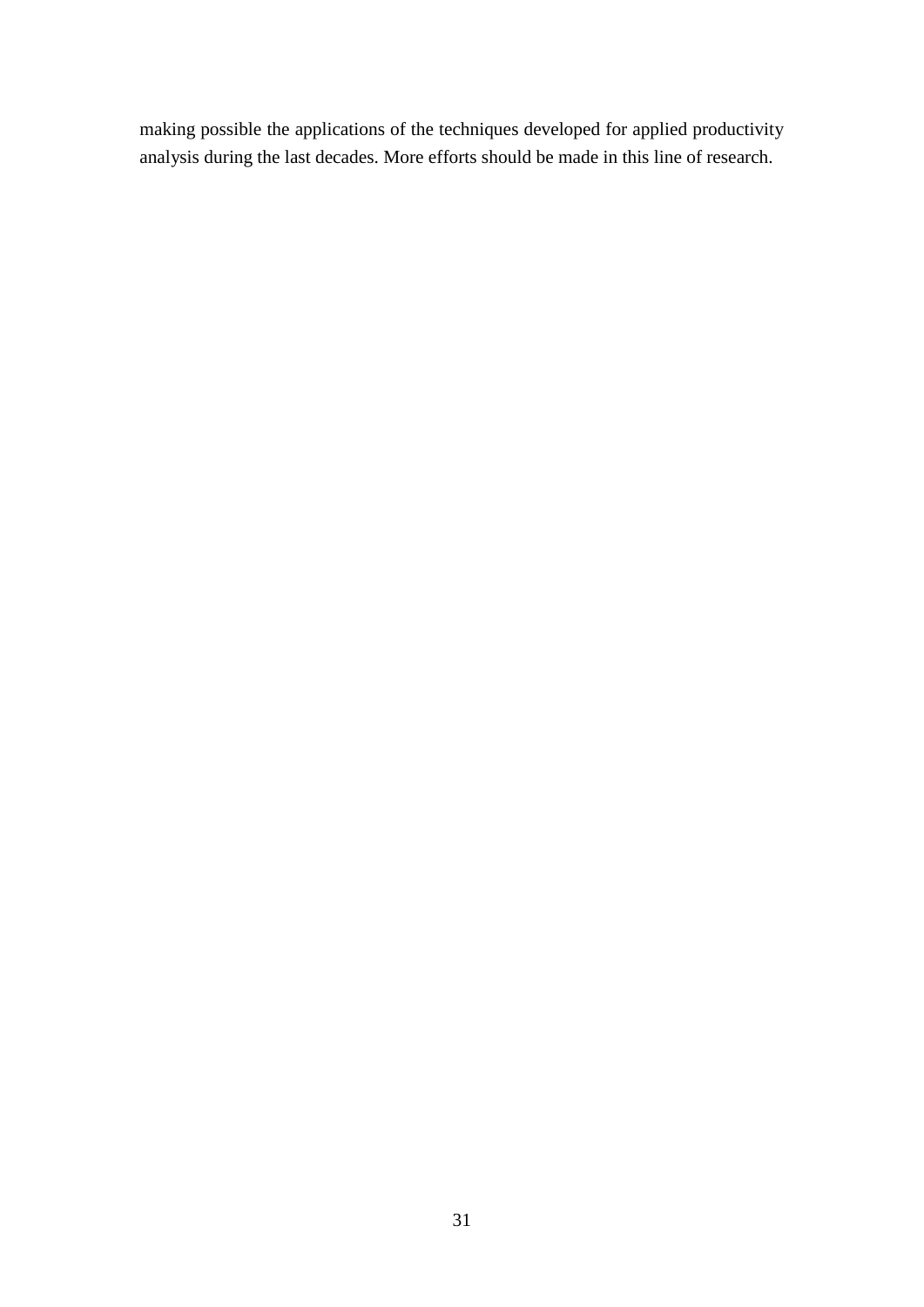#### **References**

Abdih, Yasser; Joutz, Frederick, Relating the Knowledge Production Function to Total Factor Productivity: An Endogenous Growth Puzzle. *IMF Staff Papers*, v. 53, iss. 2, pp. 242-71, 2006.

Aghion, Philipppe, and Howitt, Peter, 1992, A Model of Growth through Creative Destruction. *Economietrica*, 60: 323-351, March 1992.

Arrow, Kenneth J. (1962), The Economic Implications of Learning by Doing. *Review of Economic Studies* 29 (June): 155-173. Reprinted in Stiglitz and Uzawa (1969).

Baily, Martin Neil, Alok K. Chakrabarti, Richard C. Levin, Innovation and Productivity in U.S. Industry. *Brookings Papers on Economic Activity*, Vol. 1985, No. 2, pp. 609-639, 1985.

Baker, Dean, Is the New Economy Wearing Out? *Challenge*, v. 45, iss. 1, pp. 117-21, January-February 2002.

Baker, Dean, The Supply-Side Effect of a Stock Market Crash. *Challenge*, v. 43, iss. 5, pp. 107-17, September-October 2000.

Baker, Dean, The Computer-Driven Productivity Boom. *Challenge*, v. 41, iss. 6, pp. 5-8, November-December 1998a.

Baker, Dean, The New Economy Does Not Lurk in the Statistical Discrepancy. *Challenge*, v. 41, iss. 4, pp. 5-13, July-August 1998b.

Backus DK, Kehoe PJ, and Kehoe TJ (1992), In search of scale effects in trade and growth. *Journal of Economic Theory*, 58: 377-409.

Beaudreau, Bernard C., Engineering and Economic Growth. *Structural Change and Economic Dynamics*, v. 16, iss. 2, pp. 211-20, June 2005.

Benhabib, J. and Spiegel, M. (1994), The role of human capital in economic Development: Evidence from aggregate cross-country data. *Journal of Monetary Economics*, 34, 143-173.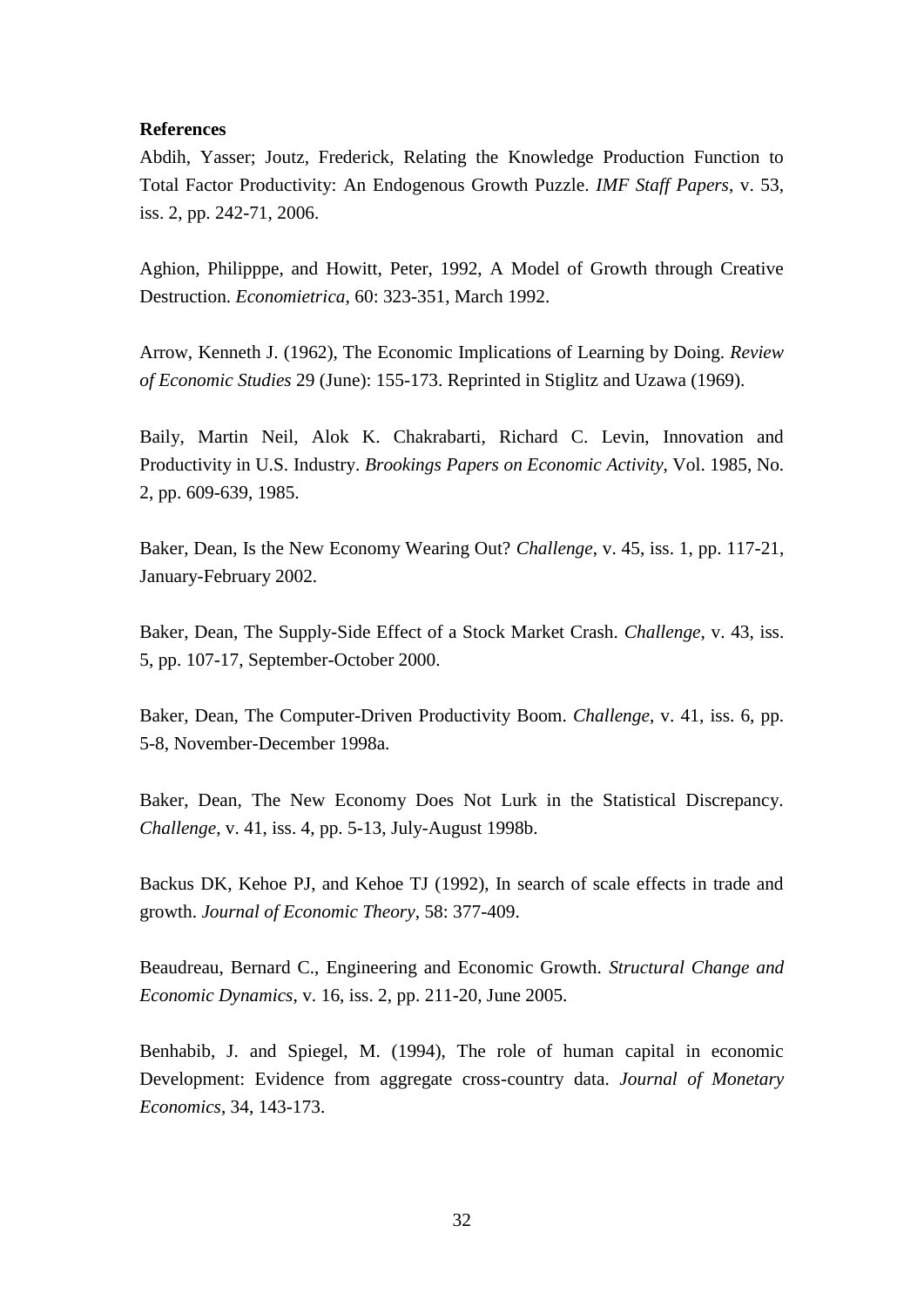Berndt, Ernst R. and Christensen, Laurits R. (1973a), The Translog Function and the Substitution of Equipment, Structures, and Labor in U.S. Manufacturing 1929-68. *Journal of Econometrics*, v. 1, iss. 1, pp. 81-113, March 1973.

Berndt, Ernst R. and Christensen, Laurits R., The Internal Structure of Functional Relationships: Separability, Substitution and Aggregation. *Review of Economic Studies*, v. 40, iss. 3, pp. 403-10, July 1973.

Blundell, Richard and Bond, Stephen R., GMM Estimation with Persistent Panel Data: An Application to Production Functions. *Econometric Reviews*, v. 19, iss. 3, pp. 321- 40, 2000.

Blundell, Richard and Bond, Stephen, Initial Conditions and Moment Restrictions in Dynamic Panel Data Models. *Journal of Econometrics*, v. 87, iss. 1, pp. 115-43, November 1998.

Brenner, Robert, New Boom or New Bubble? *New Left Review*, Issue 25, p57-100, Jan/Feb 2004.

Brenner, Robert, The Boom, the Bubble, and the Future: Interview with Robert Brenner. *Challenge*, v. 45, iss. 4, pp. 6-19, July-August 2002.

Brenner, Robert, The Boom and the Bubble. *New Left Review*, Issue 6, p5, 39p, Nov/Dec2000.

CBO, R&D and Productivity Growth. Congressional Budget Office, June 2005.

Chambers, Robert G., *Applied Production Analysis: A Dual Approach*. Cambridge University Press, Cambridge 1988.

Charnes, A., Cooper, W.W., Rhodes, E.L., 1978. Measuring the efficiency of decision making units. *European Journal of Operational Research*, 2, 429–444.

Coe, David T. and Helpman, Elhanan, International R&D Spillovers. *European Economic Review*, v. 39, iss. 5, pp. 859-87, May 1995.

Cornwell, Casey, and Bharat Trehan. 2000. "Information Technology and Productivity." *FRBSF Economic Letter*, 2000-34 (November 10).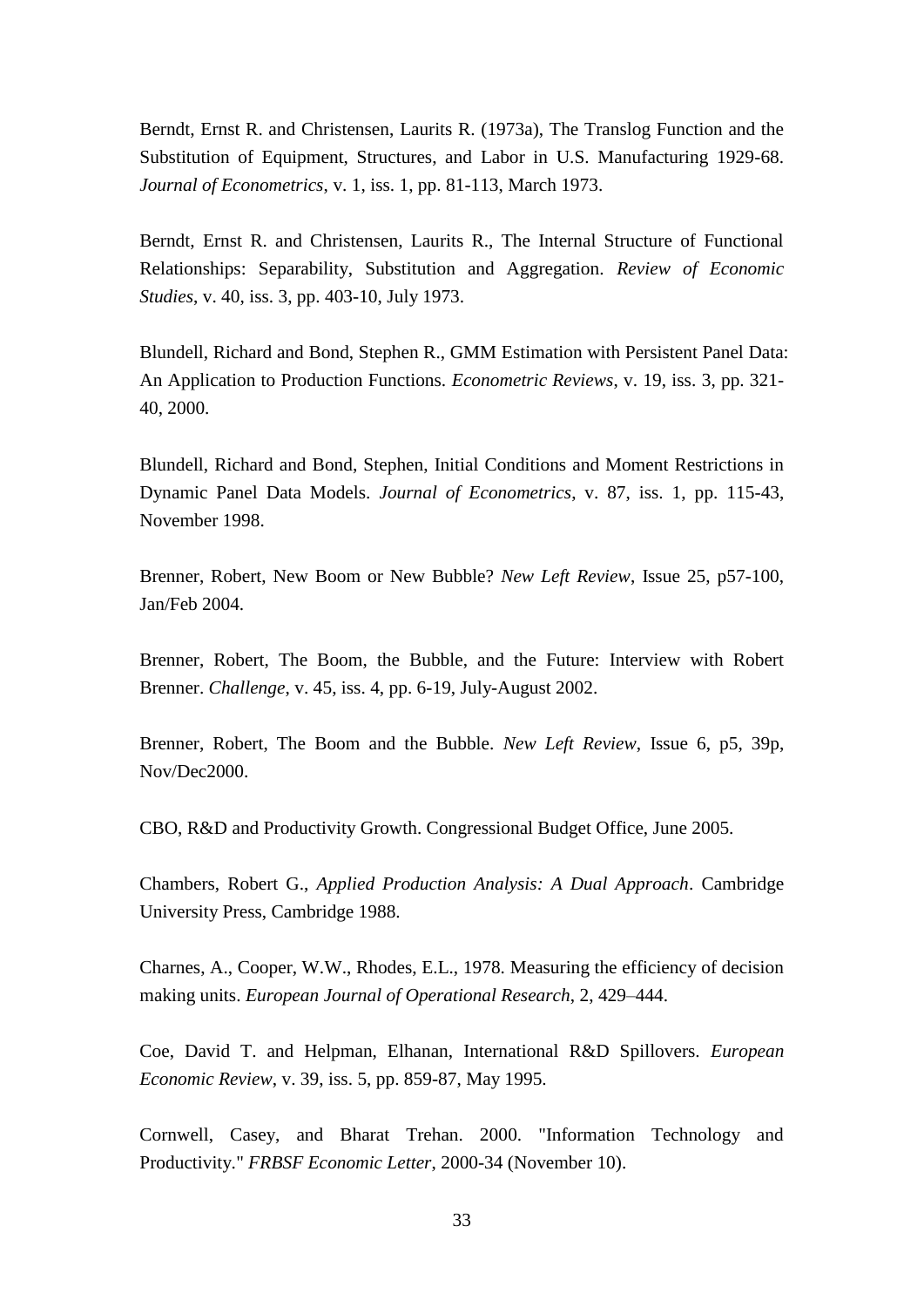<http://www.frbsf.org/econrsrch/wklyltr/2000/el2000-34.html>

Christensen, Laurits R., Jorgenson, Dale W., and Lau, Lawrence J., Transcendental Logarithmic Production Frontiers. *Review of Economics and Statistics*, v. 55, iss. 1, pp. 28-45, February 1973.

del Valle, Ikerne, Astorkiza, Inmaculada, and Astorkiza, Kepa, Fishing effort validation and substitution possibilities among components: the case study of the VIII division European anchovy fishery. *Applied Economics*, Vol. 35 Issue 1, p63, 15p, 1/10/2003.

DeLong, J. Bradford. 2001. Do We Have a 'New' Macroeconomy? U.C. Berkeley (March). (accessed April 30, 2001). [http://econ161.berkeley.edu/Econ\\_Articles/Jaffe/new\\_macroeconomy.html](http://econ161.berkeley.edu/Econ_Articles/Jaffe/new_macroeconomy.html)

Dickson, David, Technology and Cycles of Boom and Bust. *Science*, 219: 933-936, 25 February 1983.

Diewert, W. E., An Application of the Shephard Duality Theorem: A Generalized Leontief Production Function. *Journal of Political Economy*, v. 79, iss. 3, pp. 481-507, May-June 1971.

Dinopoulos, Elias and Thompson, Peter, Scale Effects in Schumpeterian Models of Economic Growth. *Journal of Evolutionary Economics*, v. 9, iss. 2, pp. 157-85, April 1999.

Evans DS (1987a), The relationship between firm growth, size, and age: Estimates for 100 manufacturing industries. *Journal of Industrial Economics* 35: 567-581.

Evans DS (1987b) Tests of alternative theories of firm growth. *Journal of Political Economy* 95: 657-674.

Frankel, Jeffrey A. amd Romer, David, Does Trade Cause Growth? *American Economic Review*, v. 89, iss. 3, pp. 379-99, June 1999.

Gomulka, Stanislaw, Extensions of 'The Golden Rule of Research' of Phelps. *Review of Economic Studies*, v. 37, iss. 1, pp. 73-93, January 1970.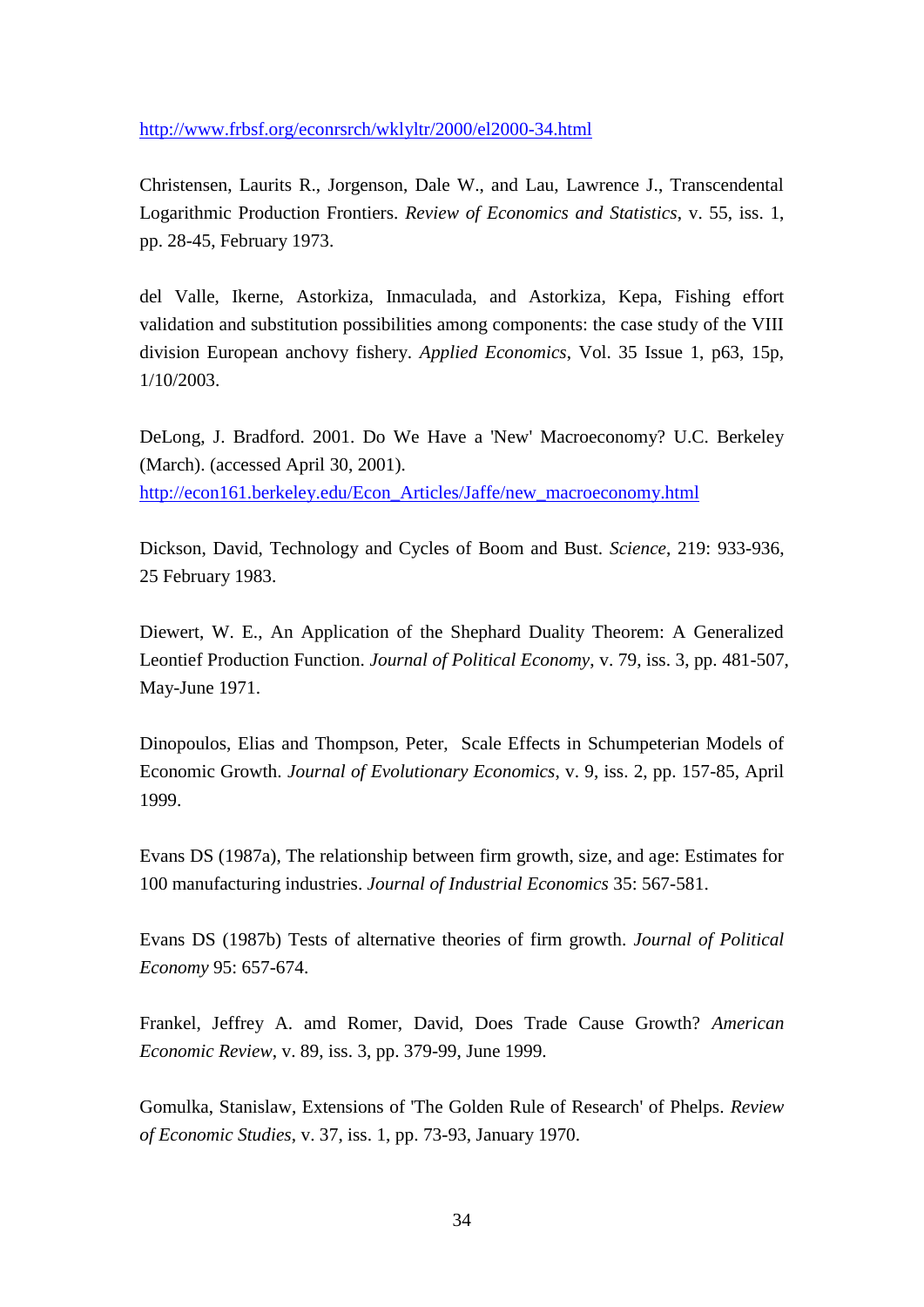Gordon, Robert J., (2000). Does the New Economy Measure Up to the Great Inventions of the Past? *Journal of Economic Perspectives*, vol. 14, no. 4 pp. 49-74, Fall 2000.

Griliches, Zvi (2002), R & D and Innovation: Some Empirical Findings: Comment. The economics of intellectual property. Volume 3. Empirical evidence, trade secrets and trademarks, 2002, pp. 36-37, International Library of Critical Writings in Economics, vol. 145. Cheltenham, U.K. and Northampton, Vt.: Elgar; distributed by American International Distribution Corporation, Williston, Vt.

Griliches, Zvi, The Productivity Slowdown: Is a Growing Unmeasurable Sector the Culprit? Comment. *Review of Economics and Statistics*, v. 79, iss. 3, pp. 371, August 1997.

Griliches, Zvi, Production Function: The Search for Identification. *NBER Working Paper*, No 5067, March 1995.

Griliches, Zvi, Productivity, R&D, and the Data Constraint. *American Economic Review*, v. 84, iss. 1, pp. 1-23, March 1994.

Griliches, Zvi, The Search for R&D Spillovers. *Scandinavian Journal of Economics*, v. 94, pp. S29-47, Supplement 1992.

Griliches, Zvi, The Search for R&D Spillovers. *NBER Working Paper*, No 3768, July 1991.

Griliches, Zvi, Patent Statistics as Economic Indicators: A Survey. *Journal of Economic Literature*, v. 28, iss. 4, pp. 1661-1707, December 1990.

Griliches, Zvi, Patents: Recent Trends and Puzzles, *Brookings Papers on Economic Activity*, Special Issue, pp. 291-319, 1989.

Griliches, Zvi, Productivity Puzzles and R&D: Another Nonexplanation. *Journal of Economic Perspectives*, v. 2, iss. 4, pp. 9-21, Fall 1988.

Griliches, Zvi, R&D and Productivity: Measurement Issues and Econometric Results. *Science*, 237: 31-35, 3 July 1987.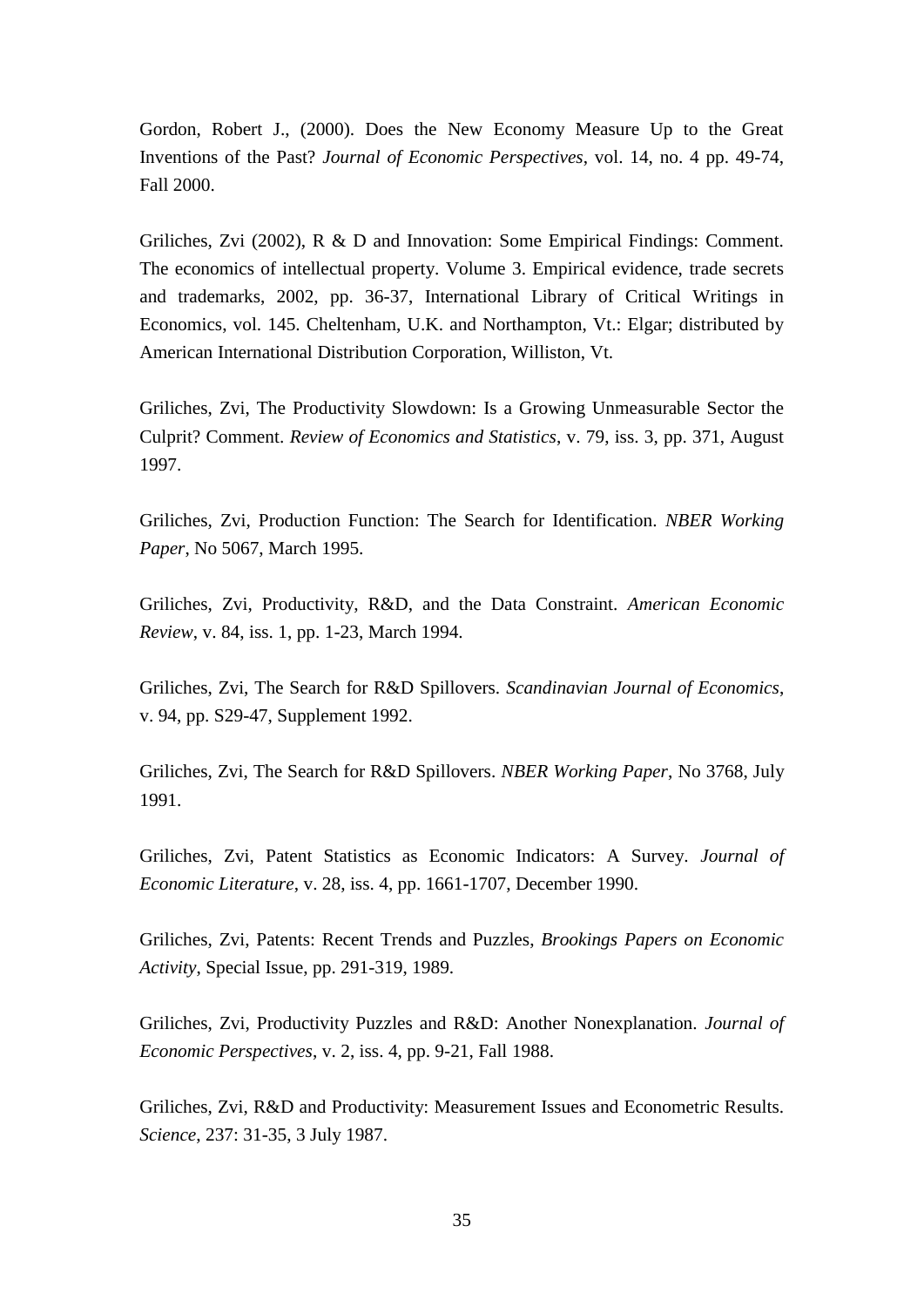Griliches, Zvi, Productivity, R&D, and the Basic Research at the Firm Level in the 1970's. *American Economic Review*, v. 76, iss. 1, pp. 141-54, March 1986.

Griliches, Zvi (1980a), Returns to Research and Development Expenditures in the Private Sector. Chapter in NBER book New Developments in Productivity Measurement, Kendrick, John W. and Beatrice N. Vaccara, eds. (p. 419 - 462).

Griliches, Zvi (1980b), R&D and the Productivity Slowdown. *American Economic Review*, Vol. 70, No. 2, Papers and Proceedings of the Ninety-Second Annual Meeting of the American Economic Association, pp. 343-348, May, 1980.

Griliches, Z. (1979), Issues in assessing the contribution of research and development to productivity growth. *The Bell Journal of Economics*, 10, 92-116.

Griliches, Zvi and Hausman, Jerry A., Errors in Variables in Panel Data. *Journal of Econometrics*, v. 31, iss. 1, pp. 93-118, February 1986.

Griliches, Zvi and Lichtenberg, Frank, Interindustry Technology Flows and Productivity Growth: A Re-examination. *Review of Economics and Statistics*, v. 66, iss. 2, pp. 324-29, May 1984.

Griliches, Zvi and Mairesse, Jacques, Comparing Productivity Growth: An Exploration of French and U.S. Industrial and Firm Data. *European Economic Review*, v. 21, iss. 1-2, pp. 89-119, March-April 1983.

Grosskopf, S., Statistical Inference and Nonparametric Efficiency: A Selective Survey*. Journal of Productivity Analysis*, 7, 161-176, 1996.

Hall BH (1987) The relationship between firm size and firm growth in the U.S. manufacturing sector. *Journal of Industrial Economics* 35: 583-606.

Hall, Bronwyn H., Zvi Griliches, Jerry A. Hausman, Patents and R&D: Searching for a Lag Structure. NBER Working Paper Series, Working Paper No. 1227, November 1983.

Hueckel, Glenn, A Historical Approach to Future Economic Growth. *Science*, 187: 925-931, 14 March 1975.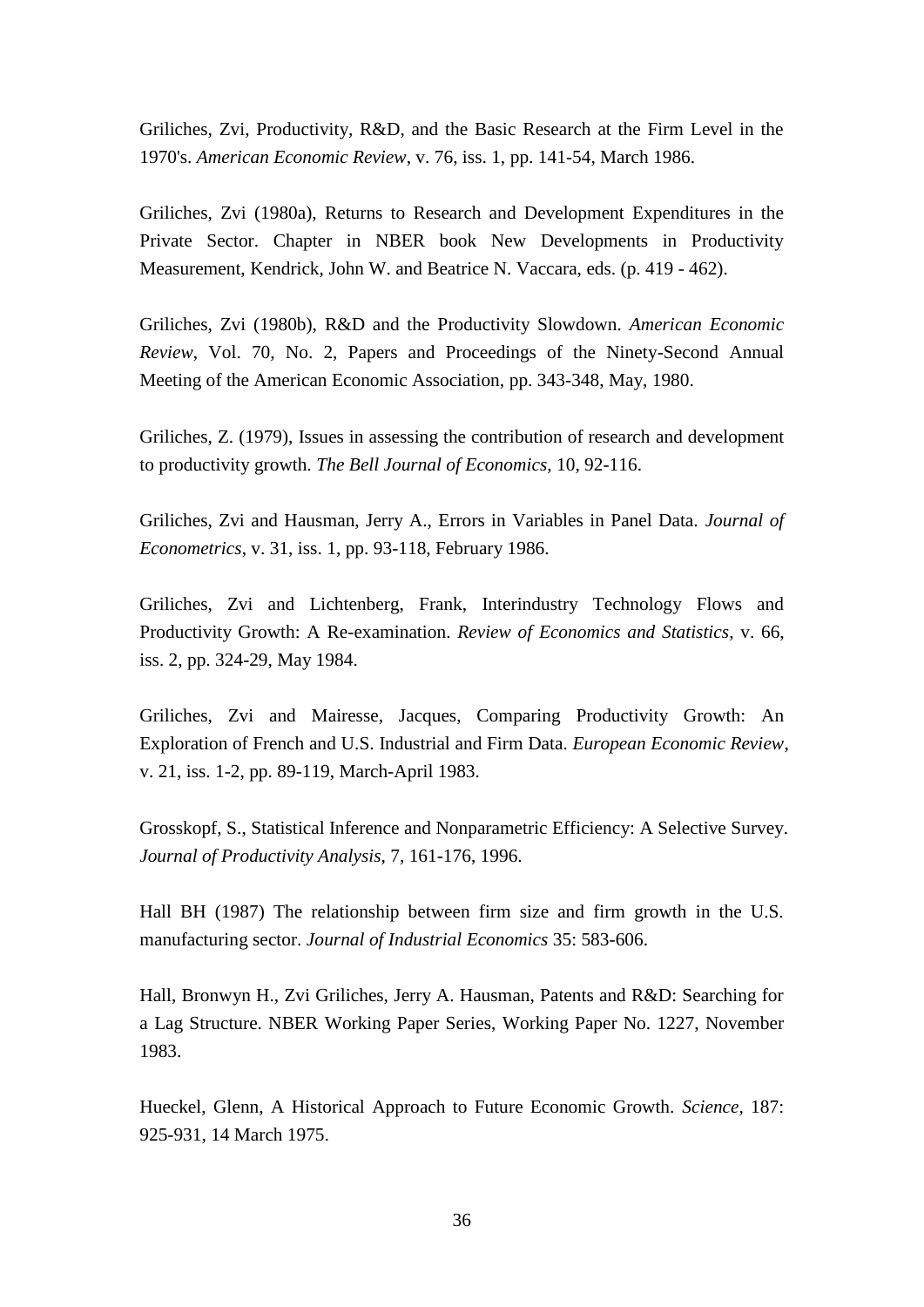Jones, Charles I., Growth and Ideas. *Handbook of Economic Growth*, Vol. 1B. Ed.by Philippe Aghion and Steven N. Durlauf, 2005 Elsevier B.V.

Jones, Charles I., Sources of U.S. Economic Growth in a World of Ideas. *American Economic Review*, v. 92, iss. 1, pp. 220-39, March 2002.

Jones, Charles I., The Future of the New Economy. *FRBSF Economic Letter*, 2001-14; May 11, 2001.

<http://www.frbsf.org/publications/economics/letter/2001/el2001-14.html>

Jones, Charles I., Growth: With or Without Scale Effects? *American Economic Review*, v. 89, iss. 2, pp. 139-44, May 1999.

Jones, Charles I., R&D-Based Models of Economic Growth. *Journal of Political Economy*, v. 103, iss. 4, pp. 759-84, August 1995a.

Jones, Charles I., Time Series Tests of Endogenous Growth Models. *Quarterly Journal of Economics*, v. 110, iss. 2, pp. 495-525, May 1995b.

Jovanovic B, MacDonald G (1994), The life cycle of a competitive industry. *Journal of Political Economy* 102: 322-347.

Klepper, S (1996), Entry, exit, growth and innovation over the product cycle. *American Economic Review* 86: 562-583.

Klette, Tor Jakob and Griliches, Zvi, Empirical Patterns of Firm Growth and R&D Investment: A Quality Ladder Model Interpretation. *Economic Journal*, v. 110, iss. 463, pp. 363-87, April 2000.

Kortum, Samuel S., Research, Patenting, and Technological Change. *Econometrica*, v. 65, iss. 6, pp. 1389-1419, November 1997.

Machlup, Fritz, The Supply of Inven- tors and Inventions, in R. Nelson, ed., The Rate and Direction of Inventive Activity (Princeton Univ. Press, 1962) pp. 143-67.

Madden, Gary; Savage, Scott, Telecommunications Productivity, Catch-Up and Innovation. *Journal of Telecommunications Policy*, February 1999, v. 23, iss. 1, pp. 65-81.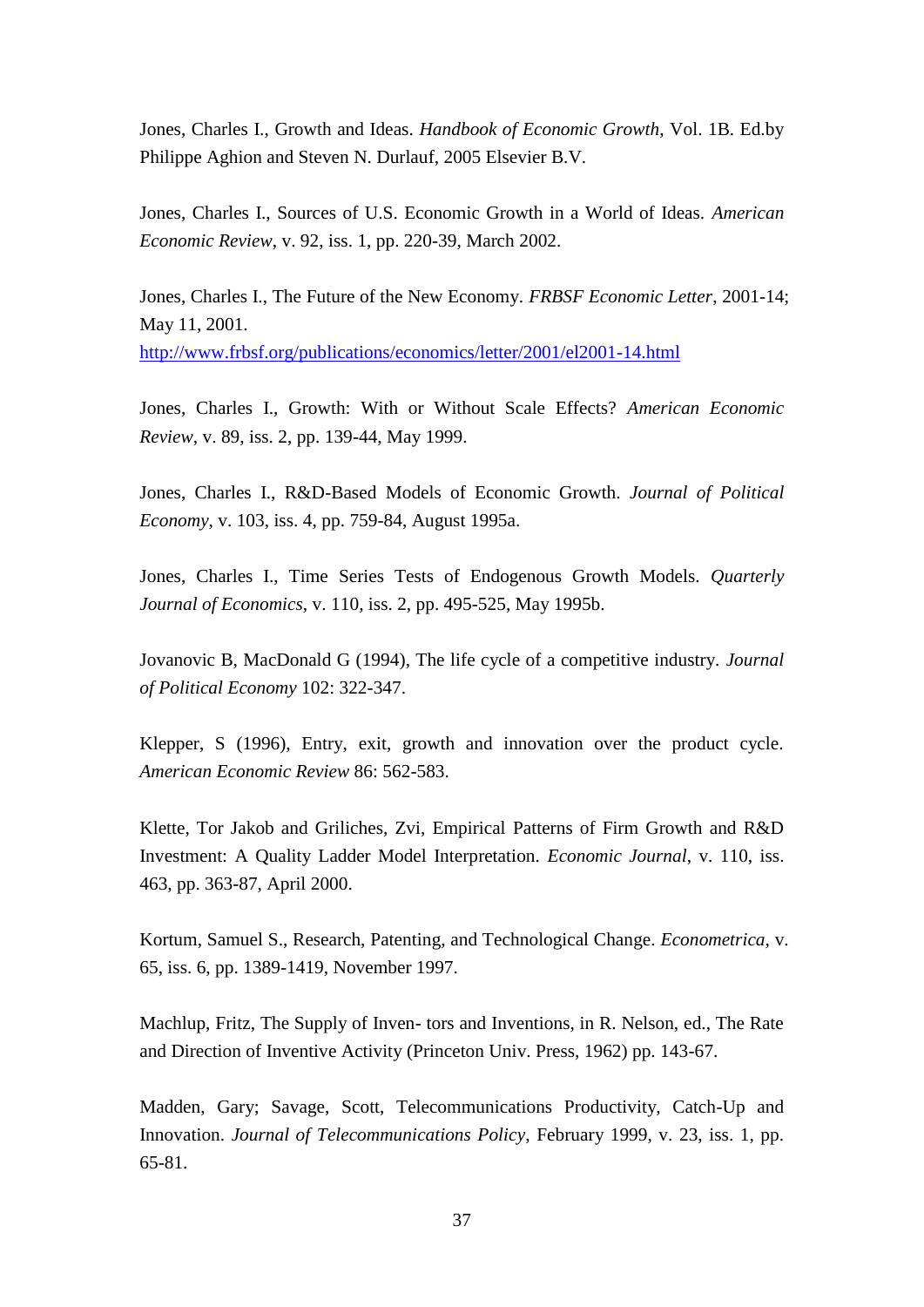Malakoff, David, Does Science Drive the Productivity Train? *Science*, 289: 1274- 1276, 25 August 2000.

Mansfield, Edwin, Contribution of R&D to Economic Growth in the United States. *Science*, 175: 477-486, 4 February 1972.

Marshall, Eliot, Nobel Prize for Theory of Economic Growth: Thirty years ago, Solow proved that technology, not capital, is the key factor in making economies grow—an insight now taken for granted. *Science*, 238: 754-755, 6 November 1987.

McGrattan, Ellen R., and Edward C. Prescott, Openness, Technology Capital, and Development. *NBER Working Paper* No. W13515, National Bureau of Economic Research (NBER), October 2007.

Meadows, D. H., D. L. Meadows, J. Rangers, W. W. Behrens III, *The Limits to Growth; A Report for the Club of Rome's Project on the Predicament of Mankind*, (Potomac Associates-Universe Books, New York, 1972).

Mendi, Pedro, Trade in disembodied technology and total factor productivity in OECD countries. *Research Policy*, Volume 36, Issue 1, Pages 121-133, February 2007.

Nelson, Richard R., How New is New Growth Theory? *Challenge*, Vol. 40, no. 5, pp. 29-58, September/October 1997.

Nelson, Richard R. and Romer, Paul M., Science, Economic Growth, and Public Policy. *Challenge*, v. 39, iss. 2, pp. 9-21, March-April 1996.

Nelson, R., Phelps, E., 1966. Investment in humans, technological diffusion, and economic growth. *American Economic Review*: Papers and Proceedings 51 (2), 69-75.

Nishimizu, Mieko and Page, John M., Jr., Total Factor Productivity Growth, Technological Progress and Technical Efficiency Change: Dimensions of Productivity Change in Yugoslavia, 1965-78. *Economic Journal*, v. 92, iss. 368, pp. 920-36, December 1982.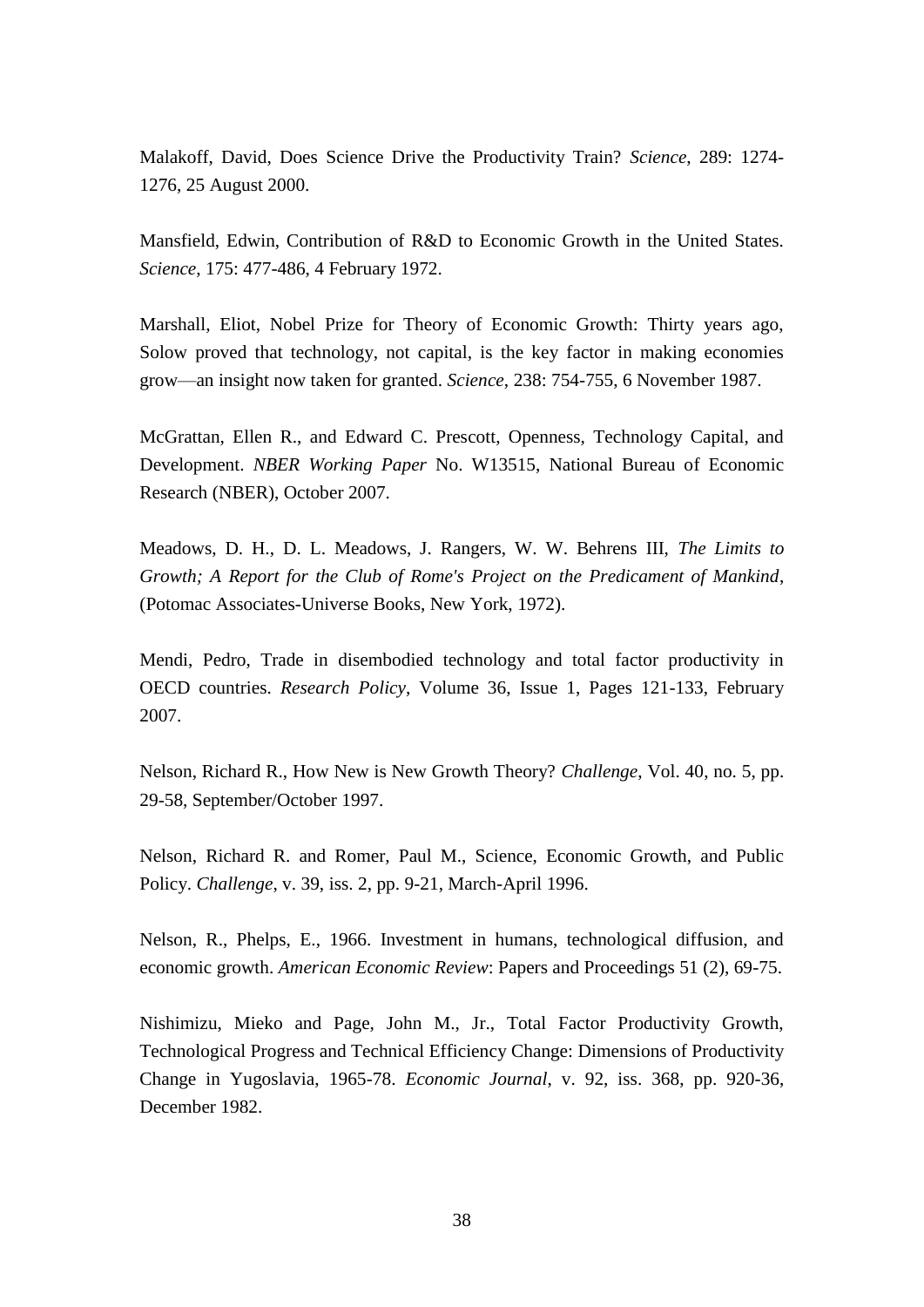Nordhaus, William D., An Economic Theory of Technological Change An Economic Theory of Technological Change. *The American Economic Review*, Vol. 59, No. 2, Papers and Proceedings of the Eighty-first Annual Meeting of the American Economic Association, pp. 18-28, May, 1969.

Oliner, Stephen D., and Daniel E. Sichel. 2000. "The Resurgence of Growth in the Late 1990s: Is Information Technology the Story?" *Journal of Economic Perspectives* 14(4), pp. 3-22.

Pakes, Ariel and Griliches, Zvi (1980), Patents and R&D at the Firm Level: Afirst Look. *NBER Working Paper Series*, Working Paper No. 561, October 1080.

Phelps, E. S., Models of Technical Progress and the Golden Rule of Research. *The Review of Economic Studies*, Vol. 33, No. 2, pp. 133-145, Apr., 1966.

Ray, Subhash C., Rrsource-use Efficiency in Public Schools: A Study of Connecticut Data. *Management Science*, Dec91, Vol. 37 Issue 12, p1620-1628, 9p; (AN 4731672).

Rivera-Batiz, Luis A. and Romer, Paul M. (1991a), Economic Integration and Endogenous Growth. *Quarterly Journal of Economics*, v. 106, iss. 2, pp. 531-55, May 1991.

Rivera-Batiz, Luis A. and Romer, Paul M. (1991b), International Trade with Endogenous Technological Change. *European Economic Review*, v. 35, iss. 4, pp. 971-1001, May 1991.

Romer, Paul, The New Pump of Growth, Blueprint Magazine, December 1, 1998. [http://www.dlc.org/ndol\\_ci.cfm?kaid=140&subid=293&contentid=1461](http://www.dlc.org/ndol_ci.cfm?kaid=140&subid=293&contentid=1461)

Romer, Paul M., Endogenous Technological Change. *Journal of Political Economy*, v. 98, iss. 5, pp. S71-102 Part 2 October 1990.

Schwartz, Peter and Peter Leyden, The Long Boom: A History of the Future, 1980 - 2020: We're facing 25 years of prosperity, freedom, and a better environment for the whole world. You got a problem with that? *Wired Magazine*, Issue 5.07, Jul 1997.

Segerstrom, Paul S., Endogenous Growth without Scale Effects. *American Economic Review*, v. 88, iss. 5, pp. 1290-1310, December 1998.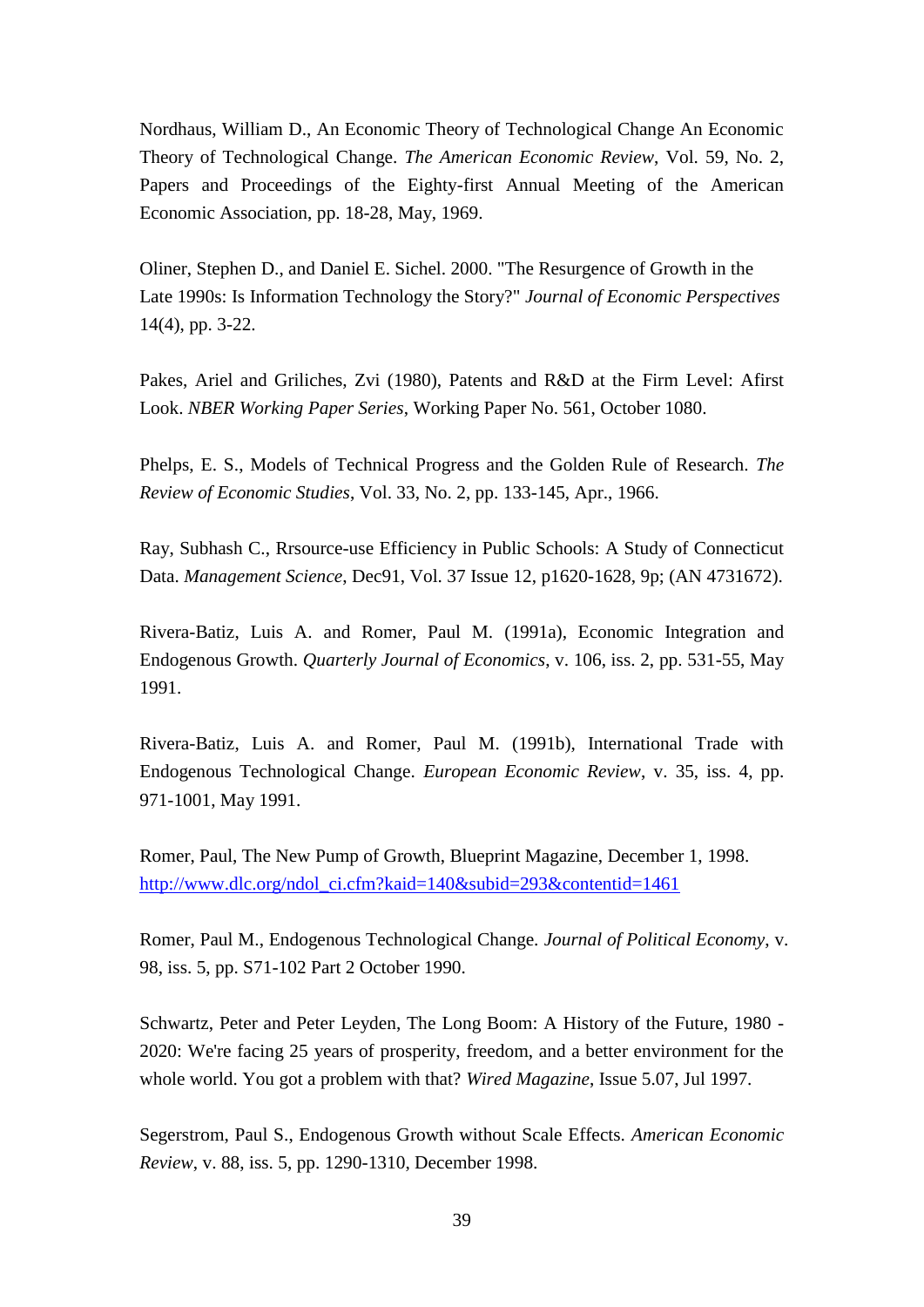Shepard, Stephen B. 1997. "The New Economy: What It Really means." *Business Week*, November 17-23: 38-40.

Solow, Robert M., Perspectives on Growth Theory. *Journal of Economic Perspectives*, v. 8, iss. 1, pp. 45-54, Winter 1994.

Solow, Robert M., Technical Change and the Aggregate Production Function. *The Review of Economics and Statistics*, Vol. 39, No. 3, pp. 312-320, Aug., 1957.

Solow, Robert M., A Contribution to the Theory of Economic Growth. *The Quarterly Journal of Economics*, Vol. 70, No. 1, pp. 65-94, Feb., 1956.

Sterman, John D., The Long Wave. *Science*, 219: 1276, 18 March 1983.

Stiroh, Kevin J., Is There a New Economy? *Challenge*, v. 42, iss. 4, pp. 82-101, July-August 1999.

Vatter, Harold G.; Walker, John F.; Did the 1990s Inaugurate a New Economy? *Challenge*, v. 44, iss. 1, pp. 90-116, January-February 2001.

Walsh, John, Is R&D the Key to the Productivity Problem? As new Administration seeks to spur economic growth economists can offer a diagnosis of what went wrong. *Science*, Vol. 211, 13 February 1981.

Zheng, Jinghai, Angang Hu, and Arne Bigsten, Measuring Potential Output in a Rapidly Developing Economy: The Case of China in Comparison with the US and EU. Forthcoming, *Federal Reserve Bank of St. Louis Review*, July/August 2009.

Zheng, Jinghai, Arne Bigsten, and Angang Hu, (2009). Can China's Growth be Sustained? A Productivity Perspective. Forthcoming, Special Issue on Law, Finance and Economic Growth in China, *World Development*, Vol. 37, No. 4, April 2009.

Zheng, Jinghai (2008a), On Chinese Productivity Studies. Special Issue on Chinese Productivity, *Journal of Chinese Economic and Business Studies*, Vol. 6, No. 2, May 2008, 109-119.